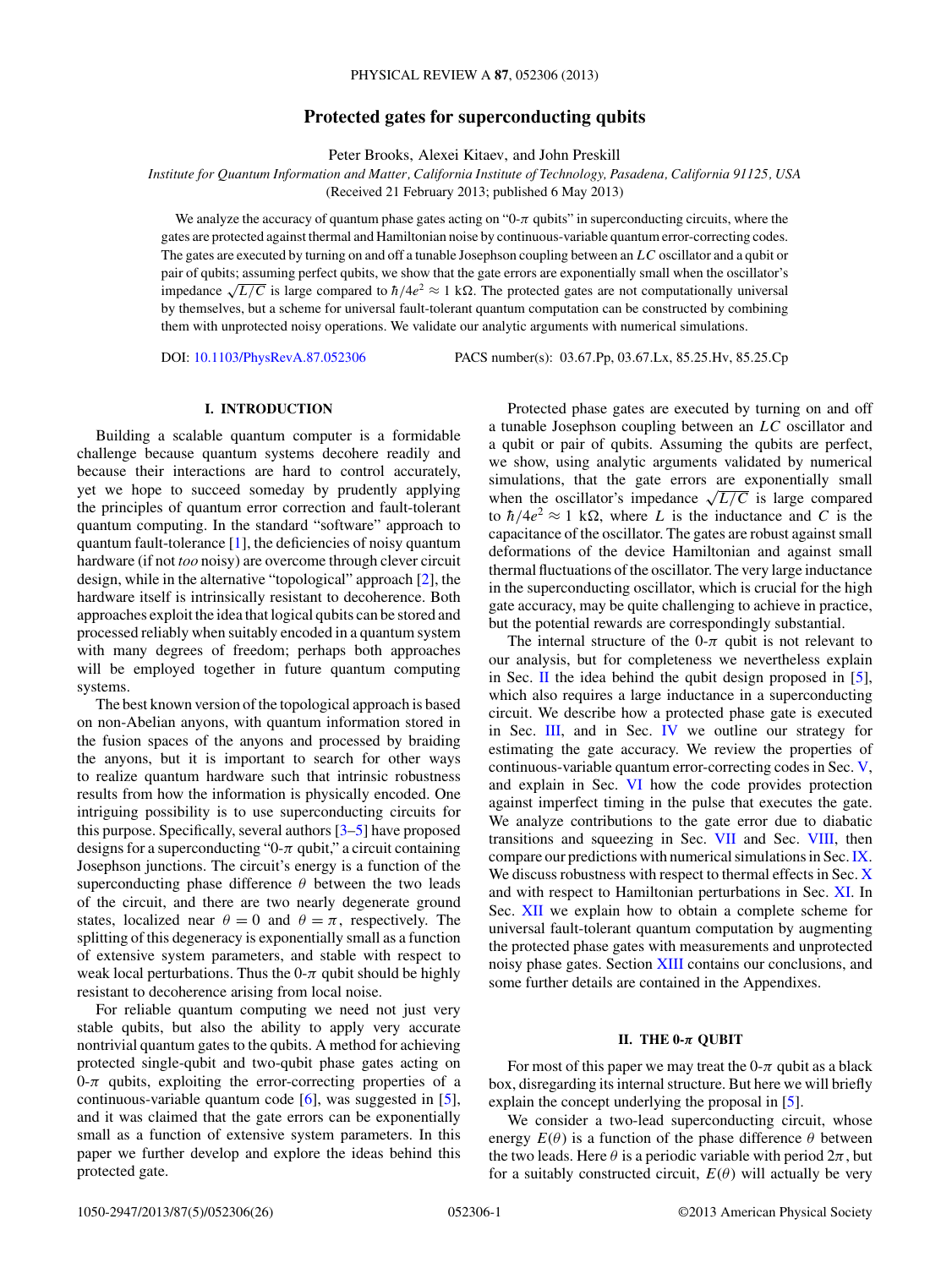<span id="page-1-0"></span>

FIG. 1. (Color online) The 0- $\pi$  qubit. The energy  $E(\theta)$  of a superconducting circuit is a periodic function with period  $\pi$  of the phase difference  $\theta$  between its two leads, aside from exponentially small corrections. The two basis states  $\{|0\rangle, |1\rangle\}$  of the qubit, localized near the minima of the energy at  $\theta = 0$  and  $\theta = \pi$ , respectively, are nearly degenerate.

nearly a function with period  $\pi$ , apart from exponentially small corrections. This function has minima at  $\theta = 0$  and  $\theta = \pi$ , separated by a high barrier, so that there are two well-localized states centered at  $\theta = 0$  and  $\theta = \pi$ , respectively, which we may take to be the basis states  $|0\rangle$  and  $|1\rangle$  of an encoded qubit, as shown in Fig. 1. The high tunneling barrier suppresses bit-flip errors, but the key feature of the qubit is that the *π* periodicity, and hence the degeneracy of the two states, is robust against generic local perturbations, so that dephasing of coherent superpositions of  $|0\rangle$  and  $|1\rangle$  is also highly suppressed.

To understand the qubit's properties, first consider the four-lead circuit shown in Fig. 2. This circuit has two identical rungs, connected by a large capacitance  $C_1$ . Each rung consists of a Josephson junction, with Josephson energy *J* and intrinsic capacitance *C*, connected in series with an inductance *L*, chosen such that  $\sqrt{L/C}$  is large compared to the natural unit of impedance  $\hbar/(2e)^2 \approx 1.03 \text{ k}\Omega$ , and hence much larger than its "geometric" value  $4\pi/c \approx 377\Omega$  (where *c* is the speed of light), the impedance of free space. Achieving such a "superinductance" may be a serious challenge, but we take it for granted here that it is possible. The properties of a single rung, which can operate as an adiabatic switch when *J* varies, is discussed in more detail in Appendix [A.](#page-18-0)

We denote the value of the superconducting phase on the circuit's four leads as  $\theta_1$ ,  $\theta_2$ ,  $\theta_3$ ,  $\theta_4$  as shown, and the phase on either side of the capacitor connecting the rungs by  $\varphi_1$ ,  $\varphi_2$ . Then the phase  $\varphi_+ = (\varphi_1 + \varphi_2)/2$  is insensitive to the value of the capacitance  $C_1$ , which we assume is much larger than *C*. Therefore the sum  $\varphi_+$  is a "light" variable with large



FIG. 2. Two-rung superconducting circuit underlying the 0-*π* qubit. If  $\sqrt{L/C}$  is large,  $C_1$  is large compared to *C*, and *JC* is not too large, then the circuit's energy is a function of the combination of phases  $(\theta_2 + \theta_4) - (\theta_1 + \theta_3)$ , aside from corrections that are exponentially small in  $\sqrt{L/C}$ .

fluctuations (assuming *JC* is not too large), while in contrast the difference  $\varphi = \varphi_1 - \varphi_2$ , which does feel the effect of the large capacitance  $C_1$ , is a well-localized "heavy" variable. We assume that phase slips through the inductors are suppressed, so that we may regard  $\varphi_{\pm}$  as real variables rather than periodic phase variables with period 2*π*.

A circuit with capacitance  $C_{\text{conv}}$  and inductance  $L_{\text{conv}}$  has the Hamiltonian,

$$
H = \frac{q^2}{2C_{\text{conv}}} + \frac{\Phi^2}{2L_{\text{conv}}},\tag{1}
$$

where  $q$  is the charge on the capacitor and  $\Phi$  is the magnetic flux linking the circuit. We use the subscript "conv" to indicate that capacitance and inductance are expressed here in conventional units, while we will find it more convenient to use rationalized units such that

$$
C = C_{\text{conv}}/(2e)^2, \quad L = L_{\text{conv}}/(\hbar/2e)^2,\tag{2}
$$

so that

$$
H = \frac{Q^2}{2C} + \frac{\varphi^2}{2L},\tag{3}
$$

where  $Q = q/2e$  is charge expressed in units of the Cooper pair charge 2*e*, and  $\varphi = (2e/\hbar)\Phi$  is the superconducting phase, such that  $\varphi = 2\pi$  corresponds to the quantum  $h/2e$ of magnetic flux. Then  $[\varphi, Q] = i$ , and

$$
\sqrt{L/C} = \sqrt{L_{\text{conv}}/C_{\text{conv}}}/(\hbar/4e^2)
$$
  

$$
\approx \sqrt{L_{\text{conv}}/C_{\text{conv}}}/(1.03 \text{ k}\Omega),
$$
 (4)

is dimensionless. The ground state of the Hamiltonian Eq. (3), is dimensionless. The ground state of the Hamiltonian Eq. (3), with energy  $E_0 = 1/2\sqrt{LC}$ , has the Gaussian wave function  $ψ(φ)$  such that

$$
|\psi(\varphi)|^2 \propto e^{-\varphi^2/2\langle\varphi^2\rangle},\tag{5}
$$

where

$$
\langle \varphi^2 \rangle = \frac{1}{2} \sqrt{\frac{L}{C}},\tag{6}
$$

and hence

$$
\langle \cos \varphi \rangle = e^{-\langle \varphi^2 \rangle/2} = \exp\bigg(-\frac{1}{4}\sqrt{\frac{L}{C}}\bigg). \tag{7}
$$

For  $\sqrt{L/C} \gg 1$ , the ground-state wave function is very broad and the wiggles of the cosine nearly average out aside from an exponentially small correction.

The effective capacitance controlling the phase  $\varphi$  is  $C_{\text{eff}} =$ 2*C* and the effective inductance is  $L_{\text{eff}} = L/2$ . Therefore, in the circuit's ground state we have

$$
\langle \varphi_+^2 \rangle = \frac{1}{2} \sqrt{\frac{L_{\text{eff}}}{C_{\text{eff}}}} = \frac{1}{4} \sqrt{\frac{L}{C}}.
$$
 (8)

The dependence of the Josephson energy on the strongly fluctuating light variable  $\varphi_+$  is proportional to

$$
\langle \cos \varphi_+ \rangle = \exp \bigg( -\frac{1}{8} \sqrt{\frac{L}{C}} \bigg), \tag{9}
$$

which is negligible when  $\sqrt{L/C}$  is large. We therefore need only consider the dynamics of the well-localized heavy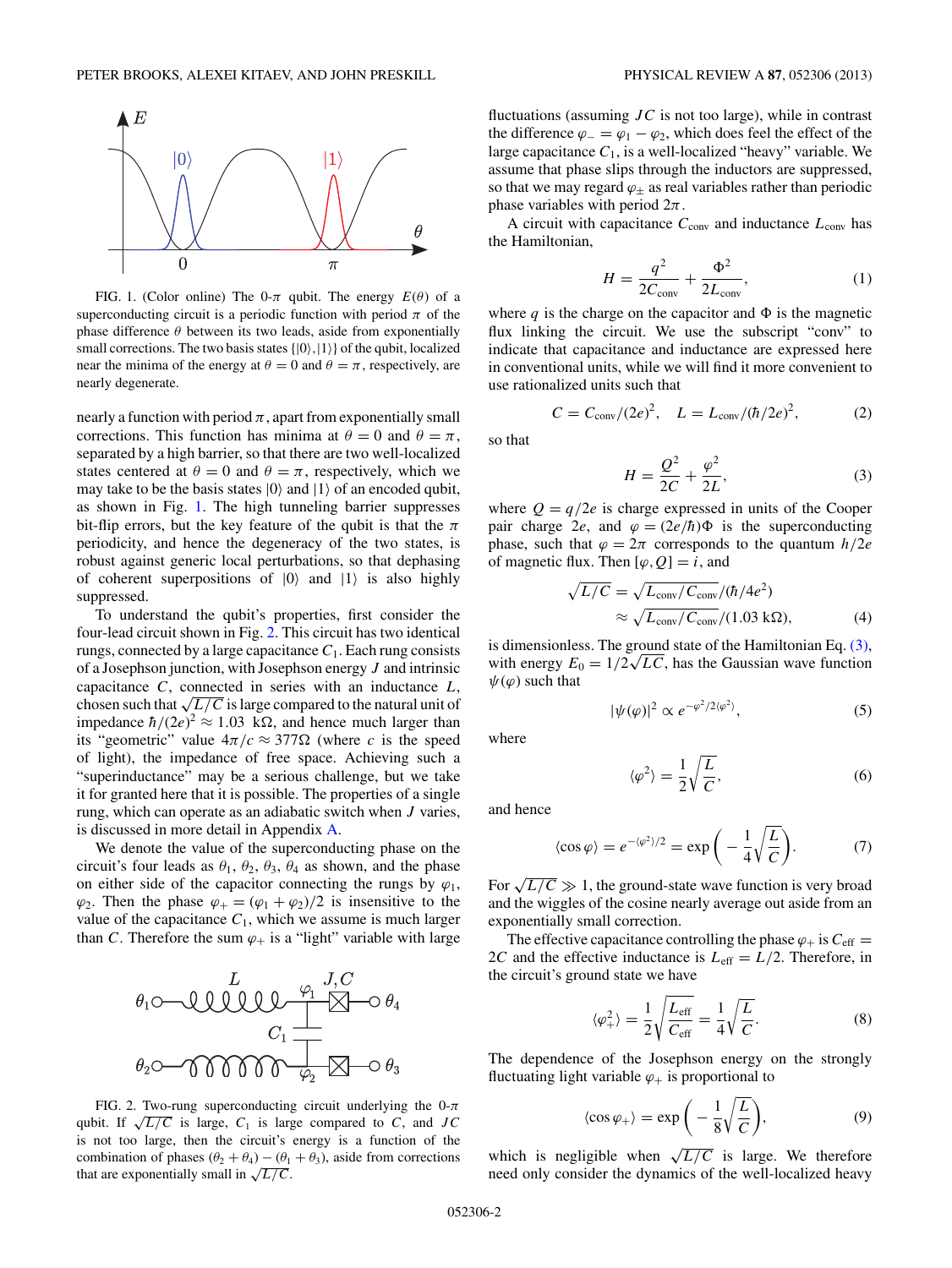<span id="page-2-0"></span>

FIG. 3. The circuit for the  $0-\pi$  qubit is obtained from the circuit in Fig. [2](#page-1-0) by twisting one of the rungs and connecting the leads, thus identifying  $\theta_2$  with  $\theta_4$  and  $\theta_1$  with  $\theta_3$ . In addition, another large capacitance is added to further suppress tunneling events that change  $\theta_2 - \theta_1$  by  $\pi$ .

variable  $\phi_$ , which locks to the value,

$$
\phi_{-} = (\theta_4 - \theta_1) - (\theta_3 - \theta_2) = (\theta_2 + \theta_4) - (\theta_1 + \theta_3), \quad (10)
$$

determined by the phases on the leads, so that the energy stored in the circuit is

$$
E = f(\theta_2 + \theta_4 - \theta_1 - \theta_3) + O\left(\exp\left(-\frac{1}{8}\sqrt{\frac{L}{C}}\right)\right), \quad (11)
$$

where  $f(\theta)$  is a periodic function with period  $2\pi$ .

Now, to devise a qubit, we twist the upper rung relative to the lower one and connect the leads as shown in Fig. 3, thus identifying  $\theta_2$  with  $\theta_4$  and  $\theta_1$  with  $\theta_3$ . In addition, we add another large capacitance to ensure that tunneling events changing  $\theta_2 - \theta_1$  by  $\pi$  are heavily suppressed. The energy of the resulting circuit is

$$
E = f(2(\theta_2 - \theta_1)) + \cdots,
$$
 (12)

where the ellipsis represents exponentially small corrections. Thus the energy is very nearly a periodic function with period *π* of the phase difference  $θ_2 - θ_1$ , with two nearly degenerate minima as in Fig. [1.](#page-1-0)

This robust degeneracy derives from the "superinducting" properties of each rung, i.e., the large value of  $\sqrt{L/C}$ . One way to achieve a superinductor, suggested in [\[5\]](#page-25-0), is to construct a long chain of *N* Josephson junctions, each with Josephson coupling  $\bar{J}$  and capacitance  $\bar{C}$ . Then the inductance of the chain is linear in *N*, and the capacitance is proportional to  $1/N$ , so  $\sqrt{L/C} \propto N$ , and the breaking of the degeneracy is exponentially small in the chain length. This suppression arises because the correction terms in Eq. (12) that break the  $\pi$ periodicity are associated with quantum tunneling from one end to the other in the two-rung ladder. We also require  $\overline{JC}$ to be large, to suppress phase slips due to tunneling across the chain, thus ensuring that  $\varphi_+$  can be regarded as a real variable rather than a periodic variable with period 2*π*.

An impedance  $\sqrt{L/C} \approx 20$  has been achieved using long chains of devices  $[7-9]$ . Another possibility for achieving large  $\sqrt{L/C}$  is to use a long wire, thick enough to suppress phase slips, built from an amorphous superconductor with a large kinetic inductance. Whatever method is used, reaching, say, <sup>√</sup>*L/C* of order 100 may be quite challenging, but in this paper we take it for granted that a robust  $0-\pi$  qubit can be realized.

In fact, our scheme for implementing accurate quantum gates will also be based on superinducting circuits.

We will need to be able to measure the qubit, in either the standard  $\{|0\rangle, |1\rangle\}$  basis (measurement of the Pauli operator *Z*) or in the dual basis  $\{|0\rangle \pm |1\rangle\}$  (measurement of the Pauli operator *X*). In principle the *Z* measurement could be performed by connecting the two leads of the qubit with a Josephson junction, while inserting 1*/*4 of a flux quantum through the loop; then the current through the junction is proportional to  $sin(\theta_2 - \theta_1 - \pi/2)$ , with sign dependent on whether  $\theta_2 - \theta_1$  is 0 or  $\pi$ .

For measuring *X*, we envision "breaking" the connection between  $\theta_1$  and  $\theta_3$  and then measuring the charge conjugate to the phase difference  $\theta_1 - \theta_3$ . The energy of the circuit is  $f(\theta_1 +$ *θ*<sub>3</sub> − 2*θ*<sub>2</sub>), so that if *θ*<sub>1</sub> advances adiabatically by  $2π$  with *θ*<sub>3</sub> fixed, then  $\theta_2$  advances by  $\pi$ ; if  $X = 1$  the wave function is invariant and if  $X = -1$  the wave function changes sign. Correspondingly, the dual charge is either an even or odd multiple of 1*/*2. In practice, the *X* and *Z* measurements are bound to be noisy, but the limitations on measurement accuracy can be overcome by repeating the measurements or by using appropriate coding schemes, as we describe in Sec. [XII.](#page-16-0)

## **III. PHASE GATE**

Following [\[5\]](#page-25-0), we will explain how to execute with high fidelity the single-qubit phase gate  $exp(i\frac{\pi}{4}Z)$  and the two-qubit phase gate  $\exp(i\frac{\pi}{4}Z \otimes Z)$ . These gates are not sufficient by themselves for universal quantum computation, but we will discuss in Sec. [XII](#page-16-0) how they can be used as part of a universal fault-tolerant scheme.

First, for contrast, consider an example of an unprotected single-qubit gate implementation. As shown in Fig. 4 we could close a switch that couples the qubit for time *t* to a Josephson junction with Josephson coupling *J*, in effect turning on a term  $J \cos \theta = JZ$  in the Hamiltonian, where  $\theta \in \{0, \pi\}$  is the phase difference across the qubit. After time *t* the unitary transformation exp(−*itJZ*) has been applied. Thus by choosing the time *t* appropriately we can rotate the qubit about the *z* axis by any desired angle. However, this gate is sensitive to errors in the pulse that closes and opens the switch, and to other fluctuations in the circuit parameters.

The protected single-qubit phase gate is executed as shown in Fig. [5](#page-3-0) by coupling the qubit to a "superinductive" *LC* circuit via a switch that pulses on and off. The switch is actually



FIG. 4. A phase gate can be applied to a qubit by coupling it to a Josephson junction, but the gate is not protected against pulse errors and other noise sources.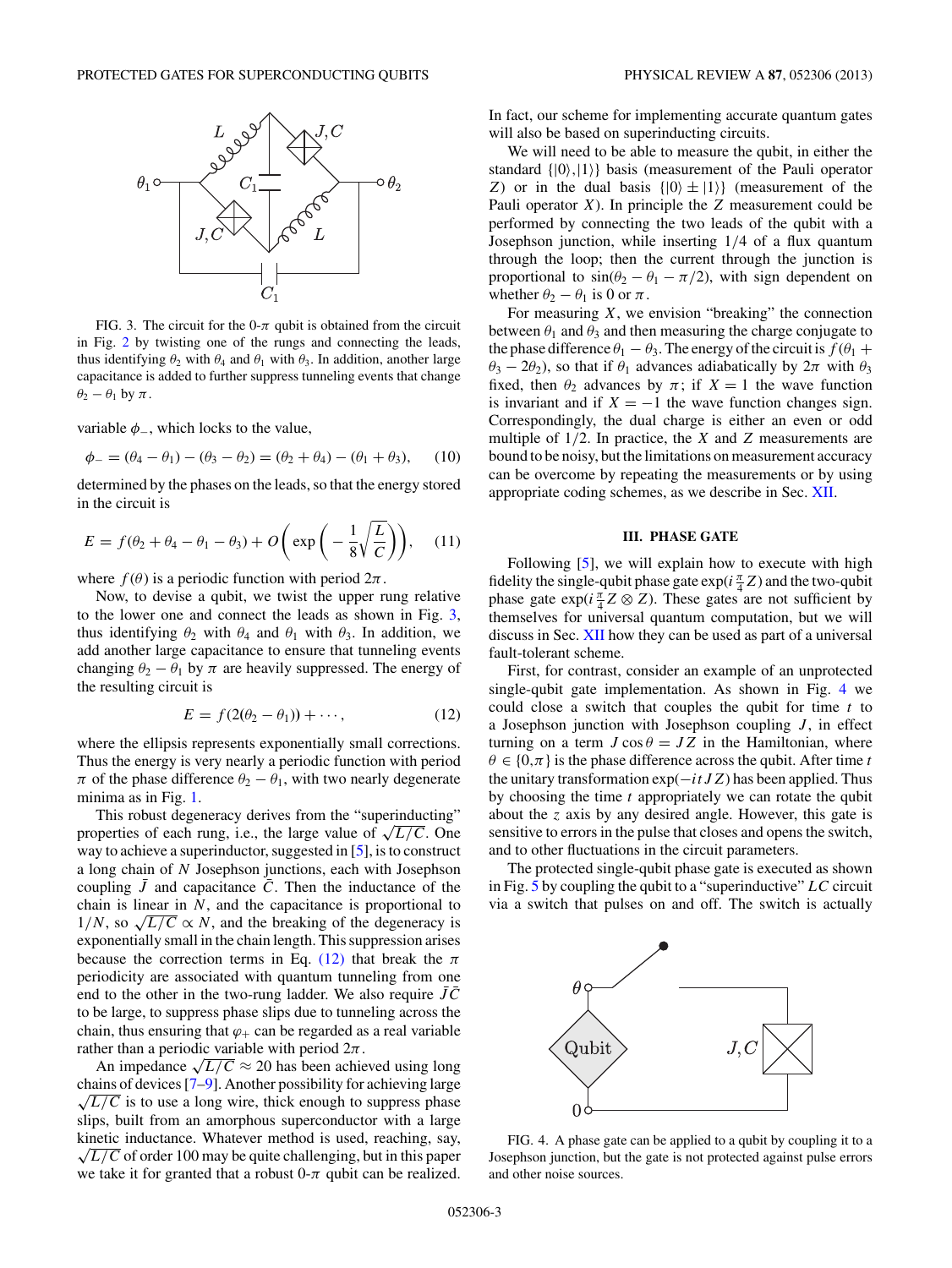<span id="page-3-0"></span>

FIG. 5. A protected phase gate is executed by coupling a qubit (or a pair of qubits connected in series) to a "superquantum" *LC* circuit with  $\sqrt{L/C} \gg 1$ .

a tunable Josephson junction, which can be realized, as in Fig. 6, by a loop containing two identical junctions, each with Josephson coupling *J*, linked by the magnetic flux  $(\eta/2\pi)\Phi_0$ , where  $\Phi_0 = h/2e$  is the flux quantum. The Josephson energy of this tunable junction is

$$
E(\theta, \eta) = -J\cos(\theta - \eta/2) - J\cos(\theta + \eta/2)
$$
  
= -2J\cos(\eta/2)\cos\theta = -J\_{eff}(\eta)\cos\theta, (13)

where  $\theta$  is the phase difference between the two leads on the loop. Thus the switch is "on" for  $\eta = 0$  and "off" for  $\eta = \pi$ . The "off" setting can be fairly soft—it is good enough for  $J_{\text{eff}}$ to be comparable to 1*/L* rather than strictly zero—while in the "on" position we require  $J_{\text{eff}}C$  to be large. The inductance  $L$ and capacitance *C* of the circuit are unrelated to the inductance and capacitance for the  $0-\pi$  qubit discussed in Sec. [II,](#page-0-0) though we will again demand that  $\sqrt{L/C} \gg 1$ . From now on we will assume the  $0-\pi$  qubit is perfect, and will focus on realizing the robust phase gate under this assumption.

Using the same normalization conventions as in Sec. [II,](#page-0-0) the Hamiltonian for the circuit can be expressed as

$$
H(t) = \frac{Q^2}{2C} + \frac{\varphi^2}{2L} - J(t)\cos(\varphi - \theta),
$$
 (14)

where now  $J(t)$  is the time-dependent effective Josephson coupling of the tunable junction,  $\theta$  is the phase difference across the qubit, and  $\varphi$  is the phase difference across the inductor. We assume that phase slips through the circuit are strongly suppressed, so that  $\varphi$  can be regarded as a real variable rather than a periodic phase variable—when  $\varphi$  winds by  $2\pi$ the flux linking the *LC* circuit increases by one flux quantum. Depending on whether the state of the qubit is  $|0\rangle$  or  $|1\rangle$ ,



FIG. 6. An effective Josephson junction can be tuned by adjusting the flux  $(\eta/2\pi)\Phi_0$  inserted in a circuit containing two identical junctions.



FIG. 7. (Color online) The profile of the tunable Josephson coupling  $J(t)$  in the execution of the protected phase gate.

the phase  $\theta$  is either 0 or  $\pi$ ; hence, the Hamiltonian can be expressed as

$$
H_{0,1}(t) = \frac{Q^2}{2C} + \frac{\varphi^2}{2L} \mp J(t) \cos \varphi, \tag{15}
$$

with the  $\mp$  sign conditioned on the qubit's state.

Suppose for now that the initial state  $|\psi^{in}\rangle$  of the oscillator is its ground state, a Gaussian wave function with  $\langle \varphi^2 \rangle$  = is its ground state, a Gaussian wave function with  $\langle \varphi^2 \rangle = \frac{1}{2} \sqrt{L/C}$  and  $\langle Q^2 \rangle = \frac{1}{2} \sqrt{C/L}$ . (Other harmonic oscillator energy eigenstates will be considered in Sec. [X.](#page-14-0)) Because  $\sqrt{L/C} \gg 1$ , the wave function is broad in  $\varphi$  space and narrow in *Q* space. Hence when the switch pulses on, the contribution to the expectation of the energy arising from the cosine potential is highly suppressed by the factor,

$$
\langle \cos \varphi \rangle = e^{-\langle \varphi^2 \rangle/2} = \exp\bigg(-\frac{1}{4}\sqrt{\frac{L}{C}}\bigg). \tag{16}
$$

Correspondingly, the energy is very insensitive to the state of the qubit, which determines the sign of the cosine potential. This suppression factor determines the characteristic scale of the error in the phase gate.

Schematically, the tunable Josephson coupling  $J(t)$  has the form shown in Fig. 7—it starts at zero, ramps on smoothly, maintains the value  $J_0$  for a time  $t \approx L/\pi$ , and then ramps off smoothly. The characteristic time  $\tau_J$  for the coupling to ramp on and off is subject to some constraints which we will specify shortly. With  $J_0$  at its steady-state value, phase slips (tunneling events between successive minima of the cosine potential) are suppressed by the WKB factor,

$$
\exp\left(-\int_0^{2\pi} d\varphi \sqrt{2J_0C(1-\cos\varphi)}\right) = \exp(-8\sqrt{J_0C}).\tag{17}
$$

We assume that  $\sqrt{J_0C}$  is large enough so that phase slips can be safely neglected. In addition, we assume that  $J(t)$  ramps up slowly enough to prepare adiabatically the ground state in each local minimum of the cosine potential, yet quickly enough to prevent the state from collapsing to just a few local minima with the smallest values of  $\varphi^2/2L$ . Thus, as  $J(t)$  turns on, the initial state of the oscillator evolves to become a "grid state" as shown in Fig. [8,](#page-4-0) a superposition of narrowly peaked functions governed by a broad envelope function. The width of the broad governed by a broad envelope function. The width of the broad<br>envelope is  $\langle \varphi^2 \rangle \approx \frac{1}{2} \sqrt{L/C} \gg 1$  as for the oscillator's initial state, while the width of each narrow peak is  $\langle (\varphi - \varphi_0)^2 \rangle \approx$ state, while the width of each harrow peak is  $((\varphi - \varphi_0)^2) \approx \frac{1}{2} \sqrt{1/J_0C} \ll 1$ , the width of the ground state supported near the local minimum of the cosine potential.

If the state of the 0- $\pi$  qubit is  $|0\rangle$  and the coefficient of the cosine in Eq.  $(15)$  is negative, then the narrow peaks occur where  $\varphi$  is an even multiple of  $\pi$ . We denote this grid state of the oscillator as  $|0_c\rangle$ ; the subscript stands for "code," since as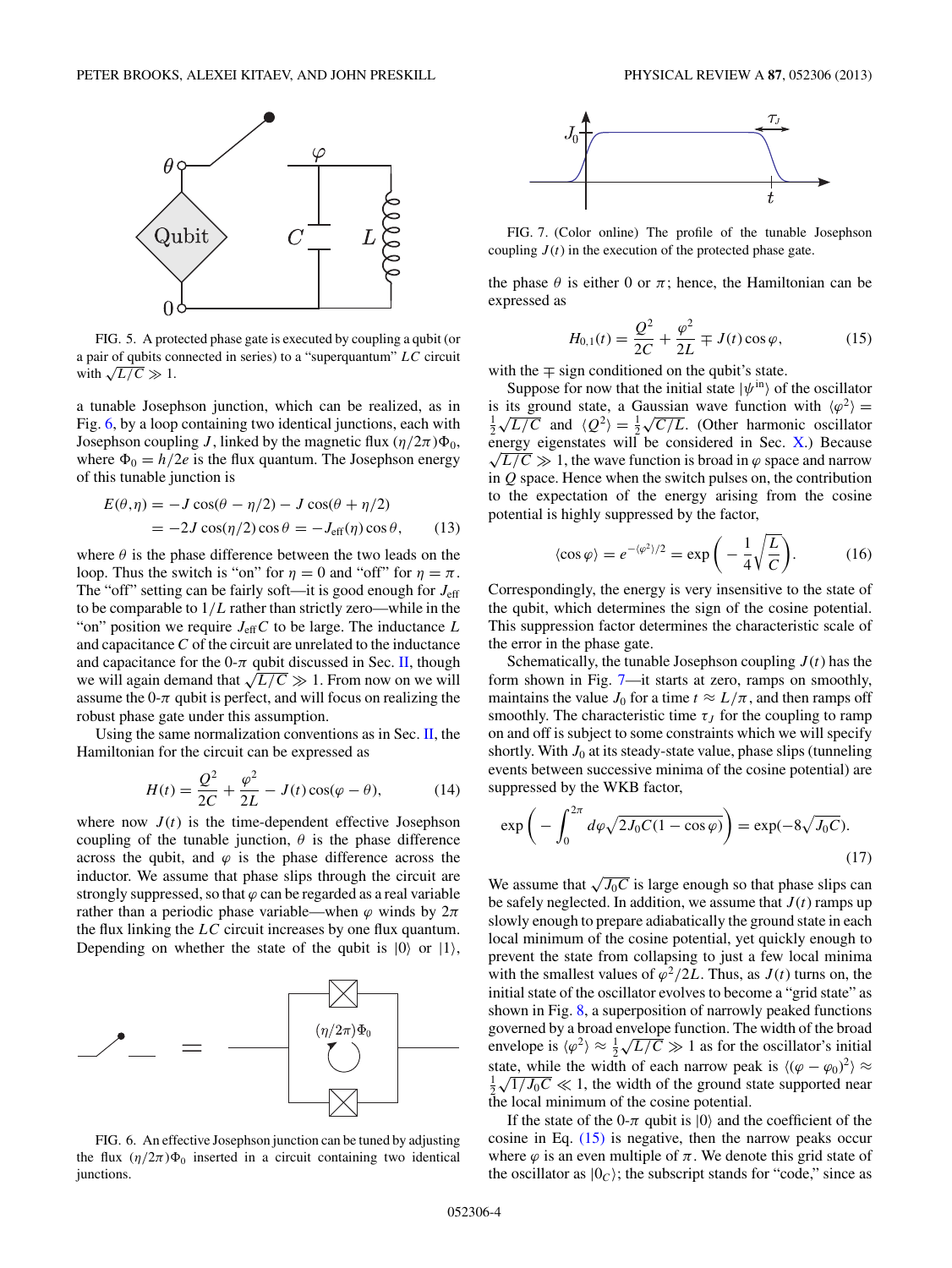<span id="page-4-0"></span>

FIG. 8. (Color online) Coupling the qubit to the oscillator prepares a grid state in  $\varphi$  space, a superposition of narrowly peaked functions governed by a broad envelope function. The peaks occur where  $\varphi$  is an even multiple of  $\pi$  if the qubit's state is  $|0\rangle$ , and where  $\varphi$  is an odd multiple of  $\pi$  if the qubit's state is  $|1\rangle$ .

we will explain latter this state can be regarded as a basis state for a quantum error-correcting code. If the state of the qubit is  $|1\rangle$  and the coefficient of the cosine is positive, then the narrow peaks occur where  $\varphi$  is an odd multiple of  $\pi$ ; in that case we denote the grid state as  $|1_c\rangle$ . Thus, if the initial state of the 0- $\pi$ qubit is  $a|0\rangle + b|1\rangle$ , then when  $J(t)$  turns on the joint state of the qubit and oscillator evolves according to

$$
(a|0\rangle + b|1\rangle)|\psi^{\text{in}}\rangle \to a|0\rangle \otimes |0_C\rangle + b|1\rangle \otimes |1_C\rangle. \quad (18)
$$

A diabatic transition that excites the oscillator in the cosine well is most likely to occur while  $J(t)C$  is approximately one and the frequency of oscillations in the well is approximately 1*/C*. Landau-Zener theory therefore indicates that the probability  $P_{\text{diab}}$  of such a transition scales like

$$
P_{\text{diab}}(\tau_J) \sim \exp\bigg(-(\text{constant})\frac{\tau_J}{C}\bigg),\tag{19}
$$

where  $\tau_J$  is the characteristic time for  $J(t)$  to ramp on. (We will discuss this error in more detail in Sec. [VII.](#page-11-0)) Since diabatic effects also contribute to the error in the phase gate, we require  $τ_J \gg C$ . Indeed, the diabatic error is comparable to the intrinsic error in Eq.  $(16)$  for

that is, when the ramping time is of order the period of the *LC* oscillator. During this ramping time, the envelope function of the Gaussian grid state is squeezed somewhat in *ϕ* space (and correspondingly spreads somewhat in *Q* space), but stays broad enough for the intrinsic error to remain heavily suppressed. In Sec. [VIII](#page-13-0) we argue that the error arising from squeezing scales like

$$
P_{\text{sq}}(\tau_J) \sim \exp\bigg(-(\text{constant})\frac{L}{\tau_J}\bigg); \tag{21}
$$

hence it, too, is comparable to the intrinsic error for  $\tau_J \sim$  $\sqrt{LC}$ .

After the Gaussian grid state has been prepared, the Josephson coupling  $J(t)$  maintains its steady-state value  $J_0$  for a time  $t \equiv L\tilde{t}/\pi$ , where  $\tilde{t}$  is a rescaled time variable. While the coupling is on, each narrowly peaked function is stabilized by the strongly confining cosine potential, but the state is subjected to the Gaussian operation  $e^{-it\varphi^2/2L} = e^{-i\tilde{t}\varphi^2/2\pi}$  due to the harmonic potential  $\varphi^2/2L$ , which alters the relative phases of the peaks. As  $\tilde{t}$  increases the oscillator states  $|0_C\rangle$ and  $|1_c\rangle$  evolve, but when  $\tilde{t}$  reaches 1, each returns to its initial value, apart from a state-dependent geometric phase. For the grid state  $|0_c\rangle$ , the peaks in  $\varphi$  space occur at  $\varphi = 2\pi n$  where *n* is an integer, and the Gaussian operation,

$$
|\varphi = 2\pi n\rangle \to e^{-2\pi i \tilde{t} n^2} |\varphi = 2\pi n\rangle, \tag{22}
$$

acts trivially. But for the grid state  $|1<sub>C</sub>\rangle$ , the peaks occur at  $\varphi = 2\pi (n + \frac{1}{2})$ , and the operation,

$$
|\varphi = 2\pi n\rangle \to e^{-2\pi i \tilde{t}(n + \frac{1}{2})^2} |\varphi = 2\pi (n + \frac{1}{2})\rangle, \qquad (23)
$$

therefore, modifies the phase of the state by the factor −*i*. Hence the joint state of the qubit and oscillator becomes

$$
a|0\rangle \otimes |0_C\rangle + b|1\rangle \otimes |1_C\rangle \to a|0\rangle \otimes |0_C\rangle - ib|1\rangle \otimes |1_C\rangle.
$$
\n(24)

To complete the execution of the phase gate, the tunable coupling  $J(t)$  ramps down from  $J_0$  to zero, again with a characteristic time scale  $\tau$ <sub>*I*</sub> subject to the constraints specified above. As the coupling turns off, the state  $|0_C\rangle$  of the oscillator evolves to  $|\psi_0^{\text{fin}}\rangle$  and the state  $|1_C\rangle$  evolves to  $|\psi_1^{\text{fin}}\rangle$ ; the final joint state of the qubit and oscillator is

$$
a|0\rangle \otimes |0_C\rangle - ib|1\rangle \otimes |1_C\rangle \to a|0\rangle \otimes |\psi_0^{\text{fin}}\rangle - ib|1\rangle \otimes |\psi_1^{\text{fin}}\rangle. \tag{25}
$$

Thus, a perfect phase gate  $exp(i\frac{\pi}{4}Z)$  has been applied to the qubit if  $|\psi_0^{\text{fin}}\rangle = |\psi_1^{\text{fin}}\rangle$ . If on the other hand  $|\langle \psi_1^{\text{fin}} | \psi_0^{\text{fin}} \rangle| < 1$ , then the qubit and oscillator are entangled in the final state, compromising the gate fidelity. Even if  $|\langle \psi_1^{\text{fin}} | \psi_0^{\text{fin}} \rangle| = 1$  so there is no entanglement, the gate may be imperfect because the phase of  $\langle \psi_1^{\text{fin}} | \psi_0^{\text{fin}} \rangle$  deviates from zero.

We will argue that under appropriate conditions  $\langle \psi_1^{\text{fin}} | \psi_0^{\text{fin}} \rangle \approx 1$  to extremely high accuracy so that the phase gate is nearly perfect. Note that we need not require the final state of the oscillator to match the initial state  $|\psi^{in}\rangle$ ; noise terms in the Hamiltonian may excite the oscillator, but the phase gate is still highly reliable as long as the oscillator's final state depends only very weakly on the state of the 0- $\pi$  qubit,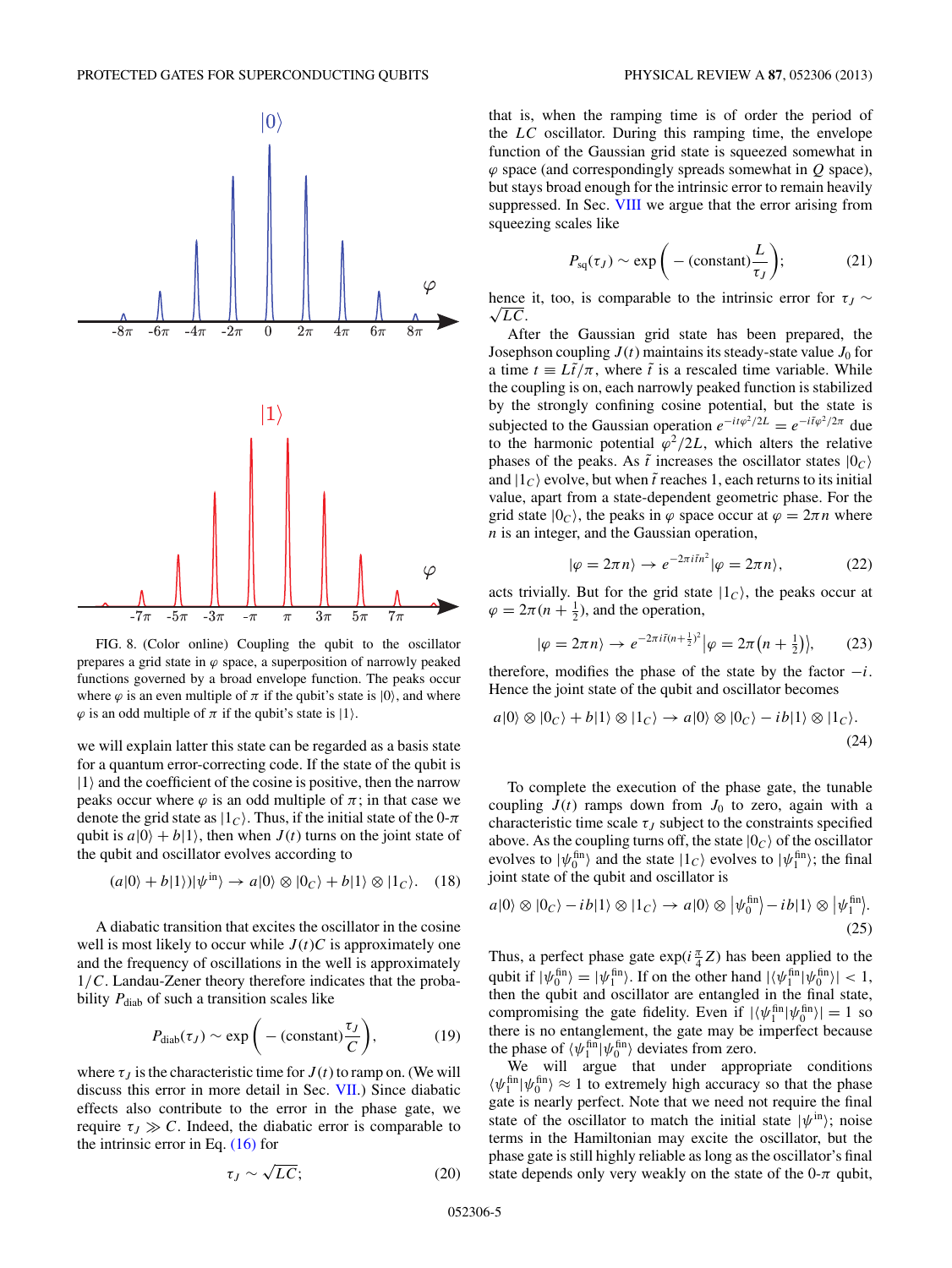<span id="page-5-0"></span>i.e., on whether the sign of  $J(t)$  is positive or negative. Indeed, the oscillator serves as a reservoir that absorbs the entropy introduced by noise. If not too badly damaged, the oscillator can be reused a few times for the execution of additional protected gates. Eventually, though, it will become too highly excited, and will need to be cooled before being employed again.

A gate error may arise if the coupling between qubit and oscillator remains on for too long or too short a time, i.e., if  $\tilde{t} =$  $1 + \varepsilon$  rather than  $\tilde{t} = 1$ . But we will see that such timing errors do not much compromise the performance of the gate when *ε* do not much compromise the performance of the gate when *ε* is small; specifically, the gate error is  $exp(-\frac{1}{4} \sqrt{L/C}) \times O(1)$ provided  $|\varepsilon| < 2\pi (L/C)^{-3/4}$ . Slightly overrotating or underrotating contributes to the damage suffered by the oscillator, but without much enhancing the sensitivity of the oscillator's final state to the qubit's state, and hence without much reducing the fidelity of the gate. We study the consequences of overrotation or underrotation in Sec. [VI,](#page-8-0) and confirm our findings using numerical simulations in Sec.[IX.](#page-14-0) We also argue, in Sec.  $X$  and Sec.  $XI$ , that the phase gate is robust against a sufficiently small nonzero temperature and against small perturbations in the Hamiltonian.

The two-qubit phase gate  $exp(i\frac{\pi}{4}Z \otimes Z)$  is executed using a similar procedure, but where now two qubits connected in series are coupled to the *LC* oscillator. The total phase difference across the pair of qubits is either 0 for the states  $|0\rangle \otimes |0\rangle$  and  $|1\rangle \otimes |1\rangle$ , in which case the oscillator evolves to the final  $|\psi_0^{\text{fin}}\rangle$ , or  $\pi$  for the states  $|0\rangle \otimes |1\rangle$  and  $|1\rangle \otimes |0\rangle$ , in which case the oscillator evolves to the final state  $|\psi_1^{\text{fin}}\rangle$ . Again, the gate is executed perfectly if  $|\psi_0^{\text{fin}}\rangle = |\psi_1^{\text{fin}}\rangle$ .

Let us summarize the sufficient conditions for the phase gate to be well protected. Just as for the realization of the  $0-\pi$  qubit itself, the execution of the protected phase gate relies on the construction of a "superinducting" circuit with  $\sqrt{L/C} \gg 1$ . This is a daunting challenge as we have already noted at the end of Sec. [II.](#page-0-0) To ensure high gate accuracy, we also assume that the steady-state value  $J_0$  of the Josephson coupling between the 0- $\pi$  qubit and the oscillator satisfies  $\sqrt{J_0 C} \gg 1$  and that the characteristic time scale  $\tau_J$  for the coupling to ramp on the characteristic time scale  $\tau_J$  for the coupling to ramp on<br>and off is  $O(\sqrt{LC})$ ; thus  $\tau_J$  is also small compared to the time  $L/\pi$  needed to execute the gate. Under these conditions, the error in the phase gate scales as  $exp(-O(\sqrt{L/C}))$ , and is stable with respect to small fluctuations in the implementation of the gate.

### **IV. SKETCH OF THE ERROR ESTIMATE**

A noisy quantum gate realizes a quantum operation  $\mathcal{N}_{\text{actual}}$ , and a useful way to quantify the error in the gate is to specify the deviation  $\|\mathcal{N}_{\text{actual}} - \mathcal{N}_{\text{ideal}}\|_{\diamond}$  from the ideal gate  $\mathcal{N}_{\text{ideal}}$  in the "diamond norm"  $[10]$ . As explained in Appendix  $\overline{B}$ , for the protected phase gate this diamond norm distance (assuming there are no bit flips) is

$$
\|\mathcal{N}_{actual} - \mathcal{N}_{ideal}\|_{\diamond} = \left|1 - \left\langle \psi_1^{\text{fin}} \middle| \psi_0^{\text{fin}} \right\rangle\right|,\tag{26}
$$

where  $|\psi_{0,1}^{\text{fin}}\rangle$  denotes the final state of the oscillator when  $|0\rangle,|1\rangle$  is the state of the 0- $\pi$  qubit, as in Eq. [\(25\).](#page-4-0) Thus we assess the gate accuracy by estimating the deviation of  $\langle \psi_0^{\text{fin}} | \psi_1^{\text{fin}} \rangle$  from 1.

To perform this estimate we track how the oscillator states  $|\psi_0(t)\rangle$  and  $|\psi_1(t)\rangle$  are related through three stages of evolution:

$$
|\psi^{\text{in}}\rangle \stackrel{\text{J}(t)}{\longrightarrow} |\psi_0^{\text{begin}}\rangle \stackrel{J(t)=J_0}{\longrightarrow} |\psi_0^{\text{end}}\rangle \stackrel{\text{J}(t)=J_0}{\longrightarrow} |\psi_0^{\text{end}}\rangle \stackrel{\text{unmost}}{\longrightarrow} |\psi_0^{\text{fin}}\rangle, \tag{27}
$$
  

$$
|\psi^{\text{in}}\rangle \stackrel{\text{J}(t)}{\longrightarrow} |\psi_1^{\text{begin}}\rangle \stackrel{J(t)=J_0}{\longrightarrow} -i |\psi_1^{\text{end}}\rangle \stackrel{\text{J}(t)}{\longrightarrow} -i |\psi_1^{\text{fin}}\rangle.
$$

In the first stage  $J(t)$  ramps on and the grid states are prepared—the initial state  $|\psi^{in}\rangle$  evolves to  $|\psi^{begin}_0\rangle$  if the 0- $\pi$ qubit's state is  $|0\rangle$  and to  $|\psi_1^{\text{begin}}\rangle$  if the qubit's state is  $|1\rangle$ . In the second stage  $J(t) = J_0$  and the grid state  $|\psi_0^{\text{begin}}\rangle$  evolves to  $|\psi_0^{\text{end}}\rangle$  while the grid state  $|\psi_1^{\text{begin}}\rangle$  evolves to  $-i|\psi_1^{\text{end}}\rangle$ , where ideally  $|\psi_{0,1}^{\text{end}}\rangle = |\psi_{0,1}^{\text{begin}}\rangle$ . In the third stage  $J(t)$  ramps off and the grid states  $|\psi_{0,1}^{\text{end}}\rangle$  evolve to the final oscillator states  $|\psi_{0,1}^{\text{fin}}\rangle$ , where ideally  $|\psi_1^{\text{fin}}\rangle = |\psi_0^{\text{fin}}\rangle$ .

Consider the first (or third) stage of the evolution, where the coupling  $J(t)$  ramps on (or off) in a time of order  $\tau_J$ . If the coupling  $J(t)$  ramps on (or off) in a time of order  $\tau_J$ . If  $\tau_J$  is not too large compared to the period  $2\pi\sqrt{LC}$  of the oscillator, then the harmonic potential term  $\varphi^2/2L$  may be treated perturbatively during this evolution stage. Hence, in first approximation the Hamiltonian is one of

$$
H_0 = \frac{Q^2}{2C} - J(t)\cos\varphi, \quad H_1 = \frac{Q^2}{2C} + J(t)\cos\varphi, \quad (28)
$$

depending on whether the state of the 0- $\pi$  qubit is  $|0\rangle$  or  $|1\rangle$ . This Hamiltonian commutes with the operator *e*−2*πiQ*, which translates  $\varphi$  by  $2\pi$ ; therefore  $e^{-2\pi i Q}$  and the Hamiltonian can be simultaneously diagonalized. We may express the eigenvalue of this translation operator as  $e^{-2\pi i q}$ , where  $q =$  $Q - [Q] \in [-\frac{1}{2}, \frac{1}{2}]$  is the conserved Bloch momentum, and [*Q*] denotes the nearest integer to *Q*; thus [*Q*] labels the distinct bands in the Hamiltonian's spectrum.

A diabatic transition between bands may be excited while  $J(t)$  varies, changing the value of  $[Q]$  by an integer, most likely  $\pm 1$ . If such transitions occur with nonnegligible probability, the final state of the oscillator will contain, in addition to a primary peak supported near  $Q = 0$ , also secondary peaks supported near  $Q = \pm 1$ ; the phases of the secondary peaks depend on whether the Hamiltonian is  $H_0$  or  $H_1$ , and therefore diabatic transitions contribute to the gate error. The probability of a diabatic transition cannot be computed precisely, but as we will explain in Sec. [VII](#page-11-0) it can be analyzed semiquantitatively, and is very small if  $\tau$ <sub>*I*</sub> is sufficiently large.

For the purpose of discussing this diabatic error and other contributions to the deviation of  $\langle \psi_1^{\text{fin}} | \psi_0^{\text{fin}} \rangle$  from 1, we will find it useful to consider the operator,

$$
\bar{X} \equiv (-1)^{[Q]} = \Pi_{\text{even}}^Q - \Pi_{\text{odd}}^Q \equiv 2\Pi_{\text{even}}^Q - I \equiv I - 2\Pi_{\text{odd}}^Q.
$$
\n(29)

Here  $\Pi_{\text{even}}^Q$  projects onto values of  $Q$  such that the nearest integer value [*Q*] is even and  $\Pi_{\text{odd}}^Q$  projects onto values of *Q* such that  $[Q]$  is odd. We denote this operator as  $\overline{X}$  because it can be regarded as the error-corrected Pauli operator  $\sigma^X$ acting on a qubit encoded in the Hilbert space of the oscillator, as we explain in Sec. [V.](#page-6-0) (Note that  $\bar{X}^2 = I$ .) Another (related) important property is that, since  $e^{\mp i\varphi}$  translates *Q* by  $\pm 1$ ,  $\overline{X}$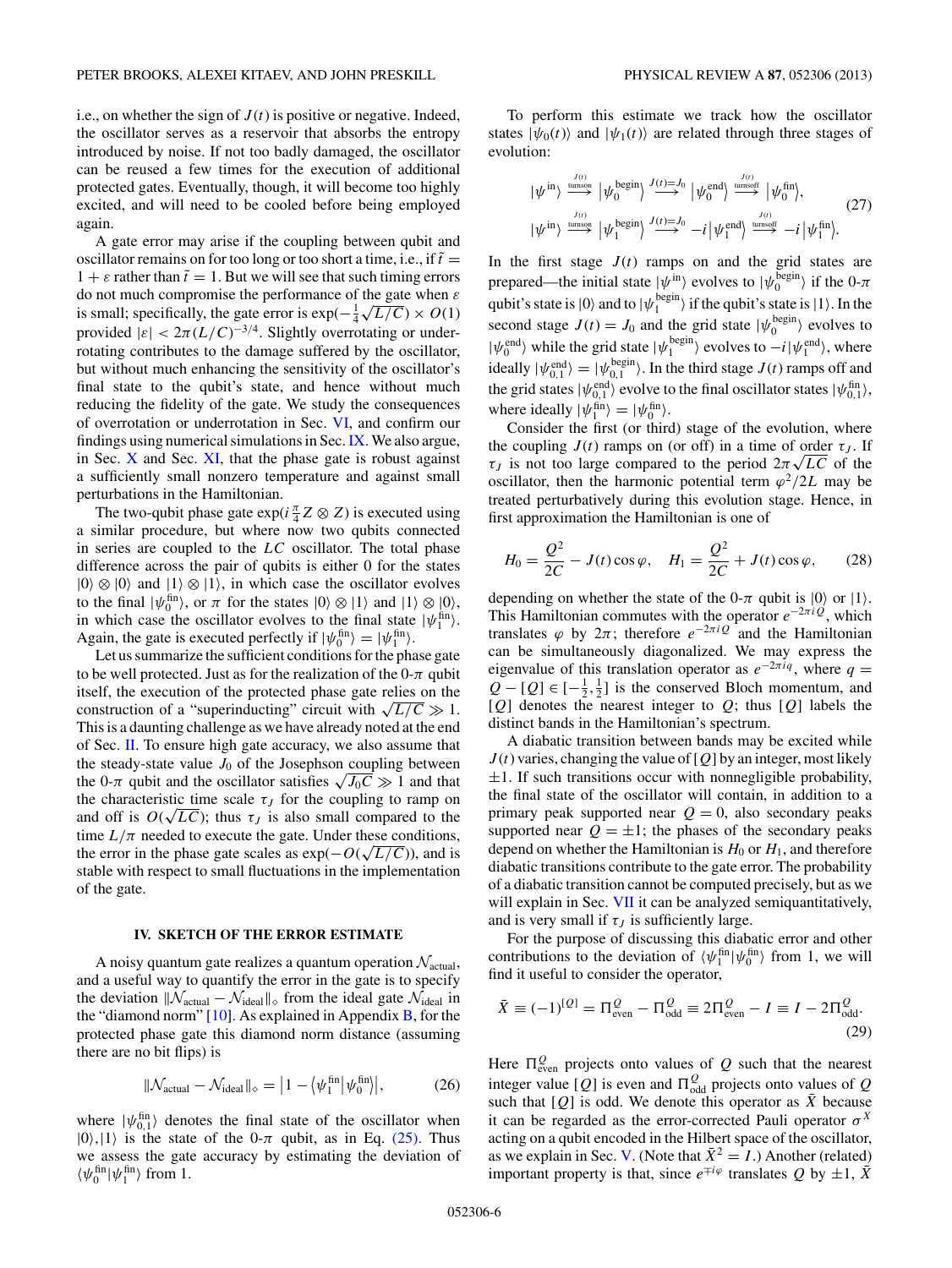<span id="page-6-0"></span>anticommutes with  $\cos \varphi$ :

$$
\bar{X}\cos\varphi\bar{X} = -\cos\varphi.\tag{30}
$$

Our argument showing that  $|\psi_1^{\text{fin}}\rangle \approx |\psi_0^{\text{fin}}\rangle$  has two main elements. On the one hand we use approximate symmetries and properties of grid states to see that  $|\psi_1(t)\rangle \approx \bar{X}|\psi_0(t)\rangle$  at each stage of the oscillator's evolution, so that in particular  $|\psi_1^{\text{fin}}\rangle \approx \bar{X}|\psi_0^{\text{fin}}\rangle$ . On the other hand we argue that if the time scale  $\tau_J$  for  $J(t)$  to turn on and off is suitably chosen, then the oscillator's final state is mostly supported near  $Q = 0$ , so that in particular  $\bar{X}|\psi_0^{\text{fin}}\rangle \approx |\psi_0^{\text{fin}}\rangle$ .

We note that the approximate Hamiltonians  $H_0$  and  $H_1$  in Eq. [\(28\)](#page-5-0) are related by

$$
H_1 = \bar{X} H_0 \bar{X}.
$$
 (31)

By integrating the Schrödinger equation using the Hamiltonian  $H_0$  or  $H_1$  during the first stage of evolution while  $J(t)$  ramps on, we obtain the unitary time evolution operators  $U_0$ ,  $U_1$ , which are related by

$$
U_1 = \bar{X}U_0\bar{X}.\tag{32}
$$

Thus the initial oscillator state  $|\psi^{\text{in}}\rangle$  evolves to one of the states,

$$
\left|\psi_0^{\text{begin}}\right\rangle = U_0|\psi^{\text{in}}\rangle, \quad \left|\psi_1^{\text{begin}}\right\rangle = U_1|\psi^{\text{in}}\rangle = \bar{X}U_0\bar{X}|\psi^{\text{in}}\rangle,\tag{33}
$$

and, therefore,

$$
\langle \psi_1^{\text{begin}} | \bar{X} | \psi_0^{\text{begin}} \rangle = \langle \psi^{\text{in}} | \bar{X} | \psi^{\text{in}} \rangle = \langle \psi^{\text{in}} | I - 2 \Pi_{\text{odd}}^{\mathcal{Q}} | \psi^{\text{in}} \rangle = 1 - 2 \langle \psi^{\text{in}} | \Pi_{\text{odd}}^{\mathcal{Q}} | \psi^{\text{in}} \rangle. \tag{34}
$$

We conclude that if the initial state is almost fully supported on even values of [*Q*] (for example, the oscillator ground state, a Gaussian in *Q* space with width much less than 1*/*2), then  $|\psi_1^{\text{begin}}\rangle$  is very close to  $\bar{X}|\psi_0^{\text{begin}}\rangle$ .

So far we have ignored the effects of the quadratic term  $\varphi^2/2L$  in the potential. This term can cause the wave function to broaden in  $Q$  space and be squeezed in  $\varphi$  space, but we argue in Sec. [VIII](#page-13-0) that this squeezing is a relatively small effect, so that the conclusion  $|\psi_1^{\text{begin}}\rangle \approx \bar{X}|\psi_0^{\text{begin}}\rangle$  still holds accurately. Specifically, the contribution to the gate error due to squeezing scales as in Eq.  $(21)$ , and hence becomes comparable to the other sources of error when we choose  $\tau_J \sim \sqrt{LC}$ .

During the second stage of the evolution, while  $J(t) = J_0$ is held constant, distinct peaks in the grid state acquire relative phases, and the condition  $|\psi_1(t)\rangle = \overline{X}|\psi_0(t)\rangle$  becomes badly violated. However, after a time  $t \approx L/\pi$ , the initial states  $|\psi_0^{\text{begin}}\rangle$  and  $|\psi_1^{\text{begin}}\rangle$  are restored, aside from the state dependent phase  $-i$ , and hence  $|\psi_1^{\text{end}}\rangle = \bar{X}|\psi_0^{\text{end}}\rangle$  apart from a small error. Equivalently, the beginning states,

$$
|\psi_{\pm}^{\text{begin}}\rangle = \frac{1}{\sqrt{2}} (|\psi_0^{\text{begin}}\rangle \pm |\psi_1^{\text{begin}}\rangle), \tag{35}
$$

are very nearly  $\bar{X}$  eigenstates with eigenvalues  $\pm 1$ , and this property is preserved by the ending states,

$$
|\psi_{\pm}^{\text{end}}\rangle = \frac{1}{\sqrt{2}} (|\psi_0^{\text{end}}\rangle \pm |\psi_1^{\text{end}}\rangle). \tag{36}
$$

The *X* eigenvalues of these states are highly stable with respect to timing errors in the gate, in which the coupling is left on for too short or too long a time, because these states are approximate code words of a quantum code, well protected against logical phase errors. We study the errors resulting from imperfect timing in detail in Sec. [VI,](#page-8-0) because they can be calculated explicitly and are the dominant errors in some parameter regimes.

In the third stage of the evolution, as in the first stage, it is a good first approximation to ignore the harmonic  $\varphi^2/2L$ term in the potential as the coupling  $J(t)$  ramps off. Using this approximation, the time evolution operators  $V_{0,1}$  obtained by integrating the Schrödinger equation during the third stage when the state of the 0- $\pi$  qubit is  $|0\rangle, |1\rangle$ , are related by

$$
V_1 = \bar{X} V_0 \bar{X};\tag{37}
$$

hence the final oscillator states are

$$
\left|\psi_0^{\text{fin}}\right\rangle = V_0 \left|\psi_0^{\text{end}}\right\rangle, \quad \left|\psi_1^{\text{fin}}\right\rangle = \bar{X} V_0 \bar{X} \left|\psi_1^{\text{end}}\right\rangle, \tag{38}
$$

and we conclude that

$$
\langle \psi_1^{\text{fin}} \, | \, \bar{X} \, | \, \psi_0^{\text{fin}} \rangle = \langle \psi_1^{\text{end}} \, | \, \bar{X} \, | \, \psi_0^{\text{end}} \rangle. \tag{39}
$$

Again, this conclusion is not modified much when the  $\varphi^2/2L$ term is properly taken into account, so we may infer that the condition  $|\psi_0(t)\rangle \approx \bar{X}|\psi_1(t)\rangle$  is well preserved during the final stage of evolution.

We have now seen that  $|\psi_1^{\text{fin}}\rangle \approx \bar{X}|\psi_0^{\text{fin}}\rangle$ , and it remains to show that  $\bar{X}|\psi_0^{\text{fin}}\rangle \approx |\psi_0^{\text{fin}}\rangle$ . This condition will be well satisfied provided that the final state  $|\psi_0^{\text{fin}}\rangle$  of the oscillator, like the initial state  $|\psi^{\text{in}}\rangle$ , is almost fully supported in the interval  $Q \in [-\frac{1}{2}, \frac{1}{2}]$ . Logical errors may occur because of diabatic transitions between bands, which may change *Q* by an odd integer, or because of spreading in *Q* space, which may enhance the tails of the wave function outside  $[-\frac{1}{2}, \frac{1}{2}]$ . However, if diabatic transitions are rare and spreading is modest, as we expect if  $\tau_J$  lies in the appropriate range, then the gate will be highly accurate.

That our criterion for achieving  $|\psi_1^{\text{fin}}\rangle \approx |\psi_0^{\text{fin}}\rangle$  involves the operator  $\bar{X}$ , which has a sharp discontinuity at  $Q =$  $\frac{1}{2}$  + integer, is really an artifact of an insufficiently careful treatment of diabatic transitions. The transitions occur with enhanced probability for Q close to  $\frac{1}{2}$  + integer, replacing the sharp edge in *Q* space by a rounded step with width of order  $C/\tau_J$ , as we will explain in Sec. [VII.](#page-11-0)

## **V. ENCODING A QUBIT IN AN OSCILLATOR**

A continuous-variable quantum error-correcting code [\[6\]](#page-25-0) underlies the robustness of the protected phase gate. The theory of quantum codes is not really essential for understanding our estimate of the gate accuracy, but this theory provides motivation for our construction of the protected gate, as well a convenient language for explaining how it works. Therefore, we will now review some of the relevant features of a code first described in [\[6\]](#page-25-0).

In the version of the code we will use, a two-dimensional encoded qubit is embedded in the infinite-dimensional Hilbert space of a harmonic oscillator with position  $\varphi$  and conjugate momentum *Q* satisfying  $[\varphi, Q] = i$ . The code space can be specified as the simultaneous eigenspace with eigenvalue 1 of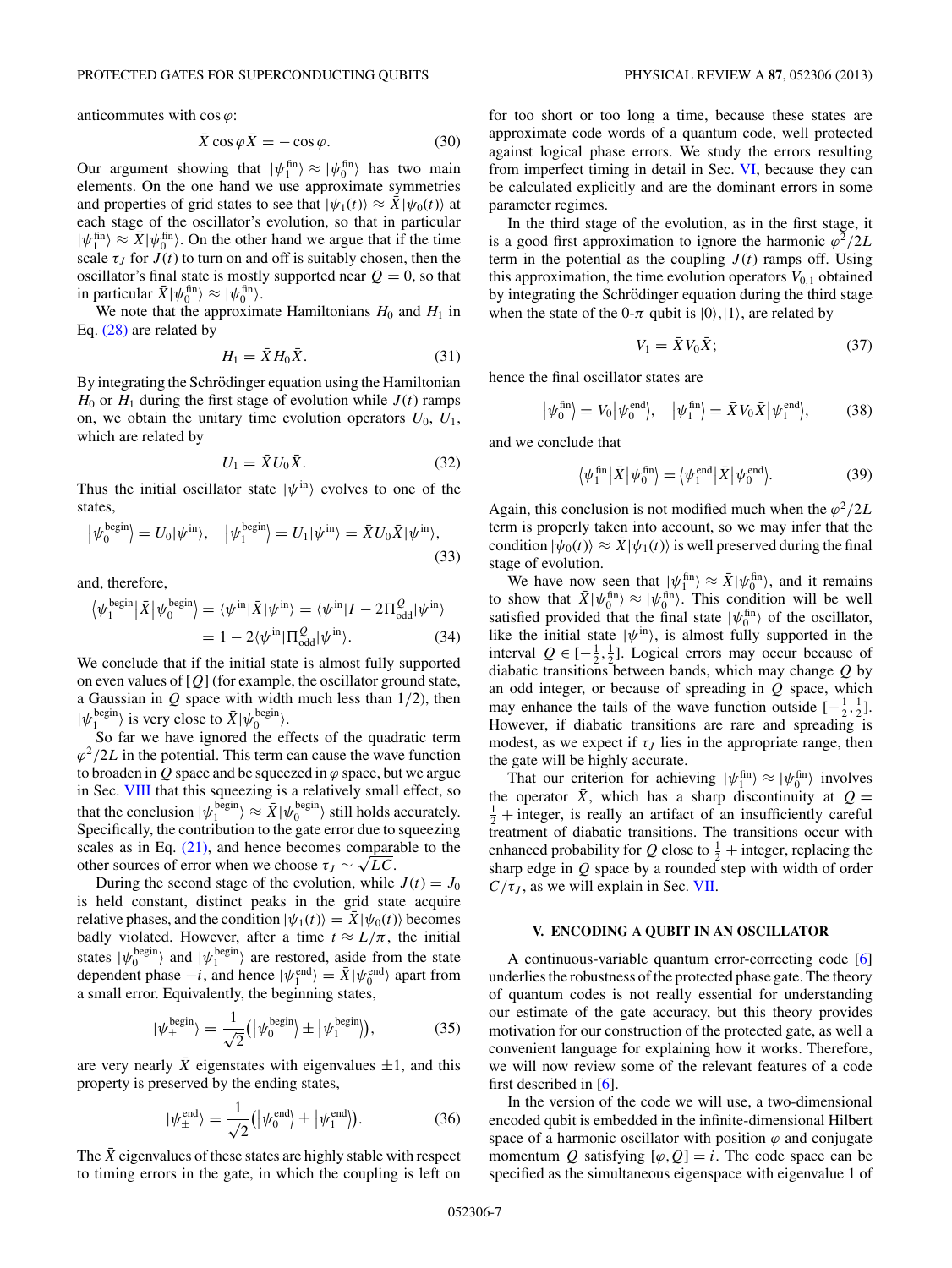the two commuting operators,

$$
M_Z = e^{2i\varphi}, \quad M_X = e^{-2\pi i Q}; \tag{40}
$$

we say that  $M_Z$  and  $M_X$  are the generators of the code's "stabilizer group." Using the identify  $e^A e^B = e^{[A,B]} e^B e^A$ (where *A* and *B* commute with their commutator), we can easily verify that  $M_X$  and  $M_Z$  commute. The logical Pauli operators acting on the encoded qubit are

$$
\bar{Z} = e^{i\varphi}, \quad \bar{X} = e^{-i\pi Q}.
$$
 (41)

One sees that  $\bar{X}$  and  $\bar{Z}$  commute with the stabilizer generators  $M_X$  and  $M_Z$ , and hence preserve the code space; furthermore they anticommute with one another, as the logical Pauli operators should.

The (unnormalizable) state  $|0_C\rangle^{\text{ideal}}$  is the unique  $\bar{Z}$  eigenstate with eigenvalue 1 in the code space. The condition  $\bar{Z} = 1$ requires the variable  $\varphi$  to be an integer multiple of  $2\pi$ , and the condition  $M_X = 1$  requires the code word to be invariant under translation of  $\varphi$  by  $2\pi$ . Hence  $|0_C\rangle^{\text{ideal}}$  is represented in  $\varphi$  space as the uniform superposition of delta functions,

$$
|0_C|^{\text{ideal}} = \sum_{n=-\infty}^{\infty} |\varphi = 2\pi n \rangle; \tag{42}
$$

the  $\bar{Z} = -1$  eigenstate  $|1_C\rangle^{\text{ideal}} = \bar{X} |0_C\rangle^{\text{ideal}}$ , obtained from  $|0_C\rangle^{\text{ideal}}$  by displacing  $\varphi$  by  $\pi$ , is

$$
|1_C\rangle^{\text{ideal}} = \sum_{n=-\infty}^{\infty} \left| \varphi = 2\pi \left( n + \frac{1}{2} \right) \right|.
$$
 (43)

Similarly, the  $X = \pm 1$  eigenstates  $|\pm_C\rangle^{\text{ideal}}$ , invariant under translation of *Q* by 2, are represented in *Q* space as

$$
|+c\rangle^{\text{ideal}} = \sum_{n=-\infty}^{\infty} |Q = 2n\rangle,
$$
  

$$
|-c\rangle^{\text{ideal}} = \sum_{n=-\infty}^{\infty} \left|Q = 2\left(n + \frac{1}{2}\right)\right|.
$$
 (44)

See Fig. 9.

Weak noise may displace  $\varphi$  slightly, but the code words  $|0_C\rangle^{\text{ideal}}$  and  $|1_C\rangle^{\text{ideal}}$  remain perfectly distinguishable, and the error is correctable, as long as the value of  $\varphi$  shifts by less than  $\pi/2$  in either direction. Similarly, a shift in *Q* by less than 1*/*2 is correctable. In principle we could diagnose the error by measuring  $M_Z$  to determine the value of  $\varphi$  modulo  $\pi$ ,



FIG. 9. (Color online) Ideal code words of the continuous variable code. The  $\bar{Z} = \pm 1$  eigenstates  $|0_C\rangle, |1_C\rangle$ , expressed in  $\varphi$  space, are uniform superpositions of position eigenstates with  $\varphi$  an even or odd multiple of  $\pi$ , respectively. The  $\bar{X} = \pm 1$  eigenstates  $|+_{C}\rangle, |-_{C}\rangle$ , expressed in *Q* space, are uniform superpositions of momentum eigenstates with *Q* an even or odd integer, respectively.



FIG. 10. (Color online) Approximate code words of the continuous variable code. The code word  $|0_c\rangle$ , expressed in  $\varphi$  space, is a superposition of Gaussian peaks, each of width  $\Delta$ , governed by a broad Gaussian envelope with width  $\kappa^{-1}$ . The code word  $|+_{C}\rangle$ , expressed in *Q* space, is a superposition of Gaussian peaks, each of width  $\kappa$ , governed by a broad Gaussian envelope with width  $\Delta^{-1}$ .

and  $M_X$  to determine the value of  $Q$  modulo 1, then perform active error correction by applying the minimal shifts in  $\varphi$  and *Q* that return the damaged code state to the code space. (In our protected phase gate, however, the error correction will be passive rather than active.)

The unnormalizable ideal code words, with infinite  $\langle \varphi \rangle$  and  $\langle \varphi \rangle$ , are unphysical. But if we coherently apply Gaussian distributed small shifts in  $\varphi$  and  $\varphi$  to the ideal code words, we obtain the normalizable approximate code words shown in Fig. 10. The wave function in  $\varphi$  space is a superposition of narrow Gaussians, each of width  $\Delta \ll \pi/2$ (i.e.,  $\langle (\delta \varphi)^2 \rangle = \frac{1}{2} \Delta^2$ , where  $\delta \varphi$  denotes the deviation from the center of the narrow Gaussian), governed by a broad Gaussian envelope with width  $\kappa^{-1} \gg 2$  (i.e.,  $\langle \varphi^2 \rangle = \frac{1}{2} \kappa^{-2}$ ). The Fourier dual wave function in *Q* space is a superposition of narrow Gaussians each of width  $\kappa$  (i.e.,  $\langle (\delta Q)^2 \rangle = \frac{1}{2} \kappa^2$ , where *δQ* denotes the deviation from the center of the narrow Gaussian), governed by a broad Gaussian envelope with width  $\Delta^{-1}$  (i.e.,  $\langle Q^2 \rangle = \frac{1}{2} \Delta^{-2}$ ). If  $\Delta$  and  $\kappa$  are sufficiently small, these approximate code words retain good error correction properties. However, there is now an intrinsic error arising from the tails of the narrow Gaussians, with the probability of a logical  $\bar{Z}$  error (a shift in  $\varphi$  by more than  $\pi/2$ ) suppressed by  $e^{-\pi^2/4\Delta^2}$ , and the probability of a logical  $\bar{X}$  error (a shift in *Q* by more than 1/2) suppressed by  $e^{-1/4\kappa^2}$ .

Note that in Sec. [IV](#page-5-0) we used the notation  $\bar{X} = (-1)^{[Q]}$  for the logical *X* operator, where [*Q*] denotes the nearest integer to the real variable *Q*. The operator  $(-1)^{[Q]}$  acts in the same way as  $e^{-i\pi Q}$  on ideal code words for which *Q* is an integer. By expressing the logical operator as  $\bar{X} = (-1)^{[Q]}$  we are implicitly correcting phase errors that displace *Q*. That is, a *Q* eigenstate is decoded by shifting *Q* to the nearest integer value, and the eigenvalue of  $\bar{X}$  is determined by this ideal shifted value of *Q*, rather than the actual value of *Q* prior to the shift.

The first step in the execution of the protected phase gate described in Sec. [III](#page-2-0) is the preparation of just such approximate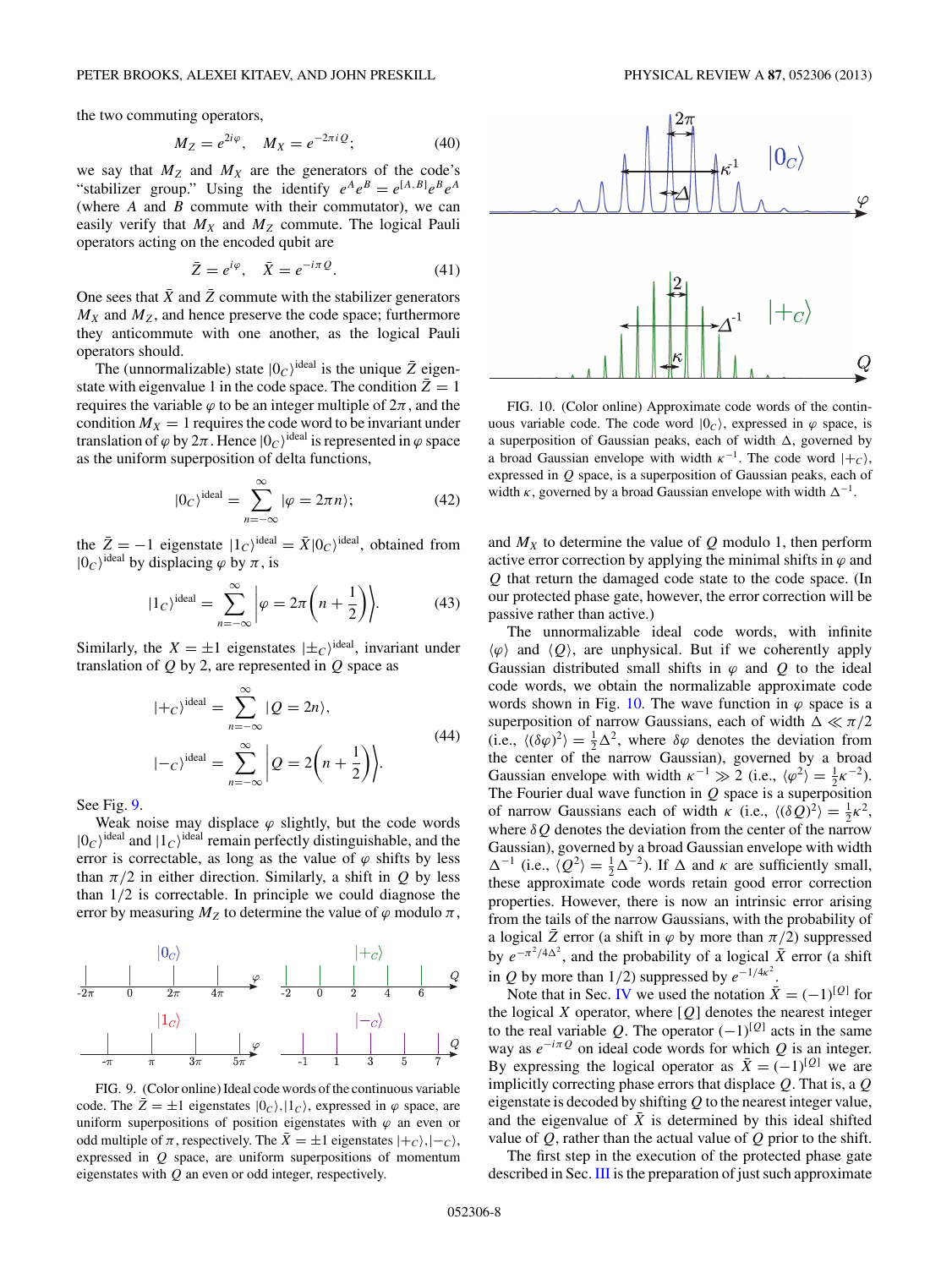<span id="page-8-0"></span>code words. If the state of the 0- $\pi$  qubit is  $|0\rangle$ , then the approximate  $\bar{Z} = 1$  eigenstate  $|0_C\rangle$  is prepared, and if the state of the 0- $\pi$  qubit is  $|1\rangle$ , then the approximate  $\overline{Z} = -1$ eigenstate  $|1_c\rangle$  is prepared. The narrowly peaked functions have width  $\Delta^2 = (J_0 C)^{-1/2}$  in  $\varphi$  space (though, because the potential is a cosine rather than harmonic, the tail of the peaked function decays more slowly than the tail of a Gaussian), and width  $\kappa^2 = (L/C)^{-1/2}$  in *Q* space. Hence the intrinsic logical  $\overline{X}$  error of the approximate code words, which is central to our estimate of the error in the phase gate, is suppressed by the estimate of the error 1<br>factor exp( $-\frac{1}{4}\sqrt{L/C}$ ).

After the approximate code word is prepared, the Gaussian unitary operator  $e^{-it\varphi^2/2L} = e^{-i\tilde{t}\varphi^2/2\pi}$  is applied (where  $\tilde{t} =$  $\pi t/L$  is a rescaled time variable). This unitary operator rotates the code space, transforming the stabilizer generator  $M_X =$ *e*<sup>−</sup>2*πiQ* according to

$$
M_X \to M'_X = e^{-i\tilde{t}\varphi^2/2\pi} e^{-2\pi i Q} e^{i\tilde{t}\varphi^2/2\pi} = e^{-2\pi i (Q + \varphi \tilde{t}/\pi)} = M_X e^{-2i\varphi \tilde{t}} e^{-2\pi i \tilde{t}}.
$$
 (45)

Recalling that  $M_Z^{-1} = e^{-2i\varphi}$  is also a stabilizer generator, we see that the state returns to the code space at (rescaled) time  $\tilde{t} = 1$ , but during its excursion the code word acquires a Berry phase, and thus a nontrivial logical operation is applied. Specifically, the logical operator  $\bar{X}$  is transformed according to

$$
\bar{X} \rightarrow \bar{X}' = e^{-i\varphi^2/2\pi} e^{-i\pi Q} e^{i\varphi^2/2\pi}
$$
  
=  $e^{-i\pi(Q+\varphi/\pi)} = \bar{X} e^{-i\varphi} e^{-i\pi/2}$   
=  $-i\bar{X}\bar{Z} = \exp\left(i\frac{\pi}{4}\bar{Z}\right) \bar{X} \exp\left(-i\frac{\pi}{4}\bar{Z}\right),$  (46)

while  $\bar{Z}$  remains invariant; hence the logical operation acting on the code space is  $exp(i\frac{\pi}{4}\bar{Z})$ . An error in the logical gate arises if the coupling remains on for too long or too short a time  $(i.e., if  $t$  is not precisely 1). However, this error is correctable$ with high probability if the timing error is small. We will study the consequences of overrotation or underrotation in Sec. VI.

#### **VI. IMPERFECT GRID STATES**

Now we will analyze the intrinsic phase errors in approximate code words of the continuous variable code, and in particular how the phase error is affected by errors in the timing of the pulse that executes the phase gate.

In Sec. [V](#page-6-0) we considered approximate code words that can be described as "Gaussian grid states"—the code word is a superposition of narrow Gaussian peaks governed by a broad Gaussian envelope. The Fourier transform of such a wave function is also a Gaussian grid state, so that both logical bit-flip errors and logical phase errors are suppressed.

But it actually suffices for the approximate code word to be a superposition of narrow functions with a broad envelope; neither the peak nor the envelope needs to be Gaussian. Even a non-Gaussian grid is mapped to a conjugate non-Gaussian grid by the Fourier transform, so there is good protection against both *X* and *Z* errors. A Gaussian grid state could result from coherently applying Gaussian-distributed  $\varphi$  and  $\varphi$  shifts to an ideal code word, assuming large shifts are suppressed. But we can also get a reasonable approximate code word by applying more general small errors to the ideal code word,

with a distribution that is not necessarily Gaussian. What is important is that large shifts in both  $\varphi$  and  $Q$  are improbable, not the detailed form of the distribution.

This observation will be useful when we consider in Sec. [X](#page-14-0) the execution of the protected phase gate in the case where the initial state of the harmonic oscillator is an excited state rather than the ground state. In that case, the envelope of the approximate code word in  $\varphi$  space is not strictly Gaussian, but rather Gaussian modulated by a Hermite polynomial, and its Fourier transform is also Gaussian modulated by a Hermite polynomial. Thus, in *Q* space, the narrow functions peaked at integer values of *Q* are also oscillator excited states. These functions have highly suppressed tails, ensuring that encoded phase errors are rare. In any event, considering more general kinds of grid states helps to clarify conceptually why the phase gate is robust.

## **A. Bit-flip and phase errors**

Let *f* denote a narrow function in  $\varphi$  space, and  $\tilde{F}$ denote a broad envelope function in  $\varphi$  space. We express the approximate code words as

$$
|0_C\rangle = \sqrt{2\pi} \sum_{n\text{even}} \tilde{F}(\pi n) \int d\varphi f(\varphi - \pi n) |\varphi\rangle,
$$
  

$$
|1_C\rangle = \sqrt{2\pi} \sum_{n\text{odd}} \tilde{F}(\pi n) \int d\varphi f(\varphi - \pi n) |\varphi\rangle.
$$
 (47)

The function *f* is normalized so that

$$
\int d\varphi |f(\varphi)|^2 = 1,\tag{48}
$$

and if the overlap between peaks centered at distinct integer multiples of  $\pi$  can be neglected, then  $|0_C\rangle$  and  $|1_C\rangle$  are normalized provided

$$
2\pi \sum_{n\text{even}} |\tilde{F}(\pi n)|^2 \approx 1, \quad 2\pi \sum_{n\text{odd}} |\tilde{F}(\pi n)|^2 \approx 1. \tag{49}
$$

The intrinsic bit-flip error of the approximate code word  $|0_C\rangle$ arises from the probability that  $\varphi$  lies closer to an odd multiple of  $\pi$  than to an even multiple, which can be estimated as

$$
P_{\text{error}}^{|0_C\rangle} \approx \left(2\pi \sum_{n\text{even}} |\tilde{F}(\pi n)|^2\right)
$$

$$
\times \left(\int_{-\infty}^{-\pi/2} d\varphi |f(\varphi)|^2 + \int_{\pi/2}^{\infty} d\varphi |f(\varphi)|^2\right)
$$

$$
\approx \int_{-\infty}^{-\pi/2} d\varphi |f(\varphi)|^2 + \int_{\pi/2}^{\infty} d\varphi |f(\varphi)|^2; \qquad (50)
$$

the intrinsic error in  $|1_c\rangle$  can be estimated similarly. Thus logical bit-flip errors are highly suppressed if  $f(\varphi)$  is a narrow, rapidly decaying function supported near zero.

The approximate code words in the conjugate basis are

$$
\begin{aligned} |+c\rangle &= \frac{1}{\sqrt{2}}(|0_c\rangle + |1_c\rangle) \\ &= \sqrt{\pi} \sum_n \tilde{F}(\pi n) \int d\varphi f(\varphi - \pi n) |\varphi\rangle, \end{aligned}
$$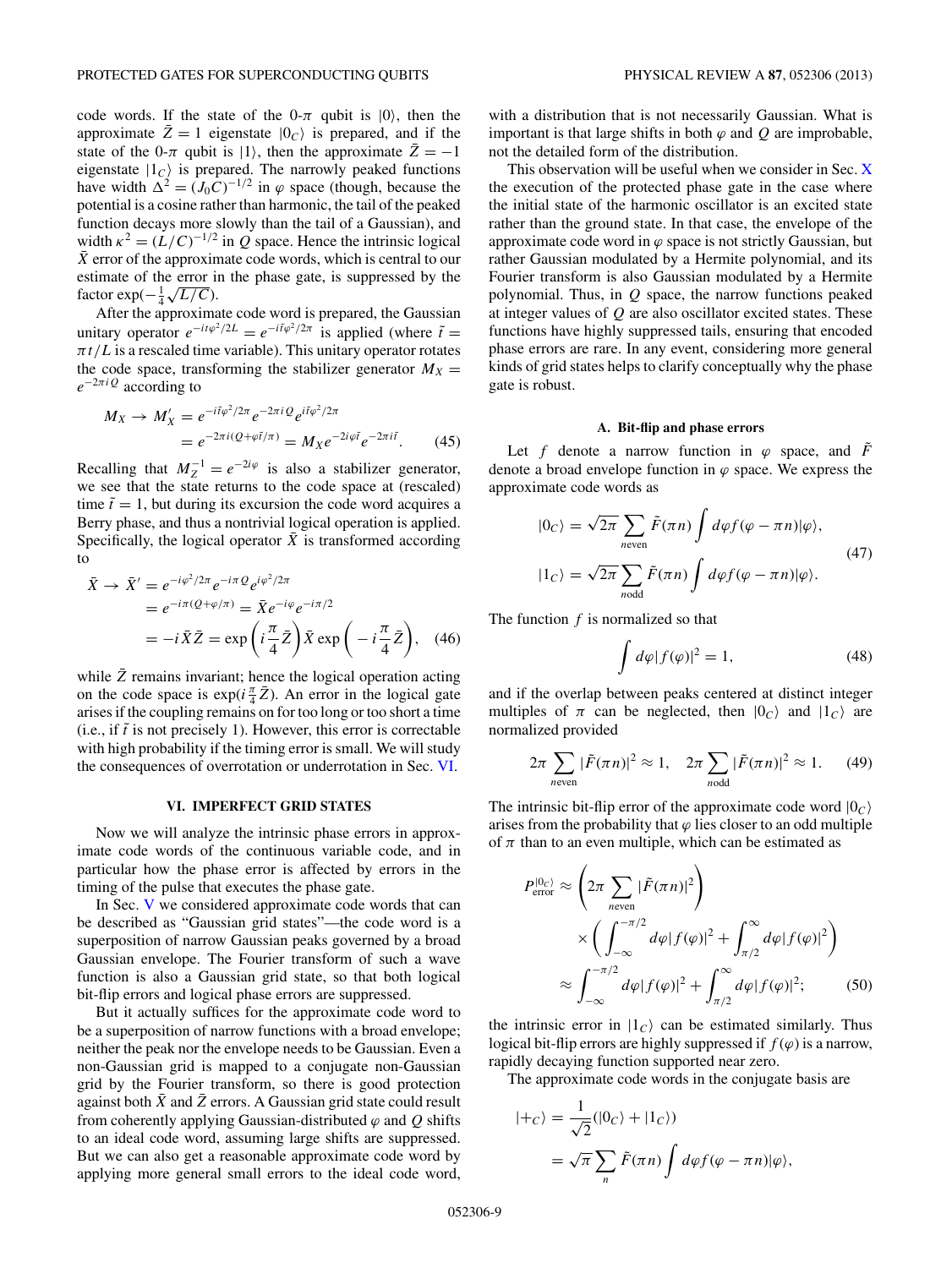<span id="page-9-0"></span>
$$
\begin{aligned} | -c \rangle &= \frac{1}{\sqrt{2}} (|0_C\rangle - |1_C\rangle) \\ &= \sqrt{\pi} \sum_n \tilde{F}(\pi n)(-1)^n \int d\varphi f(\varphi - \pi n) |\varphi\rangle, \quad (51) \end{aligned}
$$

where

$$
\pi \sum_{n} |\tilde{F}(\pi n)|^2 \approx 1. \tag{52}
$$

We show in Appendix  $C$  that these code words can be expressed as

$$
|+_{C}\rangle = \sqrt{2} \int dQ \tilde{f}(Q) \sum_{m \text{even}} F(Q-m)|Q\rangle,
$$
  
\n
$$
\approx \sqrt{2} \sum_{m \text{even}} \tilde{f}(m) \int dQ F(Q-m)|Q\rangle,
$$
  
\n
$$
|-_{C}\rangle = \sqrt{2} \int dQ \tilde{f}(Q) \sum_{\substack{modd}} F(Q-m)|Q\rangle,
$$
  
\n
$$
\approx \sqrt{2} \sum_{\substack{modd}} \tilde{f}(m) \int dQ F(Q-m)|Q\rangle,
$$
\n(53)

where

$$
2\sum_{m \text{even}} |\tilde{f}(m)|^2 \approx \int dQ |\tilde{f}(Q)|^2 \approx 1,
$$
  

$$
2\sum_{m \text{odd}} |\tilde{f}(m)|^2 \approx \int dQ |\tilde{f}(Q)|^2 \approx 1.
$$
 (54)

The intrinsic phase error of the approximate code word  $|+c\rangle$ arises from the probability that *Q* lies closer to an odd integer than an even integer, which can be estimated as

$$
P_{\text{error}}^{(+c)} \approx \left(2 \sum_{m \text{even}} |\tilde{f}(m)|^2\right) \times \left(\int_{-\infty}^{-1/2} dQ |F(Q)|^2 + \int_{1/2}^{\infty} dQ |F(Q)|^2\right) \approx \int_{-\infty}^{-1/2} dQ |F(Q)|^2 + \int_{1/2}^{\infty} dQ |F(Q)|^2; \quad (55)
$$

the intrinsic error in  $|-c\rangle$  is estimated similarly. Thus logical phase errors are highly suppressed if  $F(Q)$  is a narrow, rapidly decaying function supported near zero.

We see that for a good approximate code word, the particular form of the narrow function  $f(\varphi)$  and the broad function  $\tilde{F}(\varphi)$  is not so important. Instead, what matters is that the *same* narrow function *f* appears at each of the periodically spaced peaks (apart from the slow modulation in the normalization, governed by *F*). Then when we Fourier transform, constructive interference occurs for values of *Q* that are reciprocally related to the spacing (e.g., even integer values of Q if the spacing in  $\varphi$  space is  $\pi$ ), since for such *Q* values the various peaks in  $\varphi$  space add together with a common phase.

#### **B. Gate error estimate**

As explained in Sec.  $\mathbf{IV}$ , the error in the protected phase gate can be expressed as

$$
\left|1-\left\langle \psi_1^{\text{fin}}\right|\psi_0^{\text{fin}}\right|\right|,\tag{56}
$$

where  $|\psi_{0,1}^{\text{fin}}\rangle$  denotes the final state of the oscillator (modulo the state-dependent phase −*i* applied by the gate) when the state of the 0- $\pi$  qubit is  $|0\rangle$ ,  $|1\rangle$ . Under conditions enumerated in Sec. [IV,](#page-5-0) this quantity can be well approximated by the modulus of

$$
\eta \equiv 1 - \langle \psi_1^{\text{end}} | \bar{X} | \psi_0^{\text{end}} \rangle, \tag{57}
$$

where  $|\psi_{0,1}^{\text{end}}\rangle$  denotes the state of the oscillator as the coupling *J*(*t*) between oscillator and qubit starts to turn off, and  $\bar{X}$  =  $\Pi_{\text{even}}^Q - \Pi_{\text{odd}}^Q$  denotes the error-corrected logical operator.

Let us suppose that the states  $|\psi_{0,1}^{\text{begin}}\rangle$  prepared when the coupling  $J(t)$  turns on are the approximate code words  $|0_c\rangle$ ,  $|1_c\rangle$  depicted in Eq. [\(47\),](#page-8-0) where  $f(\varphi)$  is a narrow rapidly decreasing function and  $\tilde{F}(\varphi)$  is a broad envelope function. The coupling remains on for time  $t = (1 + \varepsilon) \frac{L}{\pi}$ , where  $\varepsilon$  is the fractional error in the timing of the gate. Then as explained in Appendix [C,](#page-22-0) the states  $|\psi_{0,1}^{\text{end}}\rangle$  have the same form as  $|0_C\rangle, |1_C\rangle$ , but with  $\tilde{F}(\varphi)$  replaced by the function,

$$
\tilde{F}_{\varepsilon}(\varphi) = e^{-i\varepsilon\varphi^2/2\pi} \tilde{F}(\varphi). \tag{58}
$$

We define states,

$$
|\psi_{\pm}^{\text{end}}\rangle = \frac{1}{\sqrt{2}} (|\psi_0^{\text{end}}\rangle \pm |\psi_1^{\text{end}}\rangle); \tag{59}
$$

note that  $|\psi_{0,1}^{\text{end}}\rangle$  are normalized, since each is obtained by applying a unitary time evolution operator to the normalized state  $|\psi^{\text{in}}\rangle$  of the oscillator, but they are not necessarily orthogonal and hence the states  $|\psi_{\pm}^{\text{end}}\rangle$  are not necessarily normalized. We may write

$$
\langle \psi_1^{\text{end}} | \bar{X} | \psi_0^{\text{end}} \rangle = \frac{1}{2} (\langle \psi_+^{\text{end}} | \bar{X} | \psi_+^{\text{end}} \rangle - \langle \psi_-^{\text{end}} | \bar{X} | \psi_-^{\text{end}} \rangle
$$

$$
+ \langle \psi_+^{\text{end}} | \bar{X} | \psi_-^{\text{end}} \rangle - \langle \psi_-^{\text{end}} | \bar{X} | \psi_+^{\text{end}} \rangle),
$$

$$
(60)
$$

which, using Eq.  $(29)$ , has real part,

$$
\operatorname{Re}\langle\psi_{1}^{\text{end}}|\bar{X}|\psi_{0}^{\text{end}}\rangle
$$
\n
$$
= \frac{1}{2} \big(\langle\psi_{+}^{\text{end}}|I - 2\Pi_{\text{odd}}^{Q}|\psi_{+}^{\text{end}}\rangle - \langle\psi_{-}^{\text{end}}|2\Pi_{\text{even}}^{Q} - I|\psi_{-}^{\text{end}}\rangle)
$$
\n
$$
= 1 - \langle\psi_{+}^{\text{end}}|\Pi_{\text{odd}}^{Q}|\psi_{+}^{\text{end}}\rangle - \langle\psi_{-}^{\text{end}}|\Pi_{\text{even}}^{Q}|\psi_{-}^{\text{end}}\rangle.
$$
\n(61)

Therefore, using Eq.  $(57)$  we may estimate the real part of the gate error as in Eq.  $(55)$ :

$$
\text{Re}\eta_{\varepsilon} \approx 2\bigg(\int_{-\infty}^{-1/2} dQ |F_{\varepsilon}(Q)|^2 + \int_{1/2}^{\infty} dQ |F_{\varepsilon}(Q)|^2\bigg). \quad (62)
$$

To estimate the imaginary part we note that

Im
$$
\eta_{\varepsilon} = \frac{1}{2i} (\langle \psi_{-}^{\text{end}} | \bar{X} | \psi_{+}^{\text{end}} \rangle - \langle \psi_{+}^{\text{end}} | \bar{X} | \psi_{-}^{\text{end}} \rangle).
$$
 (63)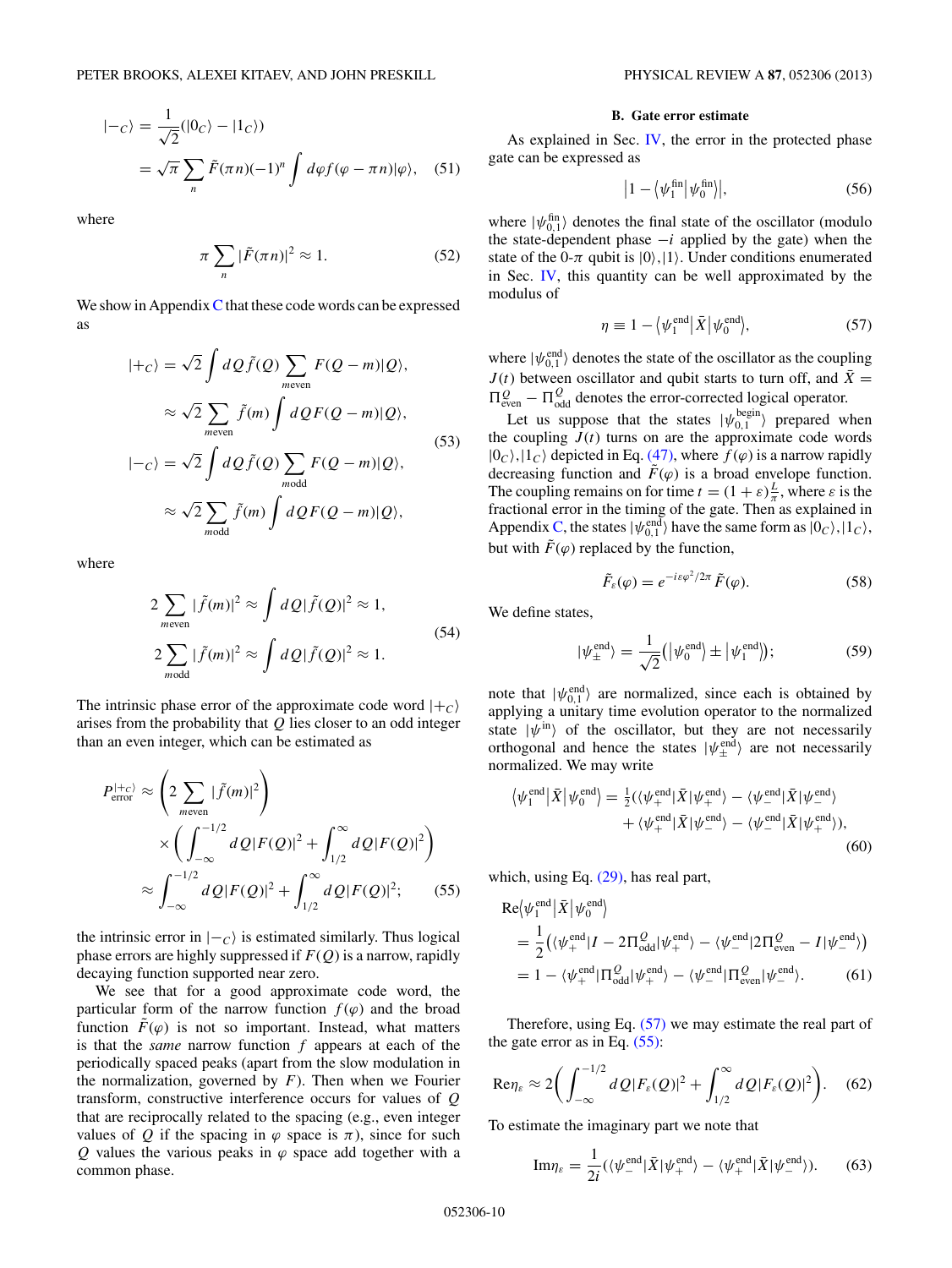## <span id="page-10-0"></span>As in Eq. [\(53\),](#page-9-0) we express

$$
|\psi_{-}^{\text{end}}\rangle \approx \sqrt{2} \Biggl( \int_{[Q] \text{even}} dQ + \int_{[Q] \text{odd}} dQ \Biggr)
$$
  
 
$$
\times \tilde{f}(Q) \sum_{\text{modd}} F_{\varepsilon}(Q - m)|Q\rangle,
$$
  

$$
\bar{X}|\psi_{+}^{\text{end}}\rangle \approx \sqrt{2} \Biggl( \int_{[Q] \text{even}} dQ - \int_{[Q] \text{odd}} dQ \Biggr)
$$
  

$$
\times \tilde{f}(Q) \sum_{\text{meven}} F_{\varepsilon}(Q - m)|Q\rangle,
$$
  
(64)

and therefore obtain

$$
\langle \psi_{-}^{\text{end}} | \bar{X} | \psi_{+}^{\text{end}} \rangle
$$
  
\n
$$
\approx 2 \int_{[Q] \text{even}} dQ | \tilde{f}(Q) |^2 \sum_{m \text{even} \atop n \text{odd}} F_{\varepsilon} (Q - n)^* F_{\varepsilon} (Q - m)
$$
  
\n
$$
-2 \int_{[Q] \text{odd}} dQ | \tilde{f}(Q) |^2 \sum_{m \text{even} \atop n \text{odd}} F_{\varepsilon} (Q - n)^* F_{\varepsilon} (Q - m). \tag{65}
$$

Thus Im*ηε* is dominated by overlaps between sharply peaked functions  ${F<sub>\varepsilon</sub>Q - m}$  centered at neighboring values of *m*; we show in Appendix [C](#page-22-0) that

$$
\mathrm{Im}\eta_{\varepsilon} \approx 4\mathrm{Im}\int_0^\infty dQ \mathrm{Odd}\bigg[F_{\varepsilon}\bigg(Q+\frac{1}{2}\bigg)^*F_{\varepsilon}\bigg(Q-\frac{1}{2}\bigg)\bigg],\quad(66)
$$

where  $\text{Odd}[G(Q)] \equiv \frac{1}{2}[G(Q) - G(-Q)]$  denotes the odd part of the function  $G(Q)$ .

#### **C. Gaussian case**

The gate error estimate in Eqs.  $(62)$  and  $(66)$  is expressed in terms of the narrow function  $F_{\varepsilon}(Q)$ , whose Fourier transform  $\tilde{F}_\varepsilon(\varphi)$  is the broad envelope function that governs the grid state of the oscillator. To be concrete, let us now suppose that this function is Gaussian, the relevant case where the oscillator's initial state  $|\psi^{\text{in}}\rangle$  is the ground state.

The normalized ground-state wave function is

$$
\tilde{F}(\varphi) = \left(\frac{\kappa^2}{\pi}\right)^{1/4} e^{-\kappa^2 \varphi^2/2}, \quad F(Q) = \left(\frac{1}{\pi \kappa^2}\right)^{1/4} e^{-Q^2/2\kappa^2},\tag{67}
$$

where

$$
\kappa^{-2} = \sqrt{\frac{L}{C}}.\tag{68}
$$

Therefore, for  $\varepsilon = 0$  the probability of an intrinsic phase error in the grid state is

$$
P_{\text{error}}^{(+c)} \approx 2 \int_{1/2}^{\infty} dQ |F(Q)|^2 \approx 2 \sqrt{\frac{\kappa^2}{\pi}} e^{-1/4\kappa^2},\qquad(69)
$$

using the leading asymptotic approximation to the error function.

To find the probability of a phase error for  $\varepsilon \neq 0$ , we evaluate

$$
F_{\varepsilon}(Q) = \frac{1}{\sqrt{2\pi}} \int d\varphi e^{-iQ\varphi} \tilde{F}_{\varepsilon}(\varphi)
$$
  
= 
$$
\frac{1}{\sqrt{2\pi}} \int d\varphi e^{-iQ\varphi} \left(\frac{\kappa^2}{\pi}\right)^{1/4} e^{-\kappa^2 \varphi^2/2} e^{-i\varepsilon \varphi^2/2\pi}
$$
  
= 
$$
\left(\frac{\kappa^2}{\pi \kappa^{\prime 4}}\right)^{1/4} \exp(-Q^2/2\kappa^{\prime 2}), \tag{70}
$$

where

Thus

$$
\kappa^2 = \kappa^2 + \frac{i\varepsilon}{\pi}.\tag{71}
$$

 $\kappa'^{-2} = \kappa^{-2} \left( 1 + \frac{i \varepsilon}{\varepsilon} \right)$ *πκ*<sup>2</sup>  $\int$ <sup>-1</sup> =  $\bar{\kappa}$ <sup>-2</sup>  $\left(1 - \frac{i\varepsilon}{\pi \kappa^2}\right)$  $\overline{\phantom{0}}$ *,* (72)

where

$$
\bar{\kappa}^2 = \kappa^2 \left( 1 + \frac{\varepsilon^2}{\pi^2 \kappa^4} \right); \tag{73}
$$

therefore

$$
|F_{\varepsilon}(Q)|^2 = \left(\frac{\kappa^2}{\pi |\kappa'|^4}\right)^{1/2} \exp(-Q^2 \text{Re}(\kappa'^{-2}))
$$
  
= 
$$
\frac{1}{\sqrt{\pi \bar{\kappa}^2}} e^{-Q^2/\bar{\kappa}^2}.
$$
 (74)

From Eq. [\(62\),](#page-9-0) our estimate of the real part of the gate error becomes

$$
\text{Re}\eta_{\varepsilon} \approx \frac{4}{\sqrt{\pi\bar{\kappa}^2}} \int_{1/2}^{\infty} dQ e^{-Q^2/\bar{\kappa}^2} \approx 4 \sqrt{\frac{\bar{\kappa}^2}{\pi}} e^{-1/4\bar{\kappa}^2}.
$$
 (75)

For  $\varepsilon$  small compared to  $\pi \kappa^2$ , we may expand

$$
\bar{\kappa}^{-2} = \kappa^{-2} - \frac{\varepsilon^2}{\pi^2 \kappa^6} + \cdots,
$$
 (76)

so that

$$
\text{Re}\eta_{\varepsilon} \approx \exp\left(\frac{\varepsilon^2}{4\pi^2 \kappa^6}\right) \text{Re}\eta_{\varepsilon=0};\tag{77}
$$

the overrotation of the gate has little effect on the real part of the gate error for  $\varepsilon \ll 2\pi \kappa^3$ . On the other hand, when  $\varepsilon$  is large compared to  $\pi \kappa^2$ , we have

$$
\bar{\kappa}^{-2} \approx \frac{\pi^2 \kappa^2}{\varepsilon^2};\tag{78}
$$

thus  $\text{Re}\eta_{\varepsilon} = O(1)$  for  $\varepsilon \approx \pi \kappa$ .

To see that these results are reasonable, note that

$$
e^{-i\varepsilon\varphi^2/2\pi} Q e^{i\varepsilon\varphi^2/2\pi} = Q + \varphi\varepsilon/\pi.
$$
 (79)

Thus, crudely speaking, overrotation by *ε* shifts *Q* by

$$
\delta Q \approx (\varepsilon/\pi) \langle \varphi^2 \rangle^{1/2} = \varepsilon / (\pi \sqrt{2\kappa^2}). \tag{80}
$$

We expect this shift to have a small effect if the amount of the shift is small compared to the width  $\langle Q^2 \rangle^{1/2} = \sqrt{\kappa^2/2}$  of the narrow peaks in the *Q* space, i.e., for  $\varepsilon \ll \pi \kappa^2$ . On the other hand, for  $\varepsilon \approx \pi \kappa$ , the shift in *Q* is *O*(1), and we expect the error probability to be large.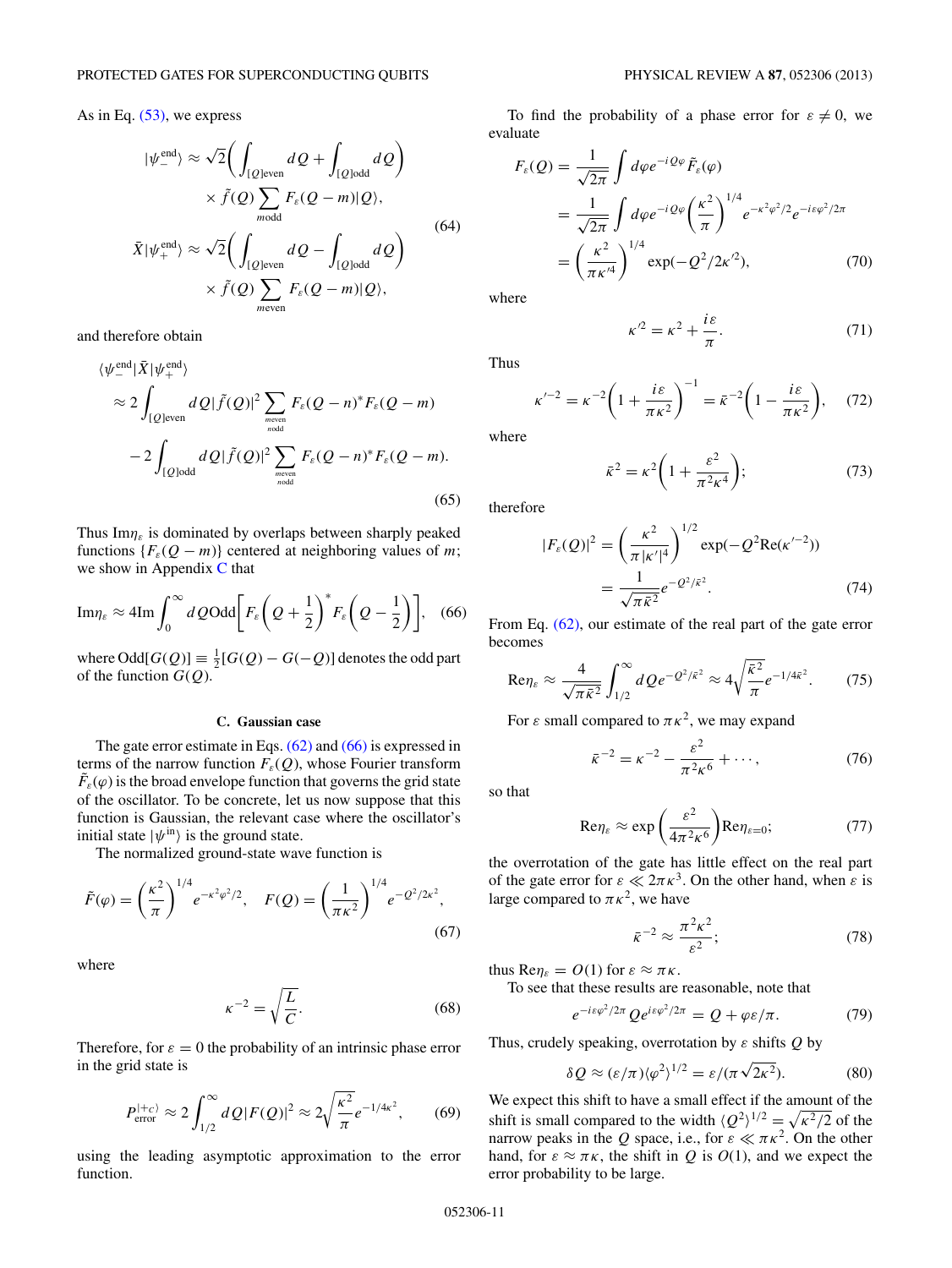<span id="page-11-0"></span>To estimate the imaginary part of the gate error, we note that

$$
F_{\varepsilon}\left(Q + \frac{1}{2}\right)^{*} F_{\varepsilon}\left(Q - \frac{1}{2}\right)
$$
  
=  $\frac{1}{\sqrt{\pi \bar{\kappa}^{2}}}\exp\left[-\frac{(Q - \frac{1}{2})^{2}}{2\kappa'^{2}} - \frac{(Q + \frac{1}{2})^{2}}{2\kappa'^{*2}}\right]$   
=  $\frac{1}{\sqrt{\pi \bar{\kappa}^{2}}}\exp\left[-\left(Q^{2} + \frac{1}{4}\right)\text{Re}(\kappa'^{-2}) + iQ\text{Im}(\kappa'^{-2})\right]$   
=  $\frac{1}{\sqrt{\pi \bar{\kappa}^{2}}}e^{-1/4\bar{\kappa}^{2}}e^{-Q^{2}/\bar{\kappa}^{2}}\exp\left(\frac{-i\varepsilon Q}{\pi \bar{\kappa}^{2}\kappa^{2}}\right),$  (81)

and from Eq.  $(66)$  we obtain

$$
\text{Im}\eta_{\varepsilon} = -\frac{4}{\sqrt{\pi}\bar{\kappa}^2}e^{-1/4\bar{\kappa}^2} \int_0^{\infty} dQ e^{-Q^2/\bar{\kappa}^2} \sin(\varepsilon Q/\pi\bar{\kappa}^2 \kappa^2)
$$

$$
= -\frac{4}{\sqrt{\pi}}e^{-1/4\bar{\kappa}^2} I\left(\frac{\varepsilon}{\pi\bar{\kappa}\kappa^2}\right),\tag{82}
$$

where

$$
I(\alpha) \equiv \int_0^\infty dx e^{-x^2} \sin(\alpha x). \tag{83}
$$

The integral  $I(\alpha)$  can be expressed in terms of Gamma functions with imaginary arguments, but for our purposes it will suffice to observe some of its properties. For small  $\alpha$  it has the power series expansion,

$$
I(\alpha) = \frac{\alpha}{2} - \frac{\alpha^3}{12} + \cdots,
$$
 (84)

for large  $\alpha$  it has the asymptotic expansion,

$$
I(\alpha) = \frac{1}{\alpha} + \frac{2}{\alpha^3} + \cdots,
$$
 (85)

and it attains its maximum value  $I = .5410...$  at  $\alpha =$ 1*.*8483 *...*.

Combining the real part in Eq. [\(75\)](#page-10-0) with the imaginary part in Eq. (82), our estimate of the gate error becomes

$$
|\eta_{\varepsilon}| = \frac{4}{\sqrt{\pi}} e^{-1/4\bar{\kappa}^2} \sqrt{\bar{\kappa}^2 + \left[ I\left(\frac{\varepsilon}{\pi \bar{\kappa} \kappa^2}\right) \right]^2}.
$$
 (86)

The ratio of the imaginary and real parts is

$$
\frac{\mathrm{Im}\eta_{\varepsilon}}{\mathrm{Re}\eta_{\varepsilon}} = -\bar{\kappa}^{-1} I\left(\frac{\varepsilon}{\pi \bar{\kappa}\kappa^2}\right) \approx -\frac{\varepsilon}{2\pi \bar{\kappa}^2 \kappa^2},\tag{87}
$$

expanding to linear order in  $\alpha$ . Thus the imaginary part of the error is smaller than the real part when  $\varepsilon$  is sufficiently small, but dominates by a factor of order  $\kappa^{-1}$  for  $\varepsilon \sim \pi \kappa^3$ . The error | $|\eta_{\varepsilon}|$  is bounded above by  $e^{-1/4\bar{\kappa}^2} \times O(1)$  for all  $\varepsilon$ , and hence by  $e^{-1/4\kappa^2} \times O(1)$  for  $\varepsilon < 2\pi \kappa^3$ .

In Figs. 11 and 12, we plot the gate error estimate  $|\eta_{\varepsilon}|$  as a function of  $\varepsilon$  for  $\kappa^{-2} = 40$  and  $\kappa^{-2} = 80$ . Recall that, in the case where the *LC* circuit is initially in its ground state, we can identify  $\kappa^{-2}$  with  $\sqrt{L/C}$ .

## **VII. DIABATIC ERROR**

As explained in Sec. [IV,](#page-5-0) the protected phase gate is very accurate if the final state vector of the oscillator depends



FIG. 11. (Color online) The estimated gate error |*ηε*| (on a log scale) as a function of the rotation error  $\varepsilon$ , for  $\kappa^{-2} = 40$ .

only very weakly on the state of the 0- $\pi$  qubit:  $|\psi_1^{\text{fin}}\rangle \approx$  $|\psi_0^{\text{fin}}\rangle$ . Our argument establishing high gate accuracy has two elements—we show that  $|\psi_1(t)\rangle \approx \bar{X}|\psi_0(t)\rangle$  at each stage of the oscillator's evolution, and also that  $\bar{X}|\psi_0^{\text{fin}}\rangle \approx |\psi_0^{\text{fin}}\rangle$ . In Sec. [VI](#page-8-0) we have seen that the condition  $|\psi_1(t)\rangle \approx \bar{X}|\psi_0(t)\rangle$  is stable with respect to imperfections in the timing of the pulse that executes the gate. Now we will consider rare diabatic transitions, occurring as the coupling  $J(t)$  ramps on and off, that contribute to the deviation of  $\bar{X}$  | $\psi_0^{\text{fin}}$  from  $\psi_0^{\text{fin}}$ .

While the coupling  $J(t)$  turns on or off, the harmonic  $\varphi^2/2L$ term in the potential can be treated perturbatively, where in first approximation the Hamiltonian is given by Eq. [\(28\);](#page-5-0) we will consider the consequences of the harmonic term in Sec. [VIII.](#page-13-0) This Hamiltonian commutes with the operator  $e^{-2\pi iQ}$ , which translates  $\varphi$  by  $2\pi$ ; therefore  $e^{-2\pi i Q}$  and the Hamiltonian can be simultaneously diagonalized. We express the eigenvalue of this translation operator as  $e^{-2\pi i q}$ , where  $q = Q - [Q] \in$  $[-\frac{1}{2}, \frac{1}{2}]$  is the conserved Bloch momentum, and the integer  $[Q]$  labels the distinct bands in the Hamiltonian's spectrum.



FIG. 12. (Color online) The estimated gate error  $|\eta_{\varepsilon}|$  (on a log scale) as a function of the rotation error  $\varepsilon$ , for  $\kappa^{-2} = 80$ .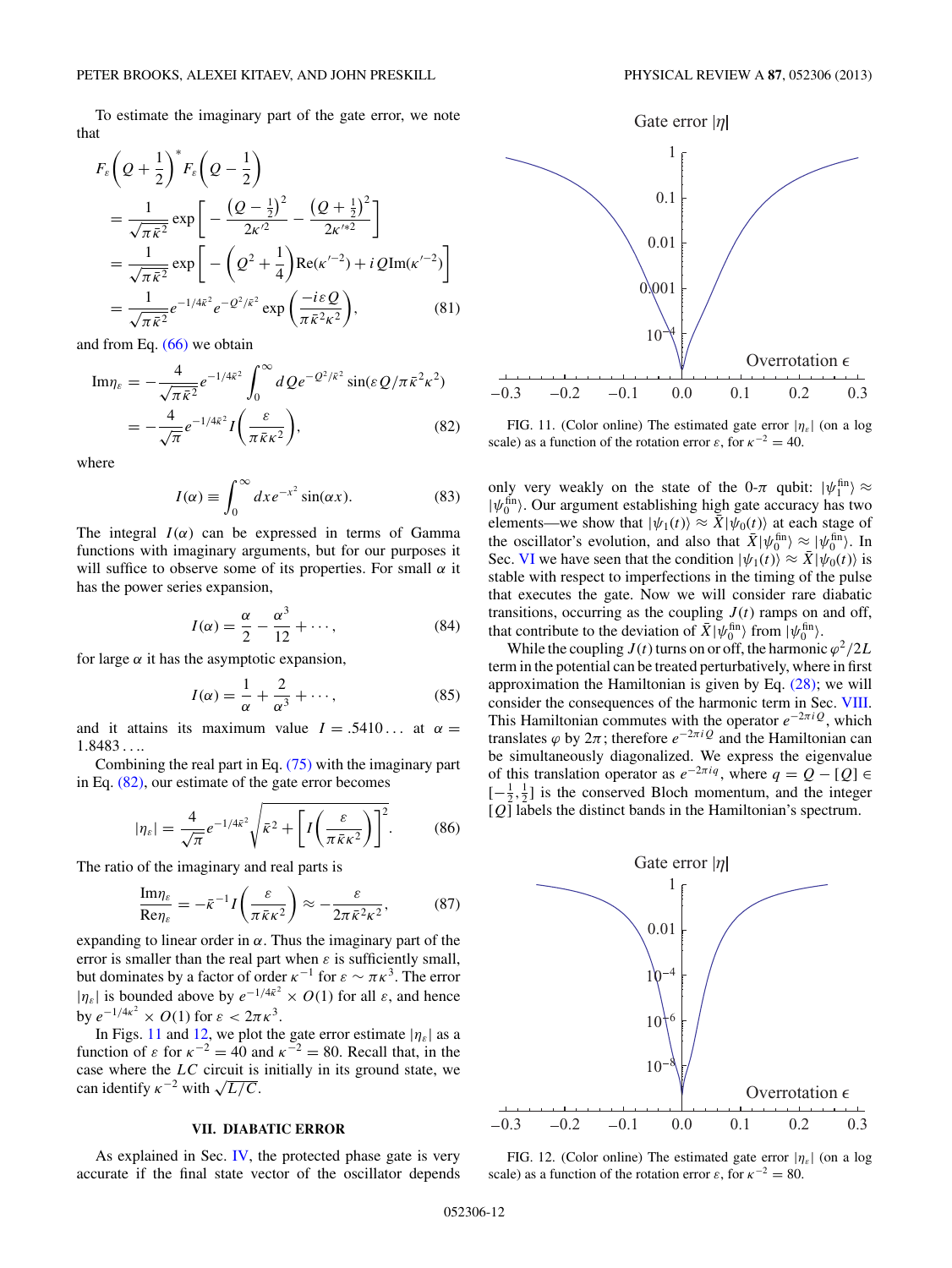A diabatic transition between bands may be excited while  $J(t)$  varies, changing the value of [ $Q$ ] by an integer, typically  $\pm 1$ . If such transitions occur with nonnegligible probability, the final state of the oscillator will contain, in addition to a primary peak supported near  $Q = 0$  (where  $\bar{X} = 1$ ), also secondary peaks supported near  $Q = \pm 1$  (where  $\bar{X} = -1$ ). We will discuss the probability of a transition between bands while  $J(t)$  ramps on; a similar analysis applies to transitions occurring as  $J(t)$  ramps down.

The probability of a diabatic transition can be computed most reliably for q close to  $\pm \frac{1}{2}$ , since in that case the splitting between the lowest band and the first excited band is small when  $J(t)$  is small, and the continuous variable system can be well approximated by a two-level system. For example when  $J = 0$ , the state in the lowest band with Bloch momentum *q* slightly less than  $\frac{1}{2}$  has charge  $Q = q$ , while the state in the first excited band has  $Q = q - 1$ . Hence the splitting between bands is

$$
\frac{1}{2C}((q-1)^2 - q^2) = \frac{\frac{1}{2} - q}{C}.
$$
 (88)

Since  $e^{\mp i\varphi}$  translates Q by  $\pm 1$ , the perturbation  $J(t)$  cos  $\varphi$  has matrix elements,

$$
\langle q-1|J(t)\cos\varphi|q\rangle = \frac{J(t)}{2} = \langle q|J(t)\cos\varphi|q-1\rangle, \quad (89)
$$

and the effective two-level Hamiltonian is

$$
H_{0,1}^{\text{eff}} = -\frac{\frac{1}{2} - q}{2C} \sigma^Z \mp \frac{J(t)}{2} \sigma^X, \tag{90}
$$

where  $\sigma^{Z,X}$  are Pauli matrices. The energy eigenstates are  $\sigma^Z$ eigenstates for  $J(t) \to 0$  and  $\sigma^X$  eigenstates for  $J(t) \to \infty$ .

The time-dependent Schrödinger equation for this effective Hamiltonian can be solved exactly if  $J(t)$  increases exponentially with time, as

$$
J(t) = J_0 \exp(t/\tau_j^{\text{eff}}); \tag{91}
$$

we show in Appendix [E](#page-24-0) that if the initial state as  $t \to -\infty$ is the ground state, then the probability that the final state is excited as  $t \to \infty$  is

$$
P_{\text{diab}}(q, \tau_j^{\text{eff}}) = \frac{1}{2} - \frac{1}{2} \tanh\left(\pi \left(\frac{1}{2} - q\right) \frac{\tau_j^{\text{eff}}}{2C}\right)
$$

$$
\approx \exp\left(-\pi \left(\frac{1}{2} - q\right) \frac{\tau_j^{\text{eff}}}{C}\right),\tag{92}
$$

where the second equality holds when the argument of the tanh is large and positive.

We recall that if the initial state of the oscillator is the ground state or a low-lying excited state, then the probability distribution for *q* decays as

$$
P(q) \sim \exp\bigg(-\sqrt{\frac{L}{C}}q^2\bigg); \tag{93}
$$

hence expanding in  $\delta = \frac{1}{2} - q$  we find

$$
P(q)P_{\text{diab}}(q,\tau_f^{\text{eff}}) \sim \exp\left(\left(\delta - \frac{1}{4}\right) \sqrt{\frac{L}{C}}\right) \exp\left(-\pi \delta \frac{\tau_f^{\text{eff}}}{C}\right).
$$
\n(94)

Therefore, if

$$
\tau_J^{\rm eff} > \frac{1}{\pi} \sqrt{LC},\tag{95}
$$

the most likely diabatic transitions occur for  $q \approx \frac{1}{2}$ , where the two-level approximation is reasonable; we conclude in that case that the probability of a diabatic transition is suppressed case that the probability of a diabatic transition is suppressed<br>by the factor  $\exp(-\frac{1}{4}\sqrt{L/C})$ . If on the other hand  $\tau_f^{\text{eff}}$  < by the ractor  $\exp(-\frac{1}{4}\sqrt{L/c})$ . If on the other hand  $t_f < \frac{1}{\pi}\sqrt{LC}$ , then the most likely diabatic transitions occur for *q* far from  $\pm \frac{1}{2}$  and the two-level approximation cannot be justified.

If  $J(t)$  does not ramp on exponentially, then the exact solution in Appendix  $E$  does not apply directly. To estimate roughly the probability of a diabatic transition for more general pulse shapes, we note that the transition typically occurs when  $σ<sup>Z</sup>$  and  $σ<sup>X</sup>$  in the effective Hamiltonian have comparable coefficients, so that

$$
\tau_J^{\text{eff}} \approx \left(\frac{J}{J}\right)_{JC \approx 1-2q}.\tag{96}
$$

If  $J(t)$  turns on like an error function with width  $\tau_J$ , then

$$
J(t) = \frac{J_0}{\sqrt{\pi}} \int_{-\infty}^{t/\tau_j} dx e^{-x^2} \approx \frac{\tau_J J_0}{2|t|\sqrt{\pi}} e^{-t^2/\tau_j^2},\qquad(97)
$$

asymptotically for  $t/\tau_J \rightarrow -\infty$ , and we have

$$
J/\dot{J} \approx \tau_J^2/2|t|.\tag{98}
$$

Combining Eqs.  $(96)$ ,  $(97)$ , and  $(98)$  we obtain

$$
\frac{2\tau_J^{\text{eff}}}{\tau_J} = \left(\ln\left(\frac{J_0C}{1-2q}\right) - O\left(\ln\ln\left(\frac{J_0C}{1-2q}\right)\right)\right)^{-1/2};\quad(99)
$$

though  $\tau_J^{\text{eff}}$  given by Eq. (99) does not satisfy Eq. (95) when *q* is very close to  $\frac{1}{2}$ , the dominant diabatic transitions may still occur for  $q \approx \frac{1}{2}$ , where the two-level approximation is applicable, provided  $\tau_J - \frac{1}{\pi} \sqrt{LC}$  is positive and sufficiently large. Otherwise, if the dominant value of  $q$  is far from  $\frac{1}{2}$ , we can anticipate that typical diabatic transitions occur for  $J(t)C = O(1)$ , where the band gap is  $O(1/C)$  and the transition probability is

$$
P_{\text{diab}}(\tau_J) = \exp\bigg(-O\bigg(\frac{\tau_J}{C}\bigg)\bigg). \tag{100}
$$

In the two-level approximation, which applies for  $|Q| \approx \frac{1}{2}$ , the probability of a jump from the lowest band  $(|Q| < \frac{1}{2})$ to the first excited band  $(|Q| > \frac{1}{2})$  matches the probability of a jump from the first excited band to the lowest band. Therefore, neglecting transitions to other bands and the higherorder probability of multiple transitions, and also ignoring other sources of error aside from diabatic jumps, we infer from Eq. (92) that the probability of  $\bar{X} = 1$  (i.e.,  $|Q| < \frac{1}{2}$ ) in the final state of the oscillator can be expressed as

$$
P\left(|\mathcal{Q}^{\text{fin}}| < \frac{1}{2}\right) \approx \int d\mathcal{Q}^{\text{in}} P(\mathcal{Q}^{\text{in}}) \tanh\left(\pi \left(\frac{1}{2} - |\mathcal{Q}^{\text{in}}|\right) \frac{\tau_J^{\text{eff}}}{2C}\right);\tag{101}
$$

a factor of two has been included to take into account that the transition could occur during either the ramping-up phase or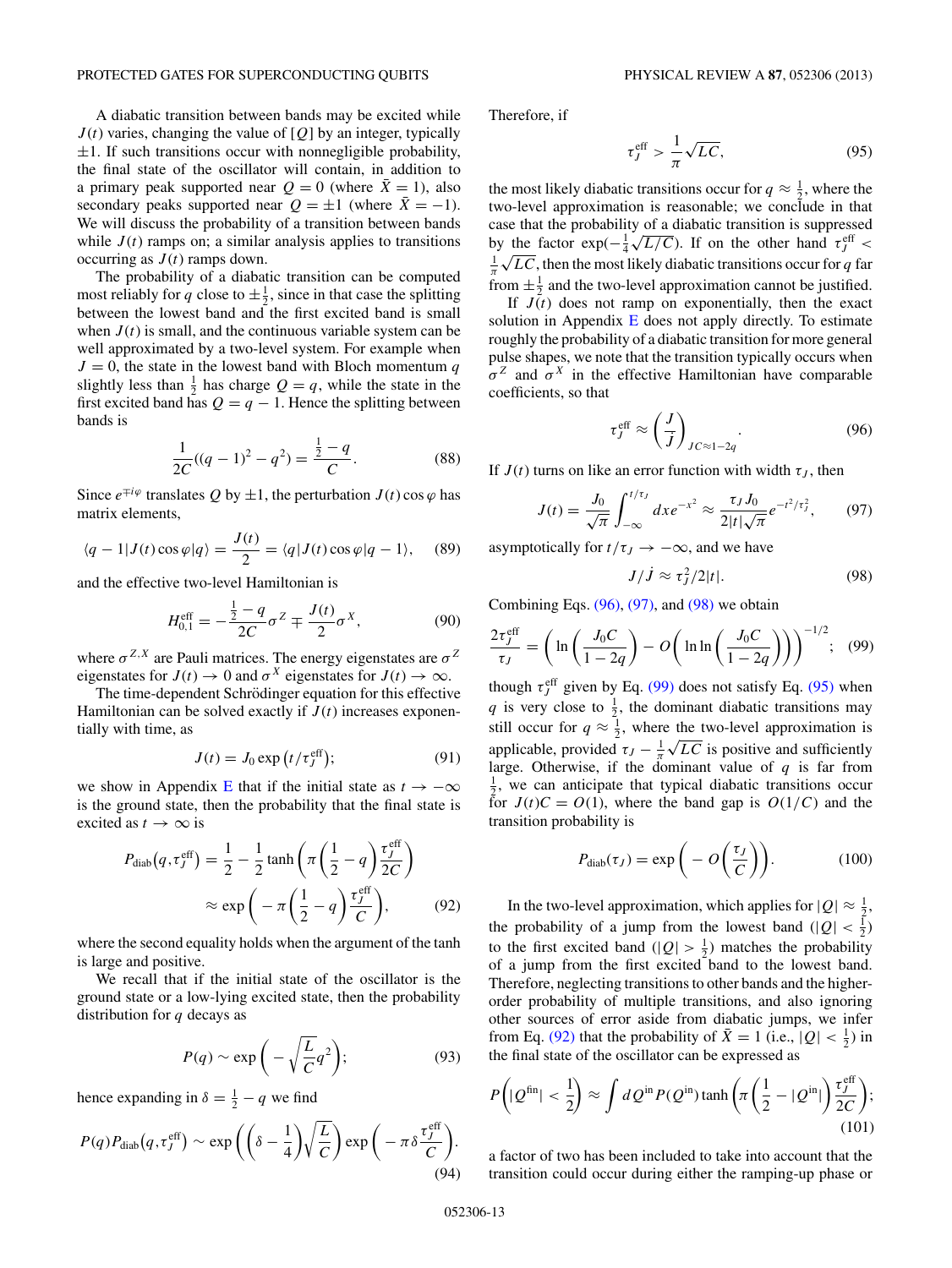<span id="page-13-0"></span>the ramping-down phase. Because of the enhanced probability of a transition for  $|Q| \approx \frac{1}{2}$ , the  $Q^{\text{in}}$  integral has support extending beyond the range  $[-\frac{1}{2},\frac{1}{2}]$ ; the tanh function smooths out the sharp edges at  $Q = \pm \frac{1}{2}$ , replacing them by rounded steps with width of order  $C/\tau_J^{\text{eff}}$ .

## **VIII. SQUEEZING ERROR**

In Sec. [IV](#page-5-0) we discussed how the state of the oscillator evolves as the coupling  $J(t)$  ramps on and off. There we used the idea that, because the oscillator's period is long compared to the time scale  $\tau_J$  for the coupling to turn on and off, we may as a first approximation ignore the  $\varphi^2/2L$  term in the potential as in Eq. [\(28\).](#page-5-0) Under that assumption we concluded that

$$
\langle \psi_1^{\text{begin}} | \bar{X} | \psi_0^{\text{begin}} \rangle = \langle \psi^{\text{in}} | \bar{X} | \psi^{\text{in}} \rangle \approx 1, \tag{102}
$$

where  $|\psi^{\text{in}}\rangle$  is the oscillator's initial state, and  $|\psi^{\text{begin}}_{0,1}\rangle$  denotes the state just after the coupling turns on, where  $|0\rangle, |1\rangle$  is the state of the  $0-\pi$  qubit. The second equality follows if the initial state of the oscillator has negligible support outside the interval  $Q \in [-\frac{1}{2}, \frac{1}{2}].$ 

How is this conclusion affected when the quadratic term  $\varphi^2/2L$  is included? If the coupling turns on slowly enough, this term can cause some squeezing of the wave function in *ϕ* space and correspondingly some spreading in *Q* space. To model crudely the effect of the spreading, consider first turning on  $J(t)$  using  $H_0$  or  $H_1$  in Eq. [\(28\),](#page-5-0) then applying the operator  $e^{-i\alpha\varphi}$  (which shifts Q by an amount  $\alpha$  that does not depend on the state of the 0- $\pi$  qubit). Denoting the time evolution operator as  $J(t)$  turns on by  $U_0$  or  $U_1 = \overline{X}U_0\overline{X}$  as in Sec. [IV,](#page-5-0) we then have

$$
|\psi_0^{\text{begin}}\rangle = e^{-i\alpha\varphi} U_0 |\psi^{\text{in}}\rangle, \quad |\psi_1^{\text{begin}}\rangle = e^{-i\alpha\varphi} \bar{X} U_0 \bar{X} |\psi^{\text{in}}\rangle,\tag{103}
$$

and therefore

$$
\langle \psi_1^{\text{begin}} | \bar{X} | \psi_0^{\text{begin}} \rangle = \langle \psi^{\text{in}} | \bar{X} U_0^{-1} \bar{X} e^{i\alpha\varphi} \bar{X} e^{-i\alpha\varphi} U_0 | \psi^{\text{in}} \rangle. \tag{104}
$$

Now we note that

$$
\bar{X}e^{i\alpha\varphi}\bar{X}e^{-i\alpha\varphi} = (-1)^{-[Q]}e^{i\alpha\varphi}(-1)^{[Q]}e^{-i\alpha\varphi}
$$

$$
= (-1)^{-[Q]}(-1)^{[Q-\alpha]} = (-1)^{[Q-\alpha]-[Q]},
$$
(105)

furthermore,  $[Q - \alpha] - [Q]$  commutes with cos  $\varphi$  and hence with  $U_0$ , because  $e^{-i\varphi}$  acting by conjugation increases both  $[Q - \alpha]$  and  $[Q]$  by 1 (while  $e^{i\varphi}$  decreases both by 1). Hence we find

$$
\langle \psi_1^{\text{begin}} | \bar{X} | \psi_0^{\text{begin}} \rangle = \langle \psi^{\text{in}} | e^{i\alpha\varphi} \bar{X} e^{-i\alpha\varphi} | \psi^{\text{in}} \rangle \\ = \langle \psi^{\text{in}} | (-1)^{[Q-\alpha]} | \psi^{\text{in}} \rangle; \qquad (106)
$$

in particular if  $|\psi^{in}\rangle$  is almost fully supported in the interval  $Q \in [-1/2 + |\alpha|, 1/2 - |\alpha|]$ , then  $|\psi_1^{\text{begin}}\rangle$  is very close to  $\bar{X}$  | $\psi_0^{\text{begin}}$  \. If  $|\psi^{\text{in}}\rangle$  is the Gaussian ground state with  $\langle Q^2 \rangle = \frac{1}{2} \sqrt{C/L}$ , the deviation of  $\langle \psi_1^{\text{begin}} | \bar{X} | \psi_0^{\text{begin}} \rangle \}$  from 1 is suppressed by the exponential factor,

$$
\left|1 - \langle \psi_1^{\text{begin}} | \bar{X} | \psi_0^{\text{begin}} \right| \right| \sim \exp\left(\left(\frac{1}{2} - |\alpha|\right)^2 \sqrt{\frac{L}{C}}\right) \approx \exp\left(|\alpha| \sqrt{\frac{L}{C}}\right) \exp\left(-\frac{1}{4} \sqrt{\frac{L}{C}}\right). \tag{107}
$$

How much spreading in *Q* space should be expected? To make a crude estimate of how the harmonic term affects the distribution in *Q* space, we note that

$$
e^{-i\beta\varphi^2}Qe^{i\beta\varphi^2} = Q + 2\beta\varphi,\tag{108}
$$

and choose  $\beta \approx \tau_J/2L$  where  $\tau_J$  is the time scale for the and choose  $p \approx \tau_J / 2L$  where  $\tau_J$  is the time scale for the coupling to turn on; using  $\langle \varphi^2 \rangle = \frac{1}{2} \sqrt{L/C}$  in the Gaussian ground state we infer *Q* is shifted by an amount of order,

$$
\alpha \sim \frac{\tau_J}{L} \left(\frac{L}{C}\right)^{1/4}.\tag{109}
$$

Assuming  $\tau_J \sim \sqrt{LC}$  in order to suppress the diabatic error, we find that squeezing enhances the gate error by a factor,

$$
\exp\left(\text{(constant)}\left(\frac{L}{C}\right)^{1/4}\right);\tag{110}
$$

that is, it contributes a subleading correction to the logarithm of the gate error.

More realistically, treating the harmonic term as a perturbative correction to the zeroth-order Hamiltonian which has  $\varphi \to \varphi + 2\pi$  periodicity, the dynamics is governed by the effective Hamiltonian,

$$
H_{\text{eff}} = \epsilon_{J,C}(q) + \frac{\varphi^2}{2L},\tag{111}
$$

where  $q \in \left[-\frac{1}{2}, \frac{1}{2}\right]$  is the Bloch momentum and  $\epsilon_{J,C}(q)$  is the energy of the lowest band. Expanding this band energy to quadratic order, we have

$$
\epsilon_{J,C}(q) \approx \frac{q^2}{2C_{\text{eff}}}.\tag{112}
$$

The effective capacitance  $C_{\text{eff}}$  is approximately *C* for *J* small, but for  $JC \approx 1$ , the band curvature begins to flatten rapidly; correspondingly *C*eff increases sharply, as does the oscillator's period 2*π* <sup>√</sup>*LC*eff. The oscillator evolves adiabatically for *<sup>J</sup>* small, but its evolution freezes when its period becomes comparable to  $\tau_J$ , the characteristic time scale for the variation of the Hamiltonian. Therefore, the squeezing error is determined by the wave function's width in *q* space at the time when the oscillator freezes; hence,

$$
P_{\text{sq}} \sim \exp\bigg(-(\text{constant})\sqrt{\frac{L}{C_{\text{eff}}}}\bigg)
$$

$$
\sim \exp\bigg(-(\text{constant})\frac{L}{\tau_J}\bigg) \sim \exp\bigg(-(\text{constant})\sqrt{\frac{L}{C}}\bigg),\tag{113}
$$

where we obtain the last equality by choosing  $\tau_J \sim \sqrt{LC}$  to suppress the diabatic error. Thus the contribution to the gate error due to squeezing is comparable to the other sources of error. We can use a similar argument to conclude that the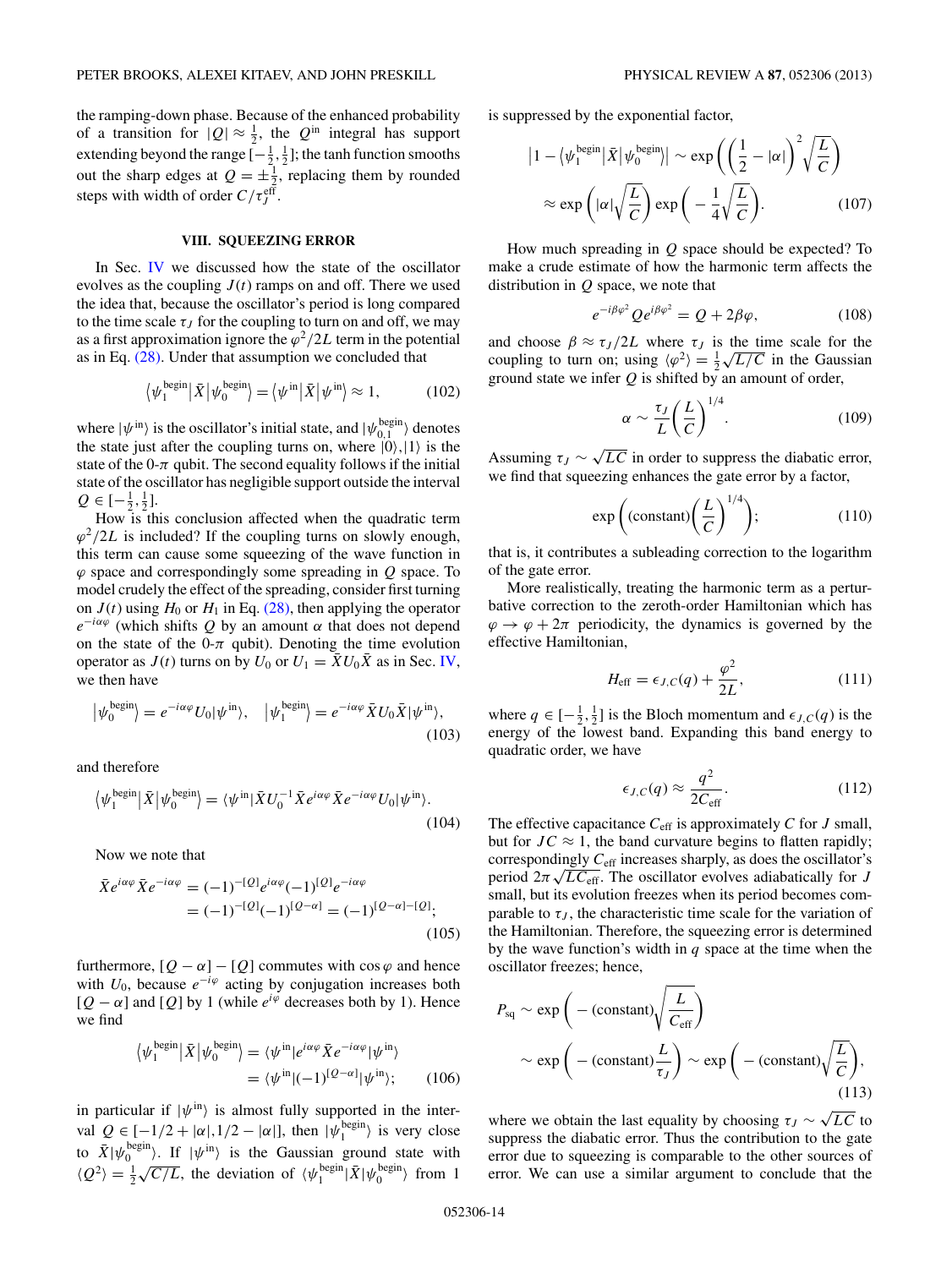<span id="page-14-0"></span>squeezing error arising as the coupling  $J(t)$  turns off is also of the same order.

#### **IX. SIMULATIONS**

We have compared the predictions from Secs. [VI](#page-8-0) and [IV](#page-5-0) to numerical simulations of the single-qubit phase gate  $\exp(i\frac{\pi}{4}Z)$ . We solved the time-dependent Schrödinger equation for the Hamiltonians  $H_{0,1}$  in Eq. [\(15\),](#page-3-0) assuming the oscillator starts in the ground state (excited states will be considered in Sec. X). These simulations were done in MATLAB using the fourth-order split-operator method, which is based on the identity,

$$
e^{it(A+B)} = e^{i\frac{\gamma}{2}tA} e^{i\gamma tB} e^{i\frac{1-\gamma}{2}tA} e^{i(1-2\gamma)tB} e^{i\frac{1-\gamma}{2}tA} e^{i\gamma tB}
$$
  
 
$$
\times e^{i\frac{\gamma}{2}tA} + O(t^4), \qquad (114)
$$

where  $\gamma = \frac{1}{2-\sqrt[3]{2}}$ , and *A*, *B* are the portions of the Hamiltonian that are diagonal in the position, momentum eigenbases, respectively. The full time evolution is broken up into many small steps with the Hamiltonian alternating between *A* and *B* and the Fourier transform or its inverse applied between successive steps.

We assume that the coupling  $\mp J(t) \cos \varphi$  between the oscillator and the  $0-\pi$  qubit turns on with an error-function profile,

$$
J(t) = J_0(\frac{1}{2} + \frac{1}{2}\text{erf}(t/\tau_J)),
$$
\n(115)

and that the coupling turns off after the time delay  $\tau \approx L/\pi$ according to the time-reversed function  $J(\tau - t)$ ; the time scale  $\tau_J$  for turning the coupling on and off and the time delay *τ* were chosen to optimize the gate accuracy. Then we varied the time delay  $\tau = \tau_0(1 + \varepsilon)$ , where  $\tau_0$  is the optimal value, to study the effect of overrotation or underrotation on the gate accuracy.

Figure 13 shows the results for a series of simulations with  $\sqrt{L/C} = 80$ ,  $\sqrt{J_0C} = 8$ , and  $\tau_J = \sqrt{LC}$ , plotted together Figure 13 shows the results for a series of simulations with with the analytic prediction Eq.  $(86)$  arising from the overrotation error alone. For small *ε*, the gate error is

$$
|\eta_{\varepsilon}| \approx 2 \times 10^{-8} \approx 10 \exp\bigg(-\frac{1}{4}\sqrt{\frac{L}{C}}\bigg),\qquad(116)
$$

substantially larger than the analytic prediction  $|\eta_{\varepsilon}| \approx 5 \times$  $10^{-10}$ , but roughly compatible with our expectations for the scale of the error due to diabatic transitions and squeezing, the dominant errors in this regime, when we choose  $\tau_J \approx \sqrt{LC}$ . For larger values of *ε* the overrotation error dominates and the numerical results agree well with the analytic prediction.

The simulations verify that the protected phase gate is much more robust than an unprotected gate. For an unprotected gate, executed by coupling the  $0-\pi$  qubit to a Josephson junction as described in Sec. [III,](#page-2-0) achieving a gate error less 10<sup>−</sup><sup>4</sup> in the diamond norm requires pulse timing accuracy of order 10<sup>−</sup>4. In contrast, for a protected gate with the parameters specified above, 4% accuracy in the pulse timing suffices for achieving a gate error less than  $10^{-4}$ . When the pulse timing accuracy is better than 1%, the gate error is below  $4 \times 10^{-8}$ .



FIG. 13. (Color online) Blue diamonds show on a logarithmic scale the numerically computed diamond-norm deviation from the ideal phase gate, for  $\kappa^{-2} = \sqrt{L/C} = 80$ ,  $\Delta^{-2} = \sqrt{J_0 C} = 8$ , and  $\tau_J/C = 80$ , as a function of the overrotation parameter *ε*. The solid green line is the analytic prediction from Eq. [\(86\)](#page-11-0) for the overrotation error alone. The discrepancy for small *ε* arises from corrections due to diabatic transitions and squeezing.

#### **X. NONZERO TEMPERATURE**

Our estimate of the intrinsic gate error in Eqs. [\(62\)](#page-9-0) and [\(66\)](#page-10-0) applies to any gridlike state of the form Eq.  $(53)$ . In Eqs.  $(75)$ and [\(82\)](#page-11-0) we treated the specific case of a Gaussian grid state, which is what arises during the execution of the protected phase gate in the case where the initial state  $|\psi_{\text{in}}\rangle$  of the harmonic oscillator is the ground state. Let us now consider the case where the initial state is excited, as occurs with nonzero probability at any nonzero temperature. To keep things simple, we will ignore the effects of overrotation, setting  $\varepsilon = 0$ . In that case, Im $\eta_{\varepsilon} = 0$ because  $F_{\varepsilon}(Q)$  is real, so we only need to worry about the real part of the gate error. In this section we also neglect the corrections due to diabatic transitions and squeezing.

When the coupling to the  $0-\pi$  qubit is turned off, the harmonic oscillator Hamiltonian is

$$
H = \frac{Q^2}{2C} + \frac{\varphi^2}{2L},
$$
\n(117)

and its ground state  $|\psi_0\rangle$  obeys

$$
\langle \varphi | \psi_0 \rangle = \left( \frac{1}{\pi} \sqrt{\frac{C}{L}} \right)^{1/4} e^{-\frac{1}{2} \sqrt{\frac{C}{L}} \varphi^2},
$$
  

$$
\langle Q | \psi_0 \rangle = \left( \frac{1}{\pi} \sqrt{\frac{L}{C}} \right)^{1/4} e^{-\frac{1}{2} \sqrt{\frac{L}{C}} Q^2}.
$$
 (118)

Our estimate diamond norm deviation from the ideal gate becomes

$$
|\eta(0)| \approx 4 \int_{1/2}^{\infty} dQ |\langle Q|\psi_0\rangle|^2
$$
  
=  $4\left(\frac{1}{\pi}\sqrt{\frac{L}{C}}\right)^{1/2} \int_{1/2}^{\infty} dQ e^{-\sqrt{\frac{L}{C}}} Q^2$   
 $\approx \frac{4}{\sqrt{\pi}} \left(\frac{L}{C}\right)^{-1/4} e^{-\frac{1}{4}\sqrt{\frac{L}{C}}}. \tag{119}$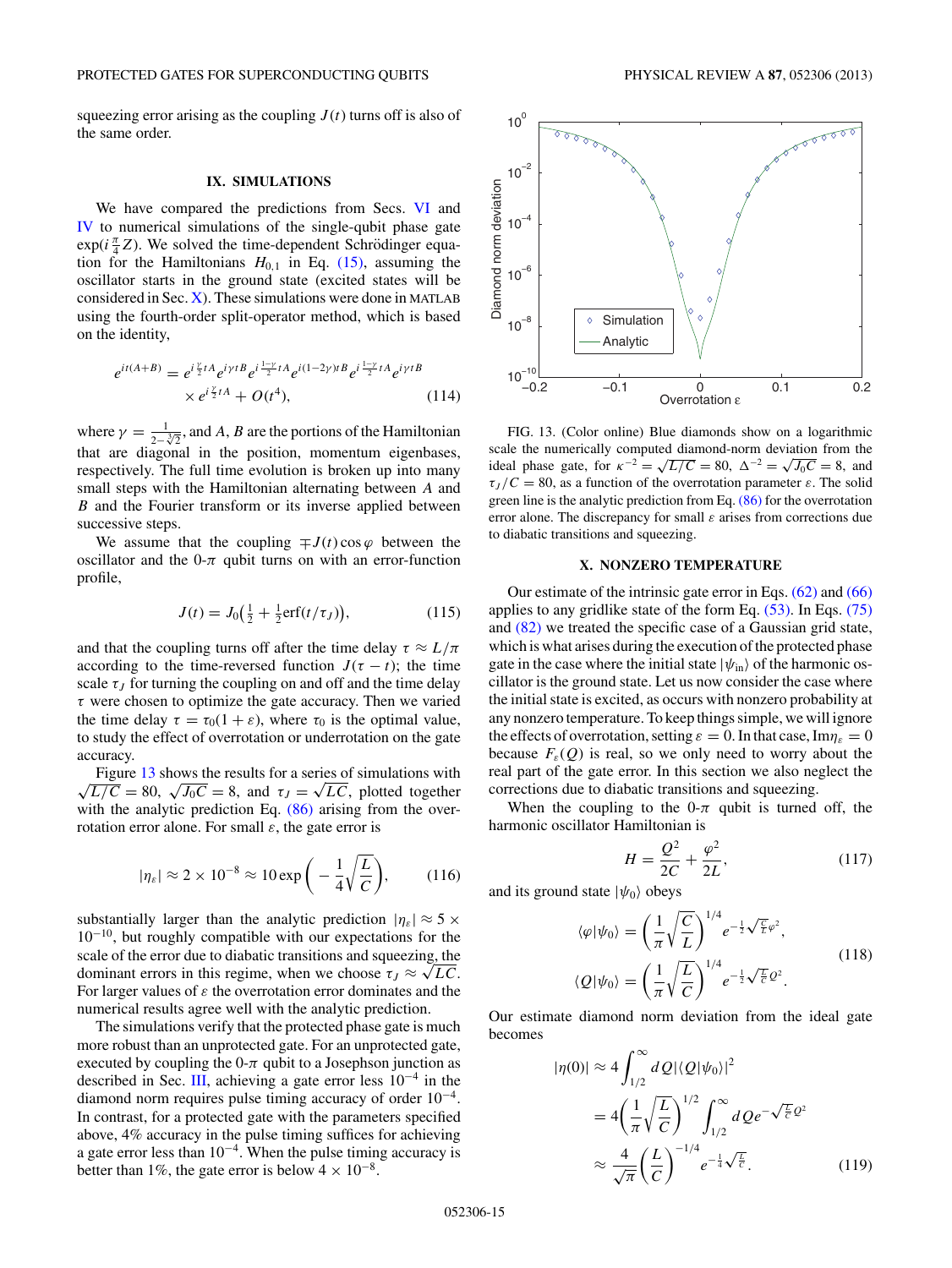<span id="page-15-0"></span>Numerically, we have, e.g.,  $|\eta(0)| \approx 1.6 \times 10^{-5}$  for  $\sqrt{L/C} =$ Numerically, we have, e.g.,  $|\eta(0)| \approx 1.6 \times 10^{-10}$ <br>40 and  $|\eta(0)| \approx 5.2 \times 10^{-10}$  for  $\sqrt{L/C} = 80$ .

The oscillator's *n*th excited state is

$$
|\psi_n\rangle = \frac{(a^\dagger)^n}{\sqrt{n!}} |\psi_0\rangle,\tag{120}
$$

where

$$
a^{\dagger} = \left(\frac{C}{4L}\right)^{1/4} \varphi - i \left(\frac{L}{4C}\right)^{1/4} Q, \tag{121}
$$

which becomes

$$
a^{\dagger} = i \left(\frac{C}{4L}\right)^{1/4} \frac{d}{dQ} - i \left(\frac{L}{4C}\right)^{1/4} Q \tag{122}
$$

in the *Q* representation. Therefore, the *n*th harmonic oscillator excited state can be expressed in *Q* space as

$$
\langle Q|\psi_n\rangle = \frac{1}{\sqrt{n!}} \left( -\left(\frac{C}{4L}\right)^{1/4} \frac{d}{dQ} + \left(\frac{L}{4C}\right)^{1/4} Q \right)^n \langle Q|\psi_0\rangle
$$
  

$$
= \frac{2^{n/2} \pi^{-1/4}}{\sqrt{n!}} \left( \sqrt{\frac{L}{C}} \right)^{\frac{n}{2} + \frac{1}{4}} (Q^n + \cdots) e^{-\frac{1}{2} \sqrt{\frac{L}{C}} Q^2},
$$
(123)

where in the second line we have retained only the leading power of *Q* in the prefactor of the exponential. To estimate the probability of a logical phase error, we assume that this leading power dominates, and we also use the leading term in the asymptotic expansion,

$$
\int_{x}^{\infty} dt t^{2n} e^{-\alpha t^{2}} = \left(\frac{x^{2n-1}}{2\alpha}\right) e^{-\alpha x^{2}} (1 - O(1/x^{2})), \quad (124)
$$

to calculate

$$
|\eta(n)| \approx 4 \int_{1/2}^{\infty} dQ |\langle Q|\psi_n\rangle|^2
$$
  
\n
$$
\approx \frac{2^{n+2}}{n!\sqrt{\pi}} \left(\frac{L}{C}\right)^{\frac{n}{2}+\frac{1}{4}} \int_{1/2}^{\infty} dQ Q^{2n} e^{-\sqrt{\frac{L}{C}}} Q^2
$$
  
\n
$$
\approx \frac{1}{2^{n-2}n!\sqrt{\pi}} \left(\frac{L}{C}\right)^{\frac{n}{2}-\frac{1}{4}} e^{-\frac{1}{4}\sqrt{\frac{L}{C}}}
$$
  
\n
$$
= \frac{1}{2^n n!} \left(\frac{L}{C}\right)^{n/2} |\eta(0)|.
$$
 (125)

Thus, for example, the intrinsic gate error for the first excited  $(n = 1)$  state is enhanced relative to the ground state by the  $(n = 1)$  state is enhanced relative to the ground state by the factor  $\frac{1}{2}\sqrt{L/C}$ . This approximation is applicable when *n* is not too large, so that the leading power of *Q* dominates the prefactor of the exponential in the tail of the wave function at  $|Q| > 1/2$ ; in particular we require that

$$
\langle Q^2 \rangle_n = n \langle Q^2 \rangle_0 = \frac{n}{2} \left( \frac{L}{C} \right)^{-1/2} \ll \frac{1}{2}, \quad (126)
$$

or

$$
n \ll \sqrt{L/C}.\tag{127}
$$

The energy of the *n*th oscillator state is  $E_n = n/\sqrt{LC}$ ; therefore, in the thermal ensemble with inverse temperature  $\beta$ , the probability that the oscillator is in the *n*th state is

$$
P_n = (1 - e^{-\beta/\sqrt{LC}})e^{-n\beta/\sqrt{LC}}.\tag{128}
$$

Thus, if the oscillator is in a thermal state, while the intrinsic phase error probability for the *n*th state is enhanced by the factor  $(L/C)^{n/2}/2^n n!$ , it is also suppressed by the Boltzmann factor *<sup>e</sup>*<sup>−</sup>*nβ/*√*LC*. Summing up the error probabilities for all oscillator states, with the appropriate Boltzmann weights, we find

$$
|\eta(\beta)| = (1 - e^{-\beta/\sqrt{LC}}) \sum_{n=0}^{\infty} e^{-n\beta/\sqrt{LC}} |\eta(n)|
$$
  
\n
$$
\approx (1 - e^{-\beta/\sqrt{LC}}) |\eta(0)| \sum_{n=0}^{\infty} e^{-n\beta/\sqrt{LC}} \frac{1}{2^n n!} \left(\frac{L}{C}\right)^{n/2}
$$
  
\n
$$
= (1 - e^{-\beta/\sqrt{LC}}) \exp\left(\frac{1}{2}\sqrt{\frac{L}{C}}e^{-\beta/\sqrt{LC}}\right) |\eta(0)|;
$$
\n(129)

the real part of  $\eta$  (and in the case we are considering there is no imaginary part) is essentially the probability of a logical phase error in the grid state, and hence to compute the gate error we need only compute this logical error probability for the thermal ensemble. Thus, the error at finite temperature is comparable to the zero-temperature error, provided that

$$
\sqrt{\frac{L}{C}}e^{-\beta/\sqrt{LC}} \ll 1.
$$
\n(130)

If, for example,  $\beta/\sqrt{LC} \approx 3$ , then compared to the zerotemperature case, thermal effects enhance the phase error emperature case, thermal effects enhance the phase error<br>probability by the factor 2.6 for  $\sqrt{L/C} = 40$  and 7.0 for  $\sqrt{L/C}$  = 80. We expect, then, that the protected phase gate remains reasonably robust provided the temperature is smaller than or comparable to the frequency of the superinductive *LC* circuit.

Numerical results, plotted in Fig. 14, show that the gate performance remains robust for excited eigenstates. In addition



FIG. 14. (Color online) The minimum diamond-norm deviation of the protected phase gate from the ideal gate, as a function of the initial oscillator eigenstate *n*, for  $\sqrt{L/C} = 80$  and  $\sqrt{J_0C} = 8$ . Results from numerical simulations are shown in blue, and the analytic prediction Eq.  $(125)$  is shown in red. The discrepancy arises from corrections due to diabatic effects and squeezing, which are neglected in the derivation of Eq. (125).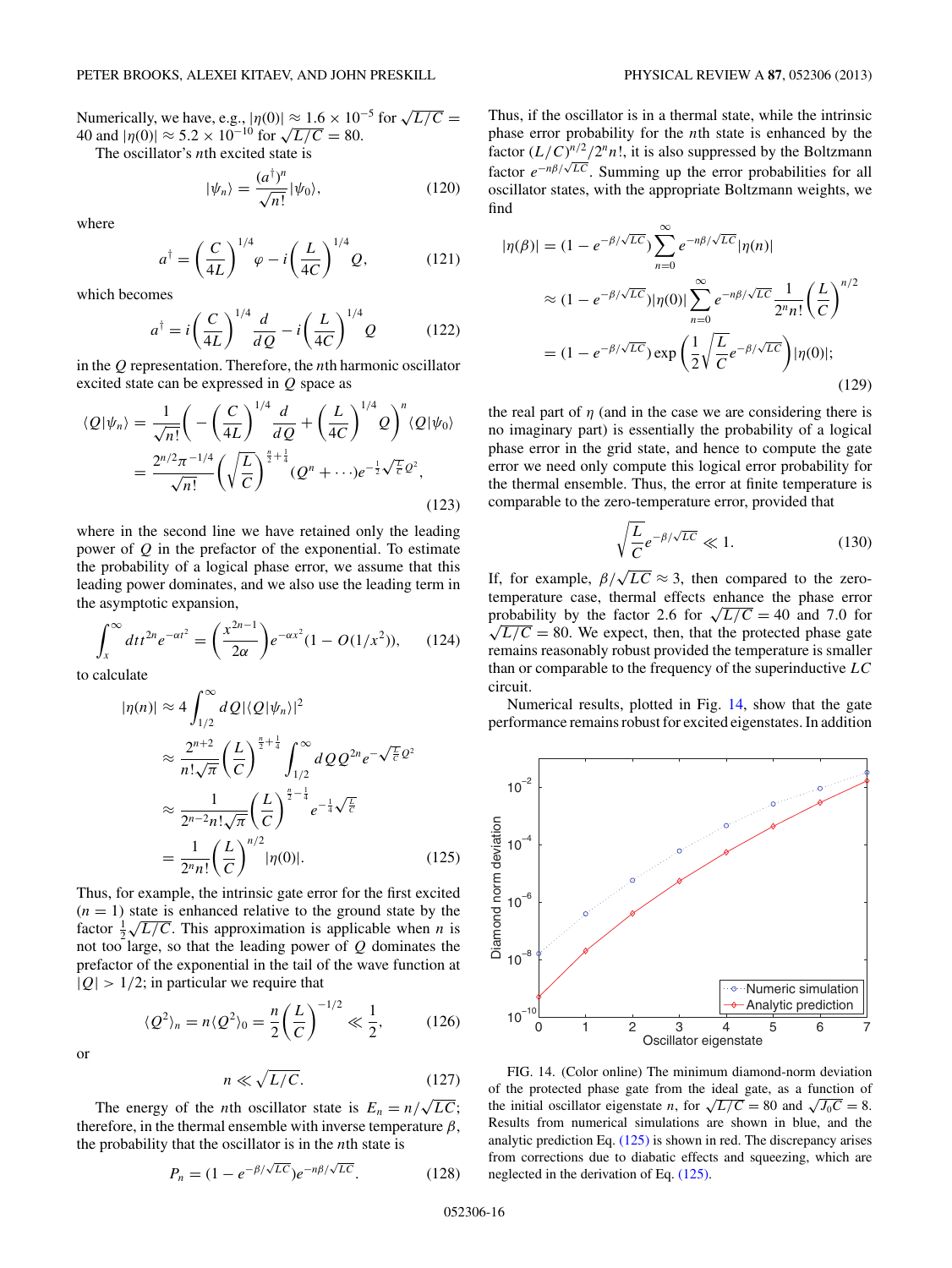<span id="page-16-0"></span>to the enhancement of the intrinsic phase error predicted by Eq. [\(125\),](#page-15-0) there is also a contribution to the gate error arising from diabatic transitions and squeezing, which becomes less important for more highly excited eigenstates.

Up until now we have addressed how the accuracy of the phase gate is affected if, due to thermal fluctuations, the *initial* state of the *LC* oscillator is not the ground state, but we have not considered thermally excited transitions that might occur while the qubit and oscillator are coupled *during* the execution of the gate. A thermally activated transition between bands, like a diabatic transition, could flip the value of  $\bar{X} = (-1)^{[Q]}$ and cause the gate to fail. But as in Sec. [VII,](#page-11-0) the relevant band gap is of order  $1/C$ , so such transitions are suppressed by a Boltzmann factor,

$$
P_{\text{thermal}}(\beta) = \exp\left(-O\left(\frac{\beta}{C}\right)\right)
$$

$$
= \exp\left(-O\left(\frac{\beta}{\sqrt{LC}}\sqrt{\frac{L}{C}}\right)\right),\qquad(131)
$$

exponentially small in  $\sqrt{L/C}$  if  $\beta/\sqrt{LC} = O(1)$ . On the other hand, spontaneous decay of the oscillator during the execution of the gate is not likely to flip the value of  $\bar{X}$ , and hence has little impact on the gate accuracy.

# **XI. PERTURBATIVE STABILITY**

Aside from its stability with respect to pulse timing errors and thermal effects, we also expect the protected phase gate to be robust against small deformations in the Hamiltonian of the *LC* oscillator and of the switch coupling the oscillator to the qubit. Suppose, for example, that the oscillator's potential energy *V* includes a small anharmonic term so that

$$
V = \frac{\varphi^2}{2L} + \lambda \varphi^4. \tag{132}
$$

Over time *t*, the effect of the anharmonic term on the charge *Q* is

$$
e^{-i\lambda\varphi^{4}t}Qe^{i\lambda\varphi^{4}t} = Q + 4\lambda t\varphi^{3};
$$
 (133)

thus the charge spreads by an amount,

$$
\delta Q \approx 4\lambda t \langle \varphi^6 \rangle^{1/2} = 4\lambda t \sqrt{15} \langle \varphi^2 \rangle^{3/2}.
$$
 (134)

Comparing to the contribution in Eq. [\(80\)](#page-10-0) to *δQ* arising from overrotating the gate, and choosing  $t \approx L/\pi$ , we see that the effect of the anharmonic term is roughly comparable to the effect of an overrotation error,

$$
\varepsilon \approx 4\sqrt{15}\lambda L \langle \varphi^2 \rangle = 2\sqrt{15}\lambda L \sqrt{L/C} \approx 7.75\alpha, \qquad (135)
$$

where  $\alpha \equiv \lambda L \sqrt{L/C}$  is a dimensionless parameter characterizing the strength of the anharmonic correction. For  $\sqrt{L/C}$  = 80 and  $\sqrt{J_0C} = 8$  as in Sec. [IX,](#page-14-0) numerical results plotted in Fig. 15 confirm that the gate accuracy is not much affected by the anharmonic term for  $\alpha \lesssim 10^{-3}$ , as expected. In these simulations, we assumed that the initial state of the oscillator is the ground state of the unperturbed oscillator Hamiltonian, which for  $\alpha$  small has a large overlap with the ground state of the perturbed Hamiltonian.

The Josephson coupling between the  $0-\pi$  qubit and the oscillator is a periodic function of  $\varphi$  with period  $2\pi$ , but need



FIG. 15. The minimum diamond-norm deviation of the protected phase gate from the ideal gate, as a function of the oscillator's anharphase gate from the ideal gate, as a function of the oscillator *s* annal-<br>monicity parameter  $\alpha = \lambda L \sqrt{L/C}$ . Here, as in Fig. [13,](#page-14-0)  $\sqrt{L/C} = 80$ and  $\sqrt{J_0C} = 8$ .

not be a pure cosine potential. If we include a next-to-leading harmonic correction, the time-dependent Hamiltonian has the form,

$$
H_{0,1}(t) = \frac{Q^2}{2C} + \frac{\varphi^2}{2L} \mp f(t)J_0[\cos\varphi \pm \beta\cos 2\varphi], \quad (136)
$$

where  $f(t)$  varies between 0 and 1 as the coupling turns on or off, and  $\beta$  is a dimensionless parameter characterizing the strength of the perturbation. (Note that shifting  $\varphi$  by  $\pi$  changes the sign of cos  $\varphi$  but not the sign of cos 2 $\varphi$ .) For  $\sqrt{J_0C} \gg 1$ and  $\beta \ll 1$ , we expect the wave function to be well localized near even or odd integer multiples of  $\pi$  in  $\varphi$  space (depending on whether the Hamiltonian is  $H_0$  or  $H_1$ ) while the coupling is turned on; hence it should be a good approximation to expand the potential in a power series about these local minima, and therefore the perturbation is roughly equivalent to rescaling  $J_0$ according to

$$
J_0 \to J_0(1+4\beta). \tag{137}
$$

The precise value of  $J_0$  does not strongly influence the phase error probability, as long as it is large enough to allow discrete peaks to form in  $\varphi$  space (i.e., to strongly suppress phase slips); it instead determines the probability of an intrinsic bit-flip error, as in Eq.  $(50)$ .

Numerical simulations confirm that the phase gate accuracy is insensitive to the perturbation in Eq.  $(136)$  when  $\beta$  is small. For  $\sqrt{L/C} = 80$  and  $\sqrt{J_0C} = 8$ , we find that the effect on the gate error is negligible for  $|\beta| \lesssim 0.05$ .

## **XII. UNIVERSALITY**

We have focused so far on performing the single-qubit gate  $\exp(i\frac{\pi}{4}Z)$  and the two-qubit gate  $\exp(i\frac{\pi}{4}Z \otimes Z)$ ; in principle these can be executed with very high fidelity by coupling a  $0-\pi$ qubit or a pair of such qubits to a superinductive *LC* circuit. But unfortunately these gates are not adequate by themselves for universal quantum computing.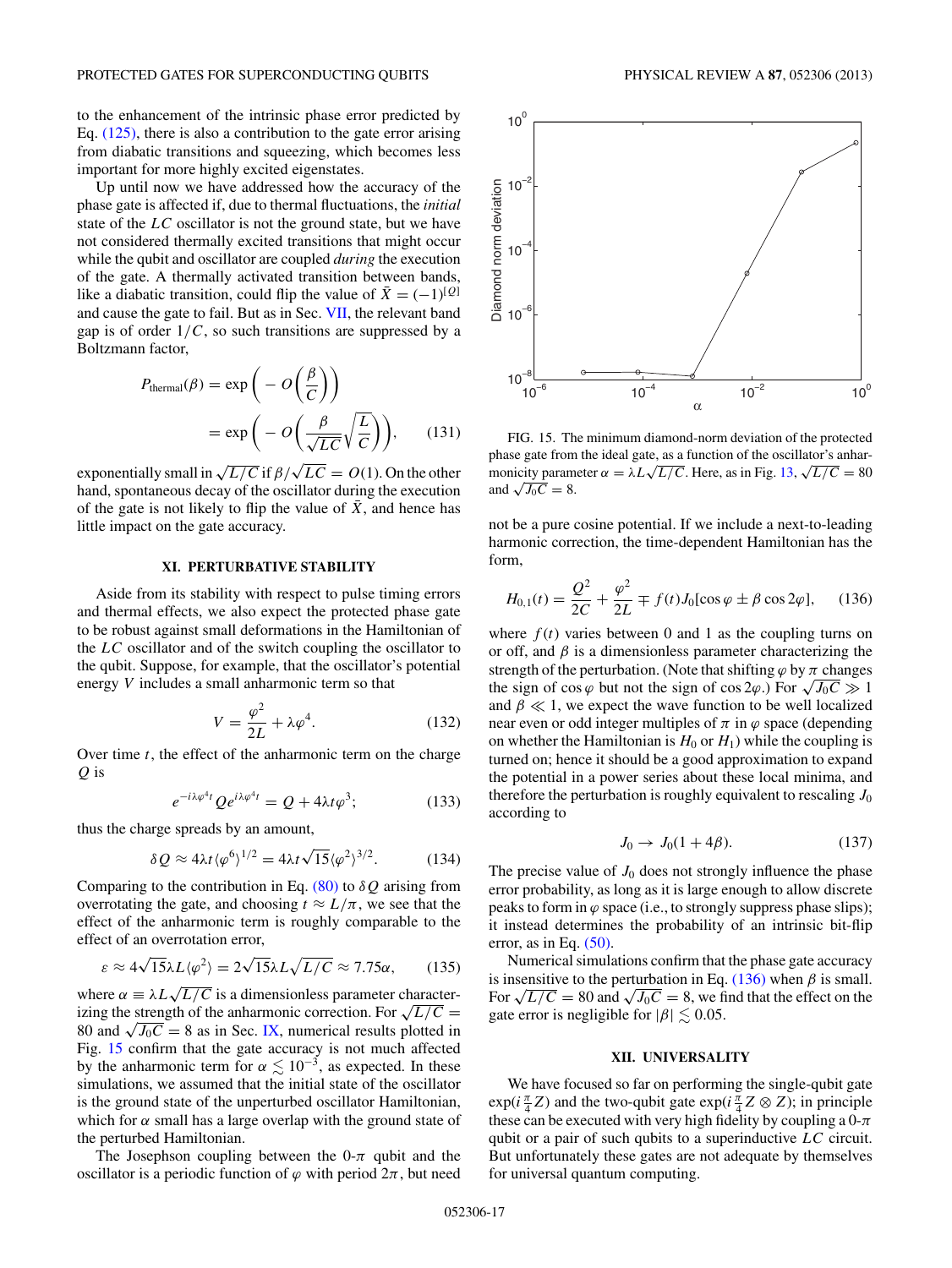One way to obtain a universal gate set is to augment these gates by the following operations  $[5]$ : (1) preparation of the single-qubit states  $|0\rangle$  and  $|+\rangle$  (the  $Z = 1$  and  $X =$ 1 eigenstates); (2) measurement of the single-qubit Pauli operators *Z* and *X*; (3) the single-qubit gate  $exp(i\frac{\pi}{8}Z)$ . [In fact (1) need not be regarded as independent of (2), since repeated noncommuting measurements can be used to achieve the state preparation, but we list these operations separately for clarity and completeness.]

The operation  $exp(i\frac{\pi}{8}Z)$  could be executed by coupling the  $0-\pi$  qubit to a Josephson junction for a specified time, as in Fig. [4.](#page-2-0) This unprotected gate might be fairly noisy. However, if all the other operations in the universal set were perfect, then scalable quantum computing would be possible provided the noisy  $\exp(i\frac{\pi}{8}Z)$  gate meets the loose fidelity criterion  $F > .93$ [\[11\]](#page-25-0). Therefore if the gates  $exp(i\frac{\pi}{4}Z)$  and  $exp(i\frac{\pi}{4}Z \otimes Z)$ are well protected, it follows that highly reliable universal quantum computation can be achieved provided that the measurements, like these gates, have a very low error rate.

In practice, the measurements are likely to be noisy. However, if they can be performed nondestructively (with only a very low probability of changing the eigenvalue of measured operator), then they can be repeated multiple times to improve reliability.

We note that the CPHASE gate, the two-qubit gate, diagonal in the computational basis, with eigenvalues  $\{1, 1, 1, -1\}$ , can be constructed from protected gates using the decomposition

$$
CPHASE = \exp\left(i\frac{\pi}{4}(Z - I) \otimes (Z - I)\right)
$$

$$
= \exp\left(i\frac{\pi}{4}Z \otimes Z\right)\exp\left(-i\frac{\pi}{4}Z \otimes I\right)
$$

$$
\times \exp\left(-i\frac{\pi}{4}I \otimes Z\right) \tag{138}
$$

(up to an overall phase). One way to perform a nondestructive measurement of *Z* is to use the property,

$$
CPHASE: |0\rangle \otimes |+\rangle \to |0\rangle \otimes |+\rangle,
$$
  

$$
|1\rangle \otimes |+\rangle \to |1\rangle \otimes |-\rangle;
$$
 (139)

we may apply CPHASE to the target qubit (the one to be measured) and an ancilla qubit prepared in the state  $|+\rangle$ , then perform *X* measurement on the ancilla qubit. If the CPHASE gate is not likely to induce a bit flip on the target qubit, this procedure can be repeated many times, then the measurement result determined by a majority vote of the outcomes.

If we are limited to using our protected gates, we cannot use the same trick to amplify an *X* measurement. Perhaps the charge measurement described in Sec.  $\mathbf{II}$ , though the outcome is noisy, can be done fault tolerantly, meaning that the measurement procedure is not likely to flip the eigenvalue of *X*. In that case, amplification by repetition and majority voting will work. Otherwise, there are alternative ways to boost the measurement accuracy, using repetition coding.

For example, Refs. [\[12–14\]](#page-25-0) describe a scheme for universal fault-tolerant quantum computing built from the CPHASE gate,  $|+\rangle$  preparation, *X* measurement, and, in addition, preparation



FIG. 16. Logical CNOT gate acting on two blocks of the repetition code, shown here for code length  $n = 3$ . Ancilla qubits are prepared in the  $X = 1$  eigenstate  $|+\rangle$ , interact via CPHASE gates with the data qubits, then are measured in the *X* basis. (These preparations, gates, and measurements are repeated several times, and the result is determined by a majority vote; the measurement repetition is not shown.) Finally, each qubit in the two input blocks is measured in the *X* basis, the results are decoded by a majority vote in each block, and logical Pauli errors in the output blocks are inferred from the results.

of the single-qubit states,

$$
|-i\rangle = \frac{1}{\sqrt{2}}(|0\rangle - i|1\rangle), \quad |e^{-i\pi/4}\rangle = \frac{1}{\sqrt{2}}(|0\rangle + e^{-i\pi/4}|1\rangle),
$$

which can be achieved by applying  $exp(i\frac{\pi}{4}Z)$  or  $exp(i\frac{\pi}{8}Z)$ to  $|+\rangle$ . The main point of  $[12-14]$  is that this scheme works effectively when the noise in the CPHASE gate is highly biased, i.e., when *Z* errors are much more common than *X* errors. The point we wish to emphasize here is that the scheme remains effective when the *X* measurement error rate is much higher than the CPHASE gate error rate.

The crucial element of the construction in  $[12,13]$  is a "teleported" encoded CNOT gate acting on blocks of a repetition code, shown in Fig. 16. (In [\[14\]](#page-25-0) this construction is extended to Bacon-Shor codes.) The probability of a logical error in the CNOT gate can be bounded above as [\[12\]](#page-25-0)

$$
\varepsilon_{\text{CNOT}} \leq 4 \left( \frac{n}{\frac{n+1}{2}} \right) (3n\varepsilon_g + 2\varepsilon_m)^{(n+1)/2} + 7n^2 \varepsilon'_g
$$
  

$$
\leq \sqrt{\frac{8}{\pi n}} (12n\varepsilon_g + 8\varepsilon_m)^{(n+1)/2} + 7n^2 \varepsilon'_g, \qquad (140)
$$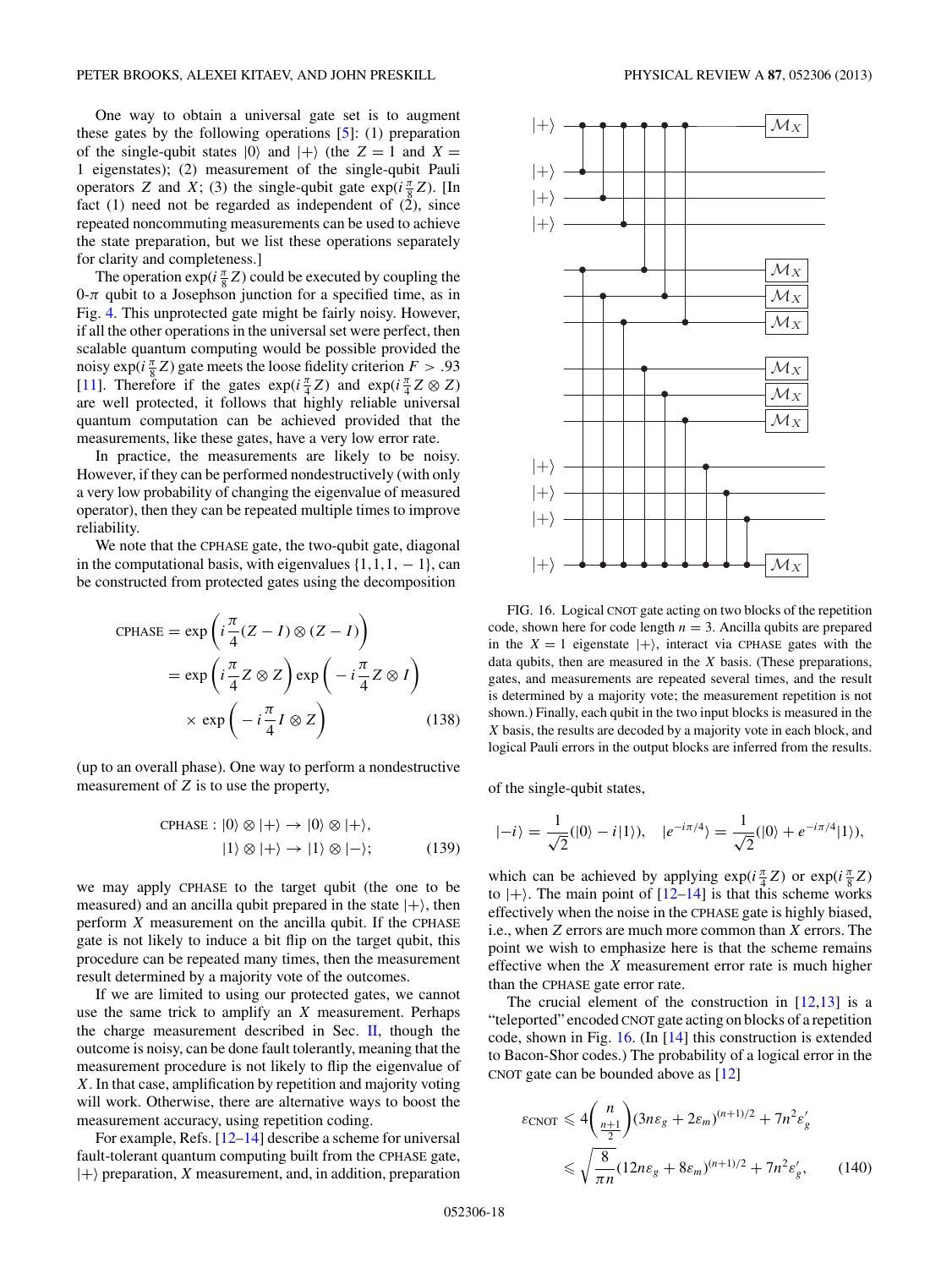<span id="page-18-0"></span>where  $\varepsilon_g$  is the probability of a dephasing error and  $\varepsilon'_g$  is the probability of a bit-flip error in the CPHASE gate, and  $\varepsilon_m$  is the error probability in a  $|+\rangle$  preparation or an *X* measurement. Here  $n$  is the length of the repetition code, and we assume that each measurement is repeated *n* times; the prefactor of 4 arises because the CNOT gadget contains four measurements decoded by majority vote, any of which might fail, and the factor  $3n\varepsilon_g + 2\varepsilon_m$  is an upper bound on the probability of error for each bit in each decoded block, neglecting the bit-flip errors. (The second inequality is obtained from the Stirling approximation.) The term  $7n^2 \varepsilon'_g$  is an upper bound on the probability that one or more CPHASE gates in the CNOT gadget have bit-flip errors.

Just to illustrate the robustness of the CNOT gadget with respect to measurement and preparation errors (assuming bit flips are highly suppressed), note that for  $\varepsilon_m = .01$ ,  $\varepsilon_g = 10^{-5}$ , and  $\varepsilon'_{g} = 10^{-9}$ , by choosing  $n = 11$  we find  $\varepsilon_{\text{CNOT}} < 10^{-6}$ . The analysis in [\[12\]](#page-25-0) then shows that, by applying the state distillation ideas from  $[11]$ , scalable quantum computing can be achieved by augmenting the CNOT gadget with  $|-i\rangle$  and  $|e^{-i\pi/4}\rangle$  preparations having the relatively high error rate  $\varepsilon_m$ . This example indicates one possible way in which noisy measurements can be tolerated if appropriate gates are highly reliable.

## **XIII. CONCLUSIONS**

A " $0$ - $\pi$  qubit" is a two-lead superconducting device whose energy is minimized when the superconducting phase difference between the leads is either 0 or  $\pi$ . This qubit, if properly designed, can be very robust with respect to weak local noise [\[3–5\]](#page-25-0). In this paper, we have taken it for granted that near-perfect  $0-\pi$  qubits are attainable, and have asked whether quantum information encoded in such qubits can be processed fault tolerantly. Our conclusion, fleshing out a suggestion in [\[5\]](#page-25-0), is that highly accurate nontrivial quantum gates can be executed by coupling one or two qubits to a superconducting *LC* oscillator with very large inductance. In principle the gate error becomes exponentially small when  $\sqrt{L/C}$  is large compared to  $\hbar/4e^2 \approx 1.03 \text{ k}\Omega$ , where *L* is the inductance and *C* is the capacitance of the oscillator.

We have estimated the gate accuracy using both analytic arguments and numerical simulations. The analytic arguments use approximations, in particular for the analysis of errors due to diabatic transitions and squeezing, that are validated by the simulations. The point of the simulations is not necessarily to capture fully the behavior of realistic devices, but rather to verify that the analytic arguments are on solid ground. The analysis applies to any sufficiently robust  $0-\pi$  qubit, regardless of its internal structure.

The protected gates are the single-qubit phase gate  $\exp(i\frac{\pi}{4}Z)$  and the two-qubit phase gate  $\exp(i\frac{\pi}{4}Z\otimes Z)$ . In both cases, the oscillator starts out in a low-lying energy state; then turning on a tunable Josephson coupling between the qubit(s) and the oscillator prepares a state of the oscillator protected by a continuous variable quantum error-correcting code. The coupling is kept on for a specified time, during which the code state acquires a nontrivial Berry phase, inducing a nontrivial encoded operation, with error probability exponentially small in  $\sqrt{L/C}$ . Then the coupling turns off, returning the oscillator to a low-lying state slightly different from the initial one.

The ramping of the coupling on and off takes place over The ramping of the coupling on and off takes place over<br>a time scale  $\tau_J = O(\sqrt{LC})$ , chosen to achieve an optimal compromise between errors due to diabatic transitions (which favor large  $\tau_J$ ) and errors due to squeezing (which favor small  $\tau_J$ ). The gates are robust against generic small errors in the Hamiltonian and thermal effects, due to the good error-correcting properties of the quantum code. Entropy due to noise is mostly absorbed by the oscillator, inflicting little damage on the  $0-\pi$  qubit. These protected phase gates are not a universal gate set by themselves, but a universal fault-tolerant scheme can be built from the protected gates together with single-qubit measurements and noisy unprotected phase gates.

We do not know whether a very robust  $0-\pi$  qubit, and/or the superinductive*LC* circuit needed for protected phase gates, will prove to be feasible in superconducting devices. We hope that other settings will be found in which highly reliable quantum gates can be realized by using tunable couplings between qubits and oscillators.

### **ACKNOWLEDGMENTS**

We thank David DiVincenzo for helpful discussions. This work was supported in part by the Intelligence Advanced Research Projects Activity (IARPA) via Department of Interior National Business Center Contract No. D11PC20165. The US government is authorized to reproduce and distribute reprints for governmental purposes notwithstanding any copyright annotation thereon. The views and conclusions contained herein are those of the author and should not be interpreted as necessarily representing the official policies or endorsements, either expressed or implied, of Intelligence Advanced Research Projects Activity, DoINBC, or the US government. We also acknowledge support from National Science Foundation (NSF) Grant No. PHY-0803371, Department of Energy Grant No. DE-FG03-92-ER40701, and National Security Agency/Army Research Office Grant No. W911NF-09-1-0442. The Institute for Quantum Information and Matter (IQIM) is an NSF Physics Frontiers Center with support from the Gordon and Betty Moore Foundation.

### **APPENDIX A: ADIABATIC SWITCH**

Here we describe the static properties of a single rung of the two-rung circuit depicted in Fig. [2.](#page-1-0) This single-rung circuit is of independent interest; because its effective Josephson energy depends sensitively on circuit parameters, it can serve as an "adiabatic switch" which turns on and off the coupling between superconducting qubits.

The circuit shown in Fig. [17](#page-19-0) is described by the Hamiltonian,

$$
H = \frac{Q^2}{2C} + \frac{\varphi^2}{2L} - J\cos(\varphi - \theta), \text{ where } Q = -i\frac{\partial}{\partial\varphi}.
$$
\n(A1)

The dynamical variable is the superconducting phase  $\varphi$  at the indicated point, and the phase difference  $\theta$  between the leads is fixed; *Q* is the electric charge operator in units of 2*e*. While *θ* is defined modulo  $2\pi$ , the variable  $\varphi$  is a real number because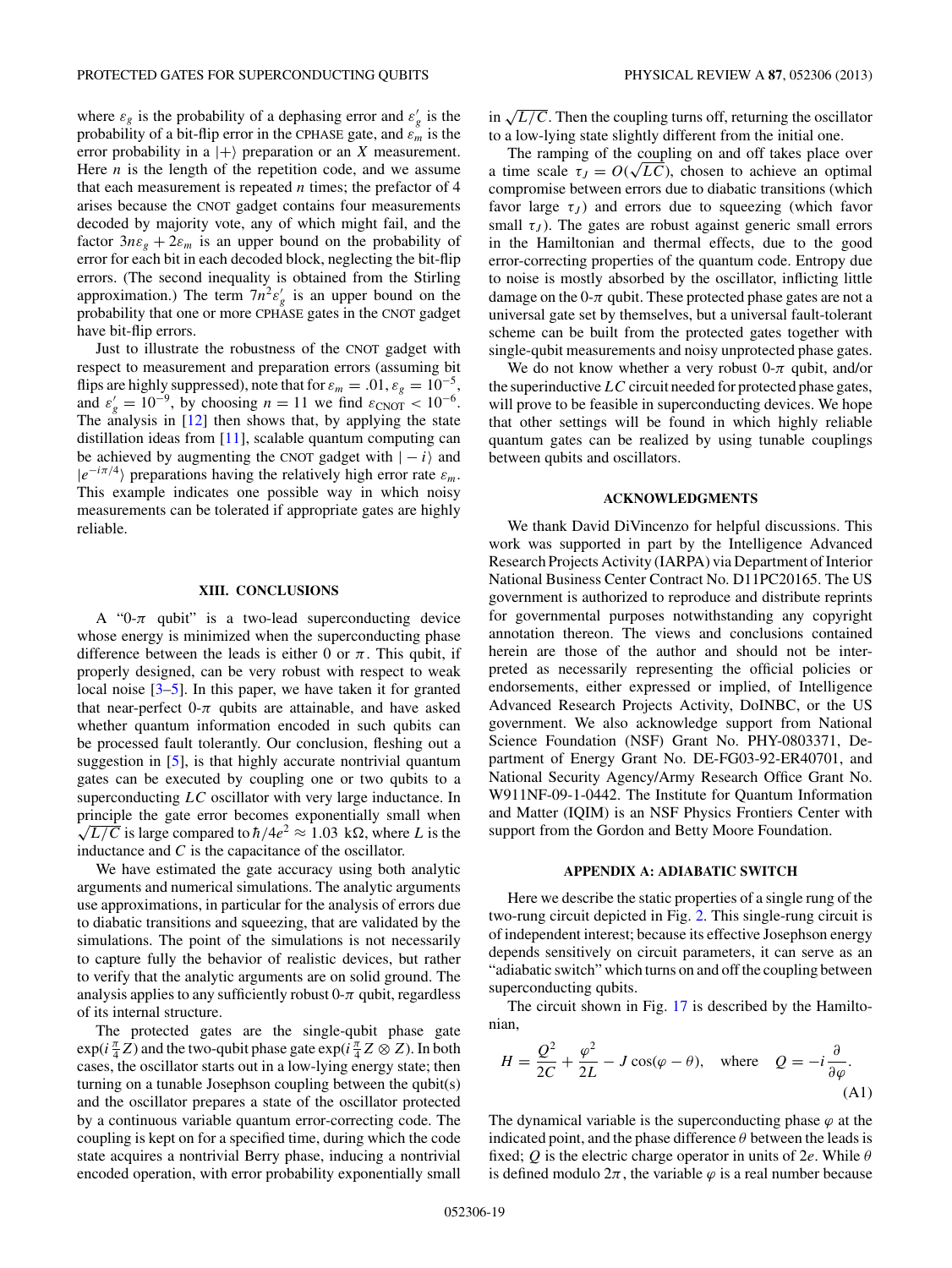<span id="page-19-0"></span>FIG. 17. Adiabatic switch. For  $\sqrt{L/C} \gg 1$ , the effective Josephson energy  $J_{\text{eff}}$  of the switch depends sensitively on circuit parameters.

the states  $|\varphi\rangle$  and  $|\varphi + 2\pi\rangle$  differ by the phase winding in the inductor. We choose units such that  $\hbar = 1$  and express the capacitance and inductance in rationalized units such that *C*<sup>−</sup><sup>1</sup> and *L*<sup>−</sup><sup>1</sup> have dimensions of energy (or inverse time). Specifically,

$$
C = \frac{C_{\text{conv}}}{(2e)^2}, \quad L = \frac{L_{\text{conv}}}{(\hbar/2e)^2},
$$
 (A2)

where the subscript "conv" refers to conventional units. We can also relate the parameters *J* , *C* to the commonly used charging energy  $E_C$  and Josephson energy  $E_J$ :

$$
E_C = \frac{e^2}{2C_{\text{conv}}} = \frac{1}{8C}, \quad E_J = J_{\text{conv}} = J.
$$
 (A3)

In the main text of the paper we have studied this same Hamiltonian, where  $\theta = 0$  or  $\pi$  and *J* pulses on and off during the execution of a quantum gate. But here we focus on the case where *J* is time independent.

In the dc regime, the whole device behaves like an effective Josephson element—its ground-state energy *E*(*θ*) depends on the phase difference  $\theta$  between the leads. The effective Josephson energy can be characterized by

$$
J_{\text{eff}} = E''(0) = \frac{\partial^2 E}{\partial \theta^2}\bigg|_{\theta=0}.
$$
 (A4)

We will see that this number varies by orders of magnitude when the circuit parameters change in a much narrower range.

Suppose that *C* and *L* are fixed, while *J* may vary from very small to very large values. In the limit  $J \to 0$ , we may treat the Josephson energy as a small perturbation of the *LC* oscillator, obtaining

$$
E(\theta) = -J_{\text{eff}} \cos \theta + \text{const}, \tag{A5}
$$

where

$$
J_{\text{eff}} = J \langle \cos \varphi \rangle, = Je^{-\langle \varphi^2 \rangle/2} = J \exp\left(-\frac{1}{4} \sqrt{L/C}\right). \quad (A6)
$$

In the opposite limit  $J \to \infty$ , the dynamical phase is locked:  $\varphi \equiv \theta \pmod{2\pi}$ , and therefore,

$$
E(\theta) = \min_{n} \frac{(\theta + 2\pi n)^2}{2L} + \text{const}, \quad J_{\text{eff}} = L^{-1}.
$$
 (A7)

If *L* is large, the effective Josephson coupling is suppressed in both limits, but the suppression is exponential only in the limit  $J \rightarrow 0$ .

We say that the circuit is superinducting if the dimensionless characteristic impedance is large, or equivalently if the impedance in conventional units is large compared to the superconducting impedance quantum  $R_Q = \hbar/(2e)^2 \approx$  $1.03 \text{ k}\Omega$ . Reaching this superinducting regime is a significant experimental challenge, quite hard to achieve using geometric inductance (except perhaps by constructing a coil with a very large number of turns). Indeed, the inductance of a loop of wire is accompanied by a parasitic capacitance such that  $\sqrt{L_{\text{conv}}/C_{\text{conv}}}$  ~  $4\pi/c \approx 377 \Omega$  (where *c* is the speed of light). This is the impedance of the free space, smaller than  $R<sub>O</sub>$  by the factor  $16\pi\alpha$  where  $\alpha = e^2/\hbar c \approx 1/137$  is the fine structure constant. One possible way to realize a superinductor is to build a long chain of Josephson junctions [\[7–9\]](#page-25-0). Another is to use a long wire, thick enough to suppress phase slips, built from a material with large kinetic inductance.

In the case where  $\sqrt{L/C} \gg 1$ , we can compute the groundstate energy of the Hamiltonian Eq. [\(A1\)](#page-18-0) semianalytically. First we note that in the limit  $L \to \infty$  the problem reduces to particle moving in a periodic potential:

$$
H' = \frac{Q^2}{2C} - J\cos\tilde{\varphi}, \text{ where } \tilde{\varphi} = \varphi - \theta.
$$
 (A8)

This approximate Hamiltonian  $H'$  preserves the quasimomentum  $q = Q$  mod 1, and therefore can be solved using Bloch wave functions. In the lowest Bloch band, the energy can be expressed as a function of the quasimomentum  $q \in \left[-\frac{1}{2},\frac{1}{2}\right]$  in two different limits:

$$
JC \ll 1: \varepsilon(q) = \frac{q^2}{2C},\tag{A9}
$$

$$
JC \gg 1: \varepsilon(q) = -J + \frac{\omega}{2} - 2\lambda \cos(2\pi q), \quad (A10)
$$

where

$$
\omega = \sqrt{J/C}
$$
,  $\lambda = \frac{4}{\sqrt{\pi}} J^{3/4} C^{-1/4} e^{-8\sqrt{JC}}$ . (A11)

In the case  $JC \gg 1$ , the system stays near a minimum of the cosine potential at  $\tilde{\varphi} = 2\pi n$  and occasionally tunnels to an adjacent minimum through the potential barrier. In Eq.  $(A11)$ ,  $\omega$  is the angular frequency for small oscillations about the potential minimum, and  $\lambda$  is the amplitude tunneling amplitude.

To compute  $\lambda$  we recall the semiclassical analysis [\[15\]](#page-25-0) for a particle of mass *m* tunneling through a symmetric double-well potential  $V(x)$  with minima at  $x = a,b$ , which yields

$$
\lambda = \frac{\omega}{\sqrt{\pi}} e^{-S + \omega \tau/2},\tag{A12}
$$

where

$$
S = \int_{a}^{b} dx \sqrt{2mV(x)}, \quad \tau = \int_{a+\Delta x}^{b-\Delta x} dx \sqrt{\frac{m}{2V(x)}}; \quad \text{(A13)}
$$

here  $\omega = \sqrt{V''(a)/m}$  and  $\Delta x = (V''(a) m)^{-1/4}$  is the width of the ground state localized around the potential minimum. We obtain Eq. (A10) using  $m = C$  and  $V(\tilde{\varphi}) = J(1 - \cos \tilde{\varphi})$ .

Defining the effective capacitance *C*eff by

$$
\frac{1}{C_{\text{eff}}} = \varepsilon''(0),\tag{A14}
$$

we obtain from Eqs.  $(A10)$  and  $(A11)$  the asymptotic values,

$$
\frac{C}{C_{\text{eff}}} = \begin{cases} 1, & \text{if } JC \ll 1, \\ 32\pi^{3/2} (JC)^{3/4} e^{-8\sqrt{JC}}, & \text{if } JC \gg 1. \end{cases}
$$
 (A15)

The numerically computed value of *C*eff as a function of *JC* is plotted in Fig. [18.](#page-20-0)

Now we return to the original Hamiltonian *H* in Eq. [\(A1\).](#page-18-0) For small but nonzero  $L^{-1}$ , the quasimomentum *q*, though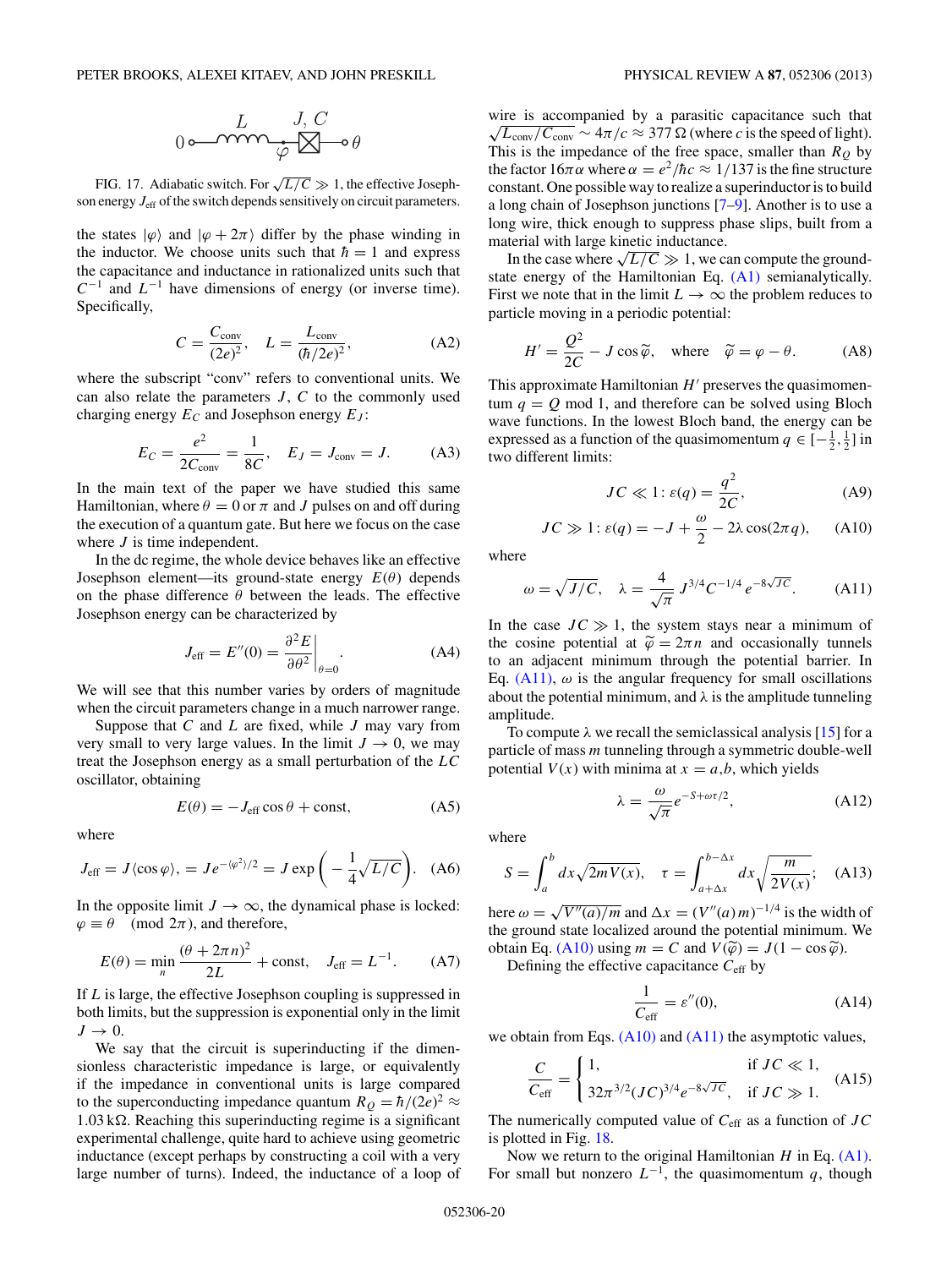<span id="page-20-0"></span>

FIG. 18. (Color online) The inverse effective capacitance of a Josephson junction as a function of *JC*.

not exactly conserved, is a slow variable which can be treated using the adiabatic approximation. We obtain the effective Hamiltonian,

$$
H_{\text{eff}} = \frac{\varphi^2}{2L} + \varepsilon(q), \quad \text{where} \quad \varphi = i\frac{\partial}{\partial q} + \theta. \tag{A16}
$$

This problem is similar to the one we have just solved, Eq.  $(A8)$ ; now the variable *q* is periodic (defined modulo 1), and the parameter  $\theta$  plays the role of quasimomentum.

If  $\sqrt{L/C_{\text{eff}}} \gg 1$ , i.e.,  $JC \ll \ln(L/C)$ , the ground-state energy is given by the formula  $E(\theta) = -J_{\text{eff}} \cos \theta + \text{const}$ , where  $J_{\text{eff}}$  is twice the tunneling amplitude. This expression is analogous to Eq. [\(A10\),](#page-19-0) except that now we consider tunneling through the periodic "potential"  $\varepsilon(q)$  from an integer value of *q* to an adjacent integer value. From Eq. [\(A12\)](#page-19-0) we find

$$
J_{\rm eff} = \nu C_{\rm eff}^{-3/4} L^{-1/4} \exp(-\mu \sqrt{L/C_{\rm eff}}), \quad (A17)
$$

where

$$
\mu = 2 \int_0^{1/2} \sqrt{2C_{\text{eff}}(\varepsilon(q) - \varepsilon(0))} \, dq,\tag{A18}
$$

$$
\nu = \frac{1}{\sqrt{\pi}} \exp\bigg(\int_0^{1/2} ((2C_{\rm eff}(\varepsilon(q) - \varepsilon(0)))^{-1/2} - q^{-1})dq\bigg). \tag{A19}
$$

The parameters *μ* and *ν* are numbers of order 1: As *JC* increases from zero to infinity,  $\mu$  changes from  $1/4 = 0.25$ to  $2/\pi^2 \approx 0.2026$ , and *ν* changes from  $1/\sqrt{\pi} \approx 0.564$  to  $2/\pi^2 \approx 0.2026$ , and *ν* changes from  $1/\sqrt{\pi} \approx 0.564$  to  $4/\pi^{3/2} \approx 0.718$ .

For Eq. (A17) to apply we also need that *J* not be too small:  $JC \gg (L/C)^{-1/4}$ . For smaller *J*, the adiabatic approximation breaks down near the point  $q = \pm 1/2$  where two branches of the parabola  $\varepsilon(q) = q^2/(2C)$  meet each other. However, the exponential factor  $e^{-S}$  is still correct and coincides with  $\langle \cos \varphi \rangle$  from Eq. [\(A6\).](#page-19-0)



FIG. 19. (Color online) The effective Josephson parameter of the adiabatic switch as a function of *JC* for  $\sqrt{L/C} = 40$ .

To summarize, we have calculated the effective Josephson coupling in three different regimes, finding

$$
JC \ll (L/C)^{-1/4} : J_{\text{eff}} = J \exp\left(-\frac{1}{4}\sqrt{L/C}\right), \quad (A20)
$$

$$
(L/C)^{-1/4} \ll JC \ll \ln(L/C):
$$
  

$$
J_{\text{eff}} = \nu C_{\text{eff}}^{-3/4} L^{-1/4} \exp(-\mu \sqrt{L/C_{\text{eff}}}),
$$
 (A21)

$$
JC \gg \ln(L/C): \quad J_{\text{eff}} = L^{-1}.
$$
 (A22)

The numerical results for  $\sqrt{L/C} = 40$ , together with plots of Eqs. (A20) and (A22), are shown in Fig. 19.

## **APPENDIX B: QUANTIFYING THE GATE ERROR**

The protected phase gate is executed by coupling the qubit to an oscillator for a prescribed time interval. We assume that the initial state of qubit and oscillator is a product state  $|\psi\rangle \otimes |\psi_{\text{in}}\rangle$ , where  $|\psi\rangle = a|0\rangle + ib|1\rangle$  is the initial (normalized) state of the qubit and  $|\psi_{init}\rangle$  is the initial state of the oscillator. After the coupling between qubit and oscillator is switched off, the joint state of qubit and oscillator becomes

$$
|\psi'\rangle = a|0\rangle \otimes |\psi_0\rangle + b|1\rangle \otimes |\psi_1\rangle, \tag{B1}
$$

where  $\langle \psi_0 | \psi_0 \rangle = \langle \psi_1 | \psi_1 \rangle = 1$ . We assume that there are no bit-flip errors, but there may be a phase error. If the gate is ideal, then  $\langle \psi_0 | \psi_1 \rangle = 1$ , and the gate rotates the phase of  $|1\rangle$  by the angle  $-\pi/2$  relative to the phase of  $|0\rangle$ . We wish to quantify the error, using some appropriate measure of the deviation of  $\langle \psi_0 | \psi_1 \rangle$  from 1.

#### **1. Fidelity**

One way to quantify the error is to use the fidelity of the actual state with the ideal state. Tracing out the oscillator, we obtain the final density operator for the qubit,

$$
\rho = \text{tr}_{\text{osc}}|\psi'\rangle\langle\psi'| = \begin{pmatrix} \langle\psi_0|\psi_0\rangle|a|^2 \ \langle\psi_1|\psi_0\rangle ab^*\\ \langle\psi_0|\psi_1\rangle a^*b \ \langle\psi_1|\psi_1\rangle|b|^2 \end{pmatrix}
$$

$$
= \begin{pmatrix} |a|^2 & Ce^{-i\phi}ab^*\\ Ce^{i\phi}a^*b & |b|^2 \end{pmatrix}, \quad (B2)
$$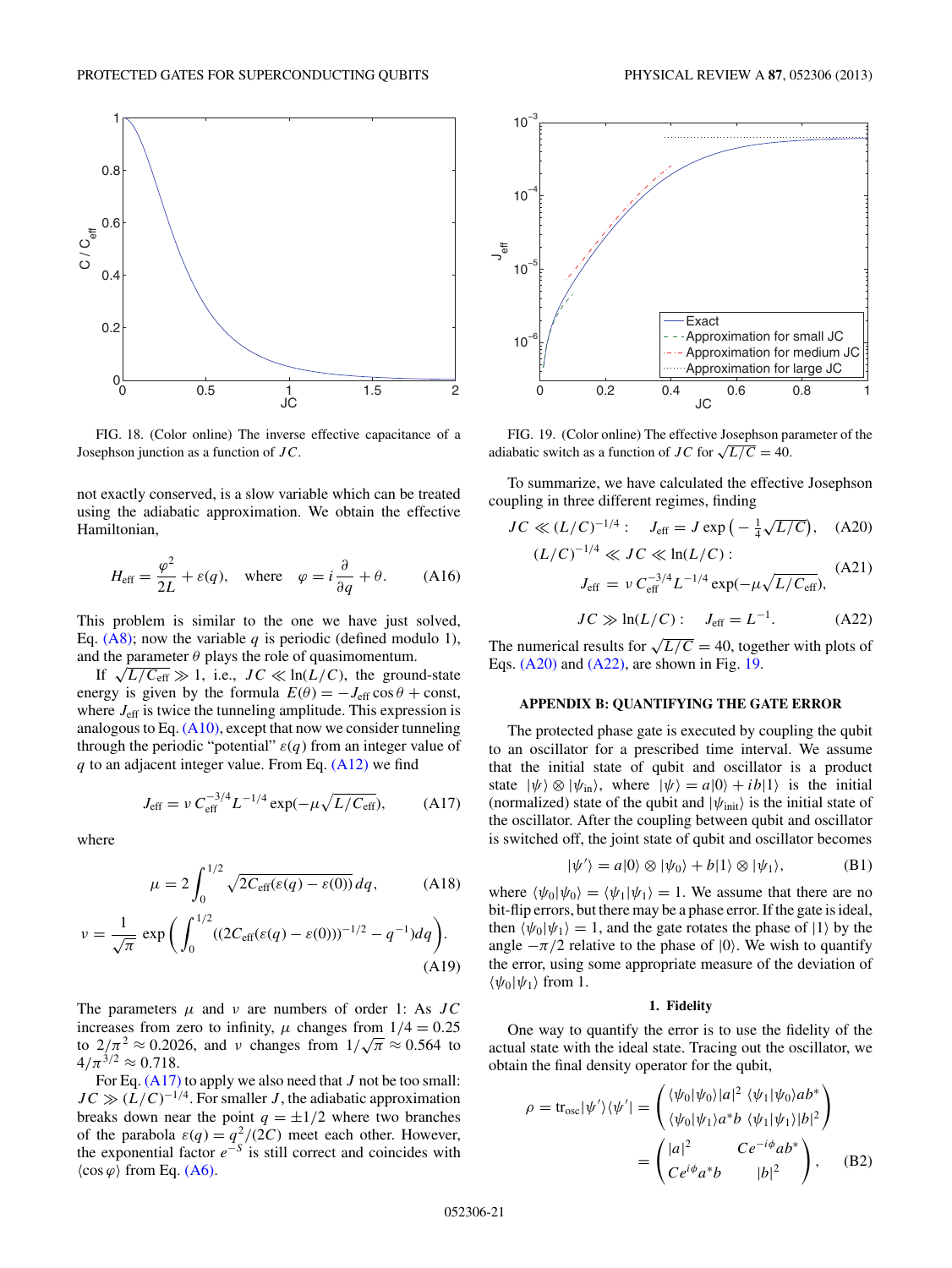<span id="page-21-0"></span>where

$$
\langle \psi_0 | \psi_1 \rangle = C e^{i\phi}, \tag{B3}
$$

and  $C = |\langle \psi_0 | \psi_1 \rangle|$  is real and nonnegative. The fidelity *F* with the ideal state  $|\psi_{\text{ideal}}\rangle = a|0\rangle + b|1\rangle$  is

$$
F = \langle \psi_{\text{ideal}} | \rho | \psi_{\text{ideal}} \rangle
$$
  
=  $|a|^4 + |a|^2 |b|^2 (Ce^{i\phi} + Ce^{-i\phi}) + |b|^4$   
=  $(|a|^2 + |b|^2)^2 - 2(1 - C \cos \phi) |a|^2 |b|^2$ . (B4)

Thus the "infidelity" (the deviation of *F* from 1) is maximal when  $|a|^2 = |b|^2 = 1/2$ , and we conclude that

$$
1 - F \leqslant \frac{1}{2}(1 - C\cos\phi). \tag{B5}
$$

Denoting  $\delta = 1 - C$ , we have

$$
1 - F \approx \frac{1}{2}\delta + \frac{1}{4}\phi^2,\tag{B6}
$$

assuming  $\delta, \phi \ll 1$ .

### **2. Trace norm**

Another useful measure is the deviation of  $\rho$  from the ideal density operator  $\rho_{\text{ideal}} = |\psi_{\text{ideal}}\rangle \langle \psi_{\text{ideal}}|$  in the trace norm. We see that

$$
\rho_{\text{ideal}} - \rho = \begin{pmatrix} 0 & (1 - Ce^{-i\phi})ab^* \\ (1 - Ce^{i\phi})a^*b & 0 \end{pmatrix}, \quad \text{(B7)}
$$

whose eigenvalues,

$$
\pm |a||b|\sqrt{1+C^2 - 2C\cos\phi},
$$
 (B8)

have maximal absolute value for  $|a|=|b|=1/\sqrt{2}$ . Hence the trace norm satisfies

$$
\|\rho_{\text{ideal}} - \rho\|_1 \le \sqrt{1 + C^2 - 2C\cos\phi}
$$
  
=  $|1 - \langle \psi_0 | \psi_1 \rangle|$ . (B9)

Denoting  $\delta = 1 - C$ , we have

$$
\|\rho_{\text{ideal}} - \rho\|_1 \leqslant \sqrt{(1 - C)^2 + 2C(1 - \cos \phi)}
$$
  
 
$$
\approx \sqrt{\delta^2 + \phi^2},
$$
 (B10)

assuming  $\delta, \phi \ll 1$ .

### **3. Kraus operators**

It is also useful to have a Kraus operator decomposition of the noise process. We may define states  $|\psi_0\rangle$  and  $|\psi_1\rangle$  such that

$$
|\psi_0\rangle = e^{-i\phi/2}|\psi'_0\rangle, \quad |\psi_1\rangle = e^{i\phi/2}|\psi'_1\rangle, \quad (B11)
$$

and, therefore,

$$
\langle \psi'_0 | \psi'_1 \rangle = C \geqslant 0. \tag{B12}
$$

In terms of these states,

$$
|\psi'\rangle = a|0\rangle \otimes |\psi_0\rangle + b|1\rangle \otimes |\psi_1\rangle
$$
  
=  $(e^{-i\phi/2}a|0\rangle + be^{i\phi/2}|1\rangle) \otimes \frac{1}{2}(|\psi'_0\rangle + |\psi'_1\rangle)$   
+  $(e^{-i\phi/2}a|0\rangle - be^{i\phi/2}|1\rangle) \otimes \frac{1}{2}(|\psi'_0\rangle - |\psi'_1\rangle),$  (B13)

where

$$
\|\frac{1}{2}(|\psi'_0\rangle \pm |\psi'_1\rangle)\| = \sqrt{\frac{1}{2}(1 \pm C)},
$$
  

$$
(\langle \psi'_0 | + \langle \psi'_1 |)(|\psi'_0\rangle - |\psi'_1\rangle) = 0.
$$
 (B14)

Therefore,

$$
\rho = \mathcal{N}(\rho_{\text{ideal}}) = M_0 \rho_{\text{ideal}} M_0^{\dagger} + M_1 \rho_{\text{ideal}} M_1^{\dagger}, \quad (B15)
$$

where

$$
M_0 = \sqrt{\frac{1}{2}(1+C)} \begin{pmatrix} e^{-i\phi/2} & 0\\ 0 & e^{i\phi/2} \end{pmatrix},
$$
  
\n
$$
M_1 = \sqrt{\frac{1}{2}(1-C)} \begin{pmatrix} e^{-i\phi/2} & 0\\ 0 & -e^{i\phi/2} \end{pmatrix}.
$$
 (B16)

Note that we have rotated away the ideal phase gate in our definition of the noise operation  $N$ , so that  $N = I$  corresponds to the ideal gate.

### **4. Diamond norm**

In some versions of the quantum accuracy threshold theorem, the strength of Markovian noise is characterized by the deviation,

$$
\varepsilon = \|\mathcal{N} - U\|_{\diamond},\tag{B17}
$$

of a noisy gate  $N$  from the corresponding ideal gate  $U$  in the "diamond norm" [\[10\]](#page-25-0). The advantage of the diamond norm is that it quantifies the damage inflicted by an operation that acts on a subsystem that might be entangled with a complementary subsystem, e.g., a noisy gate acting on a qubit or pair of qubits that is entangled with the rest of the qubits in a quantum computer. The diamond norm  $\|\mathcal{E}\|_{\diamond}$  is defined as the  $L^1$  norm of the extended operator  $\mathcal{E} \otimes I$ ; that is,

$$
\|\mathcal{E}\|_{\diamond} = \max_{\sigma} \|\mathcal{E} \otimes I(\sigma)\|_{1}.
$$
 (B18)

If  $\mathcal E$  acts on a Hilbert space  $\mathcal H$  of dimension  $d$ , then  $I$  denotes the identity operator acting on another Hilbert space  $\mathcal{H}'$  of dimension *d*, and  $\sigma$  is a state on  $\mathcal{H} \otimes \mathcal{H}'$ .

For the operation defined by Eq. (B15), the two-qubit state *σ* that maximizes the *L*<sup>1</sup> distance between ( $\mathcal{N} \otimes I$ )(*σ*) and *σ* is a maximally entangled pure state, which we may choose to be  $|\phi^+\rangle = \frac{1}{\sqrt{2}}$  $\overline{Z}(0|0\rangle + |11\rangle)$ . Letting N act on the first qubit, we obtain an ensemble of two pure states,

$$
\frac{1}{\sqrt{2}}(e^{-i\phi/2}|00\rangle + e^{i\phi/2}|11\rangle), \text{ prob} = \frac{1}{2}(1+C),
$$
\n
$$
\frac{1}{\sqrt{2}}(e^{-i\phi/2}|00\rangle - e^{i\phi/2}|11\rangle), \text{ prob} = \frac{1}{2}(1-C),
$$
\n(B19)

and the density operator can be expressed as a  $2 \times 2$  matrix acting on the span of  $|00\rangle$  and  $|11\rangle$ :

$$
\mathcal{N} \otimes I(|\phi^+\rangle\langle\phi^+|) = \begin{pmatrix} \frac{1}{2} & \frac{1}{2}Ce^{-i\phi} \\ \frac{1}{2}Ce^{i\phi} & \frac{1}{2} \end{pmatrix},
$$
  
\n
$$
(\mathcal{N} \otimes I - I \otimes I)(|\phi^+\rangle\langle\phi^+|)
$$
  
\n
$$
= \begin{pmatrix} 0 & \frac{1}{2}(Ce^{-i\phi} - 1) \\ \frac{1}{2}(Ce^{i\phi} - 1) & 0 \end{pmatrix}.
$$
 (B20)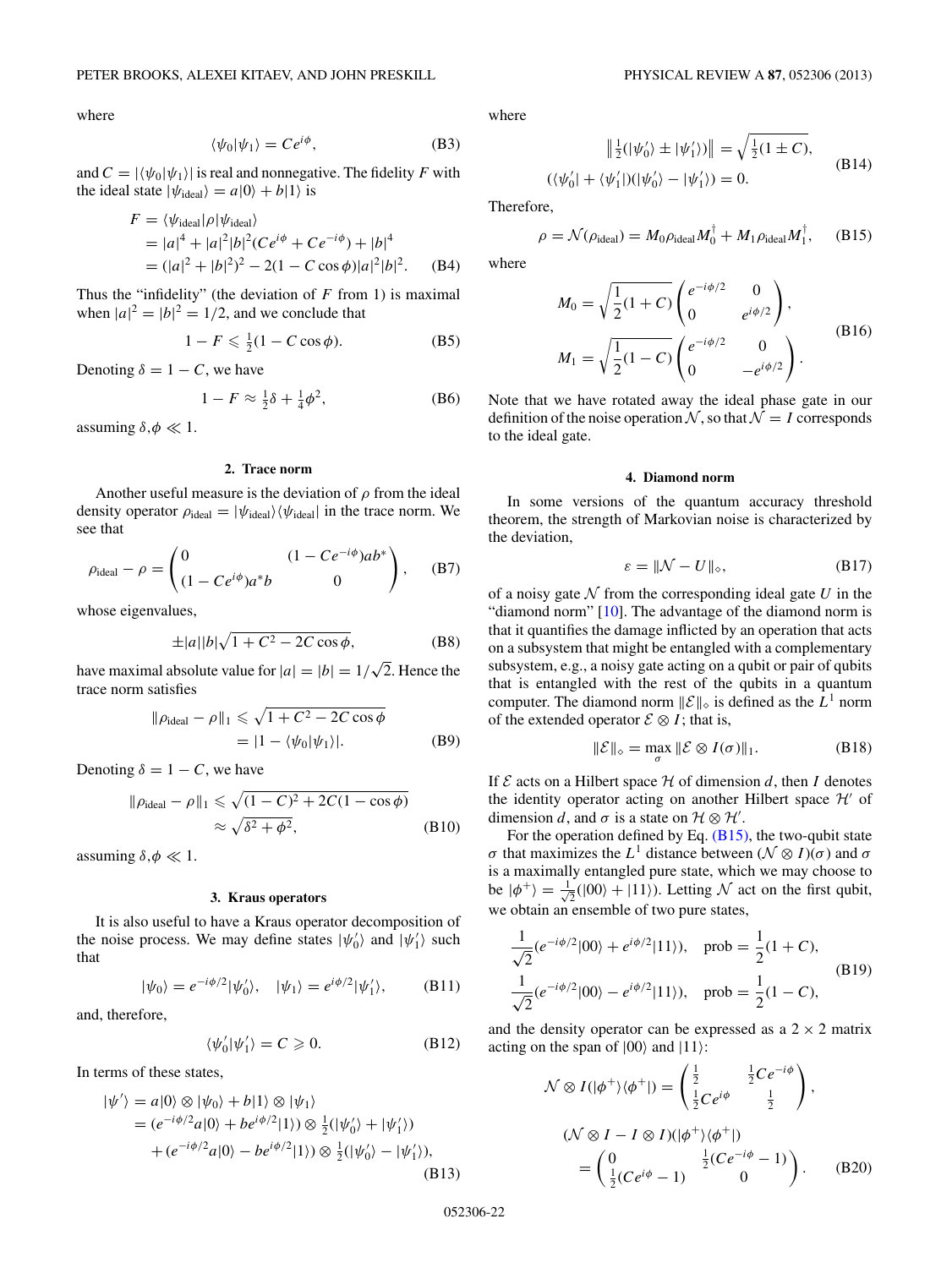<span id="page-22-0"></span>Comparing with Eq. [\(B7\)](#page-21-0) in the case  $a = b = \frac{1}{4}$  $\frac{1}{2}$ , we find

$$
\| \mathcal{N} - I \|_{\diamond} = \max \| \rho_{\text{ideal}} - \rho \|_{1}
$$
  
=  $\sqrt{1 + C^2 - 2C \cos \phi} = |1 - \langle \psi_0 | \psi_1 \rangle|.$  (B21)

Evidently, extending  $\mathcal{E}$  to  $\mathcal{E} \otimes I$  does not increase its maximal  $L<sup>1</sup>$  norm; hence the noisy gate's deviation from the ideal gate in the diamond norm coincides with the maximal trace distance deviation of the density operator  $\rho$  from the ideal density operator *ρ*ideal.

The accuracy of the two-qubit phase gate can be analyzed in the same way. Now the final state of the oscillator depends on the total phase difference across a pair of 0- $\pi$  qubits; it is  $|\psi_0\rangle$ for the two-qubit states  $|00\rangle$  and  $|11\rangle$ , and  $|\psi_1\rangle$  for the twoqubit states  $|01\rangle$  and  $|10\rangle$ . The eigenvalues of  $\rho_{ideal} - \rho$  become doubly degenerate, and hence the diamond norm deviation from the ideal gate is twice as large as for the single-qubit phase gate.

Both the fidelity and the diamond norm are useful measures of the gate error. The significant difference is that the diamond norm deviation ( $\approx \sqrt{(1-C)^2 + \phi^2}$ ) is linear in  $\phi$  (for  $\phi$  small and  $C \approx 1$ , while the infidelity is quadratic in  $\phi$ . The threshold theorem establishes a sufficient condition for scalable quantum computing, expressed as an upper bound on the diamond norm, and it applies under the pessimistic assumption that phase errors accumulate linearly with the circuit size. But if the phase errors are actually random, we might expect them to add in quadrature, and in that case the infidelity may be a more appropriate way to quantify the gate error.

## **APPENDIX C: GRID STATES**

Here we provide additional details concerning the properties of grid states, which were omitted from the discussion in Sec. [VI.](#page-8-0)

## **1.** Approximate code words in  $\varphi$  space and  $Q$  space

Let *f* denote a narrow function in the  $\varphi$  space, and  $\tilde{F}$ denote a broad envelope function in the  $\varphi$  space. We express the approximate code words of the continuous variable code as

$$
|0_C\rangle = \sqrt{2\pi} \sum_{n \text{even}} \tilde{F}(\pi n) T(\pi n) \int d\varphi f(\varphi) |\varphi\rangle,
$$
  

$$
|1_C\rangle = \sqrt{2\pi} \sum_{n \text{odd}} \tilde{F}(\pi n) T(\pi n) \int d\varphi f(\varphi) |\varphi\rangle,
$$
 (C1)

where  $T(a)$  denotes the  $\varphi$  translation operator whose action is  $T(a)|\varphi\rangle=|\varphi+a\rangle$ . The function *f* is normalized so that

$$
\int d\varphi |f(\varphi)|^2 = 1,
$$
 (C2)

and if the overlap between peaks centered at distinct integer multiples of  $\pi$  can be neglected, then  $|0_c\rangle$  and  $|1_c\rangle$  are normalized, provided

$$
2\pi \sum_{n \text{even}} |\tilde{F}(\pi n)|^2 \approx 1, \quad 2\pi \sum_{n \text{odd}} |\tilde{F}(\pi n)|^2 \approx 1. \tag{C3}
$$

The approximate code words in the conjugate basis are

$$
\begin{aligned} |+c\rangle &= \frac{1}{\sqrt{2}}(|0_C\rangle + |1_C\rangle) \\ &= \sqrt{\pi} \sum_n \tilde{F}(\pi n) T(\pi n) \int d\varphi f(\varphi) |\varphi\rangle, \\ |-c\rangle &= \frac{1}{\sqrt{2}} (|0_C\rangle - |1_C\rangle) \\ &= \sqrt{\pi} \sum_n \tilde{F}(\pi n) (-1)^n T(\pi n) \int d\varphi f(\varphi) |\varphi\rangle, \end{aligned}
$$

where

$$
\pi \sum_{n} |\tilde{F}(\pi n)|^2 \approx 1. \tag{C5}
$$

To express these states in the *Q* basis we use

$$
\int d\varphi f(\varphi)|\varphi\rangle = \int dQ \int d\varphi f(\varphi)|Q\rangle\langle Q|\varphi\rangle
$$

$$
= \int dQ \tilde{f}(Q)|Q\rangle, \qquad (C6)
$$

where

$$
\tilde{f}(Q) = \frac{1}{\sqrt{2\pi}} \int d\varphi e^{-iQ\varphi} f(\varphi),
$$
  

$$
f(\varphi) = \frac{1}{\sqrt{2\pi}} \int dQ e^{iQ\varphi} \tilde{f}(Q);
$$
 (C7)

since the function  $f$  is narrow in  $\varphi$  space, its Fourier transform  $\tilde{f}$  is broad in  $Q$  space. The translation operator is represented in *Q* space as  $T(a) = \exp(-iQa)$ , and, therefore,

$$
|+c\rangle = \sqrt{\pi} \sum_{n} \tilde{F}(\pi n) T(\pi n) \int d\varphi f(\varphi) | \varphi \rangle
$$
  

$$
= \sqrt{\pi} \sum_{n} \tilde{F}(\pi n) \int dQ e^{-i\pi n Q} \tilde{f}(Q) | Q \rangle,
$$
  

$$
|-c\rangle = \sqrt{\pi} \sum_{n} \tilde{F}(\pi n) (-1)^{n} T(\pi n) \int d\varphi f(\varphi) | \varphi \rangle
$$
  

$$
= \sqrt{\pi} \sum_{n} \tilde{F}(\pi n) \int dQ e^{-i\pi n (Q-1)} \tilde{f}(Q) | Q \rangle.
$$
 (C8)

Now we reverse the order of the summation and integration, and use the Poisson summation formula, in the form (see Appendix [D\)](#page-24-0):

$$
\sqrt{\pi} \sum_{n} e^{-i\pi n Q} \tilde{F}(\pi n) = \sqrt{2} \sum_{m} F(Q - 2m), \quad \text{(C9)}
$$

where

$$
F(Q) = \frac{1}{\sqrt{2\pi}} \int d\varphi e^{-iQ\varphi} \tilde{F}(\varphi),
$$
  

$$
\tilde{F}(\varphi) = \frac{1}{\sqrt{2\pi}} \int dQ e^{iQ\varphi} F(Q).
$$
 (C10)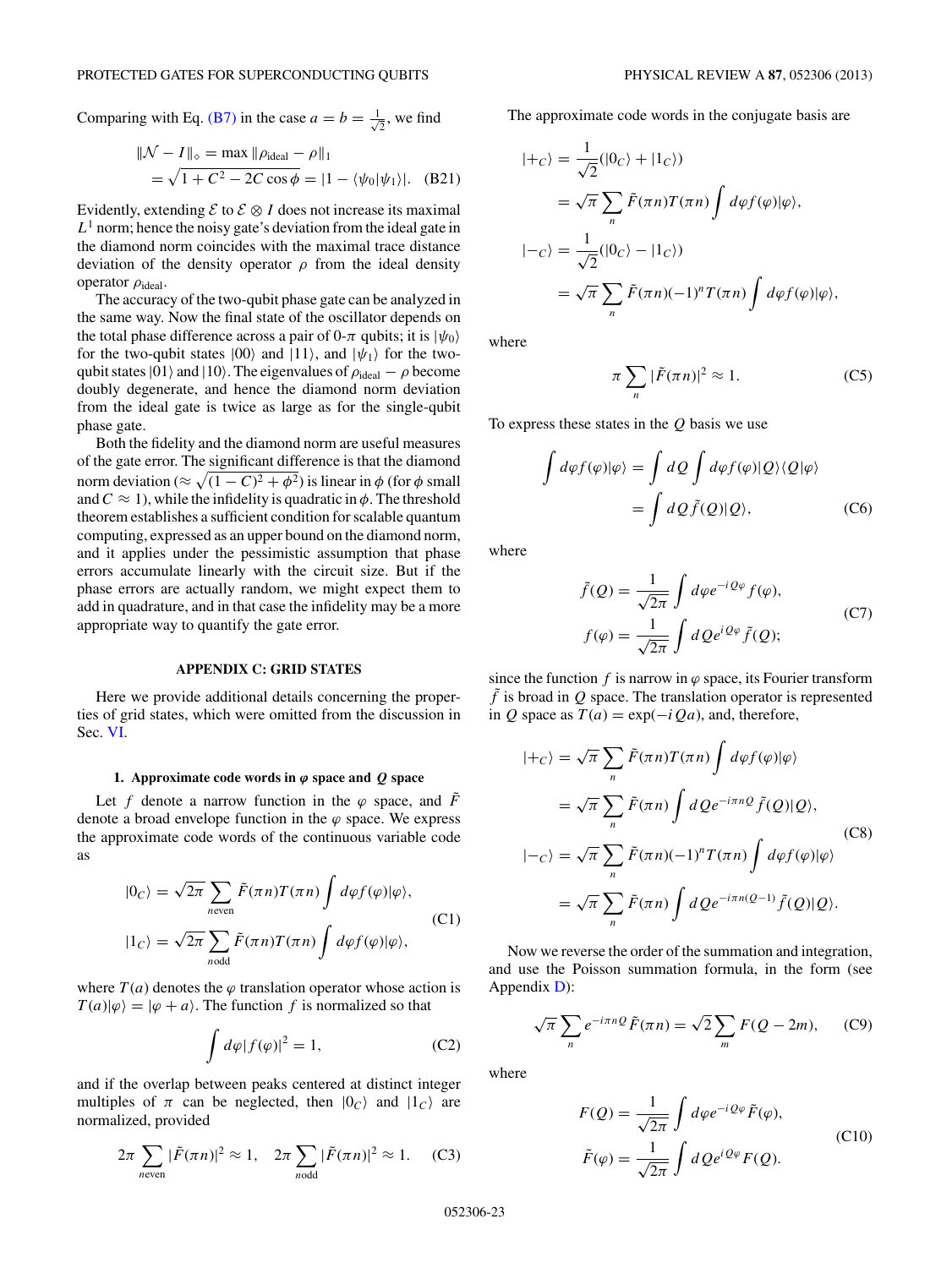The code words  $|+c\rangle$  and  $|-c\rangle$  can now be expressed as

$$
|+c\rangle = \sqrt{2} \int dQ \tilde{f}(Q) \sum_{m \text{even}} F(Q-m)|Q\rangle,
$$
  

$$
|-c\rangle = \sqrt{2} \int dQ \tilde{f}(Q) \sum_{m \text{odd}} F(Q-m)|Q\rangle.
$$
 (C11)

Here  $F$  is a narrow function centered at zero in  $Q$  space, so that  $|+c\rangle$  has support near even integer values of *Q*, and  $|-c\rangle$ has support near odd integer values of  $Q$ . Because  $\tilde{f}(Q)$  is slowly varying, it is nearly constant within each peak, and the code words can be well approximated as

$$
|+c\rangle \approx \sqrt{2} \sum_{m \text{even}} \tilde{f}(m) \int dQ F(Q-m)|Q\rangle,
$$
  

$$
|-c\rangle \approx \sqrt{2} \sum_{m \text{odd}} \tilde{f}(m) \int dQ F(Q-m)|Q\rangle,
$$
 (C12)

where

$$
2\sum_{m\text{even}}|\tilde{f}(m)|^2 \approx \int dQ|\tilde{f}(Q)|^2 \approx 1,
$$
  

$$
2\sum_{m\text{odd}}|\tilde{f}(m)|^2 \approx \int dQ|\tilde{f}(Q)|^2 \approx 1.
$$
 (C13)

### **2. Phase gate overrotation**

We wish to study the performance of the encoded phase gate, which rotates the relative phase of  $|0_c\rangle$  and  $|1_c\rangle$  by  $-\pi/2$ . For ideal code words, this gate is achieved by applying the unitary operator  $e^{-i\varphi^2/2\pi}$ , which has the value 1 when  $\varphi$ is an even multiple of  $\pi$ , and has the value  $-i$  when  $\varphi$  is an odd multiple of  $\pi$ . Loosely speaking, this operation arises from the harmonic potential of the superinductor, turned on for a specified time interval. An error could occur because the timing is not precisely correct, so that  $e^{-i\varphi^2(1+\varepsilon)/2\pi}$  is applied instead, where  $\varepsilon \ll 1$ .

In  $\varphi$  space, each narrow peak in the approximate code word is stabilized by the cosine potential, but when the phase gate is overrotated, the relative phases of the peaks are modified, with the peak localized near  $\varphi = n\pi$  acquiring the phase  $e^{-i\epsilon \pi n^2/2}$ . Thus, instead of Eq.  $(C8)$ , the approximate  $\overline{X}$  eigenstates become

$$
|\pm_C\rangle_{\varepsilon} = \sqrt{\pi} \sum_{n} (\pm 1)^n e^{-i\varepsilon \pi n^2/2} \tilde{F}(n\pi)
$$

$$
\times \int dQ e^{-i\pi n Q} \tilde{f}(Q) |Q\rangle.
$$
 (C14)

We again use the Poisson summation formula,

$$
\sqrt{\pi} \sum_{n} e^{-i\pi n Q} \tilde{F}_{\varepsilon}(\pi n) = \sqrt{2} \sum_{m} F_{\varepsilon} (Q - 2m), \qquad (C15)
$$

but now applied to the modified function,

$$
\tilde{F}_{\varepsilon}(\varphi) = e^{-i\varepsilon\varphi^2/2\pi} \tilde{F}(\varphi), \tag{C16}
$$

such that

$$
\tilde{F}_{\varepsilon}(n\pi) = e^{-i\varepsilon\pi n^2/2} \tilde{F}(n\pi).
$$
 (C17)

Therefore, as in Eq. [\(53\),](#page-9-0) the approximate code words  $|\pm_C\rangle_{\varepsilon}$ can be expressed as

$$
|+c\rangle_{\varepsilon} \approx \sqrt{2} \sum_{m \text{even}} \tilde{f}(m) \int dQ F_{\varepsilon}(Q-m)|Q\rangle,
$$
  

$$
|-c\rangle_{\varepsilon} \approx \sqrt{2} \sum_{m \text{odd}} \tilde{f}(m) \int dQ F_{\varepsilon}(Q-m)|Q\rangle,
$$
 (C18)

where

$$
F_{\varepsilon}(Q) = \frac{1}{\sqrt{2\pi}} \int d\varphi e^{-iQ\varphi} \tilde{F}_{\varepsilon}(\varphi). \tag{C19}
$$

## **3. Imaginary part of overrotation error**

As explained in Sec. VIB, the imaginary part of the gate error due to overrotation is estimated as

$$
\mathrm{Im}\eta_{\varepsilon} = \mathrm{Im}\langle\psi_{-}^{\text{end}}|\bar{X}|\psi_{+}^{\text{end}}\rangle, \tag{C20}
$$

where

$$
\langle \psi_{-}^{\text{end}} | \bar{X} | \psi_{+}^{\text{end}} \rangle \approx 2 \int_{[Q] \text{even}} dQ |\tilde{f}(Q)|^{2} \sum_{\text{meven} \atop n \text{odd}} F(Q-n)^{*} F(Q-m) - 2 \int_{[Q] \text{odd}} dQ |\tilde{f}(Q)|^{2} \sum_{\text{meven} \atop n \text{odd}} F(Q-n)^{*} F(Q-m). \quad (C21)
$$

We evaluate this expression as follows:

$$
\langle \psi_{-}^{\text{end}} | \bar{X} | \psi_{+}^{\text{end}} \rangle \approx 2 \sum_{m \text{even}} |\tilde{f}(m)|^{2} \int_{m-\frac{1}{2}}^{m+\frac{1}{2}} dQ(F(Q-m-1)^{*} + F(Q-m+1)^{*}) F(Q-m)
$$
  

$$
-2 \sum_{n \text{odd}} |\tilde{f}(n)|^{2} \int_{n-\frac{1}{2}}^{n+\frac{1}{2}} dQF(Q-n)^{*} (F(Q-n-1) + F(Q-n+1))
$$
  

$$
\approx \left(2 \sum_{m \text{even}} |\tilde{f}(m)|^{2} \right) \left(\int_{-1}^{0} dQF\left(Q-\frac{1}{2}\right)^{*} F\left(Q+\frac{1}{2}\right) + \int_{0}^{1} dQF\left(Q+\frac{1}{2}\right)^{*} F\left(Q-\frac{1}{2}\right) \right)
$$
  

$$
-\left(2 \sum_{n \text{odd}} |\tilde{f}(n)|^{2} \right) \left(\int_{-1}^{0} dQF\left(Q+\frac{1}{2}\right)^{*} F\left(Q-\frac{1}{2}\right) + \int_{0}^{1} dQF\left(Q-\frac{1}{2}\right)^{*} F\left(Q+\frac{1}{2}\right) \right)
$$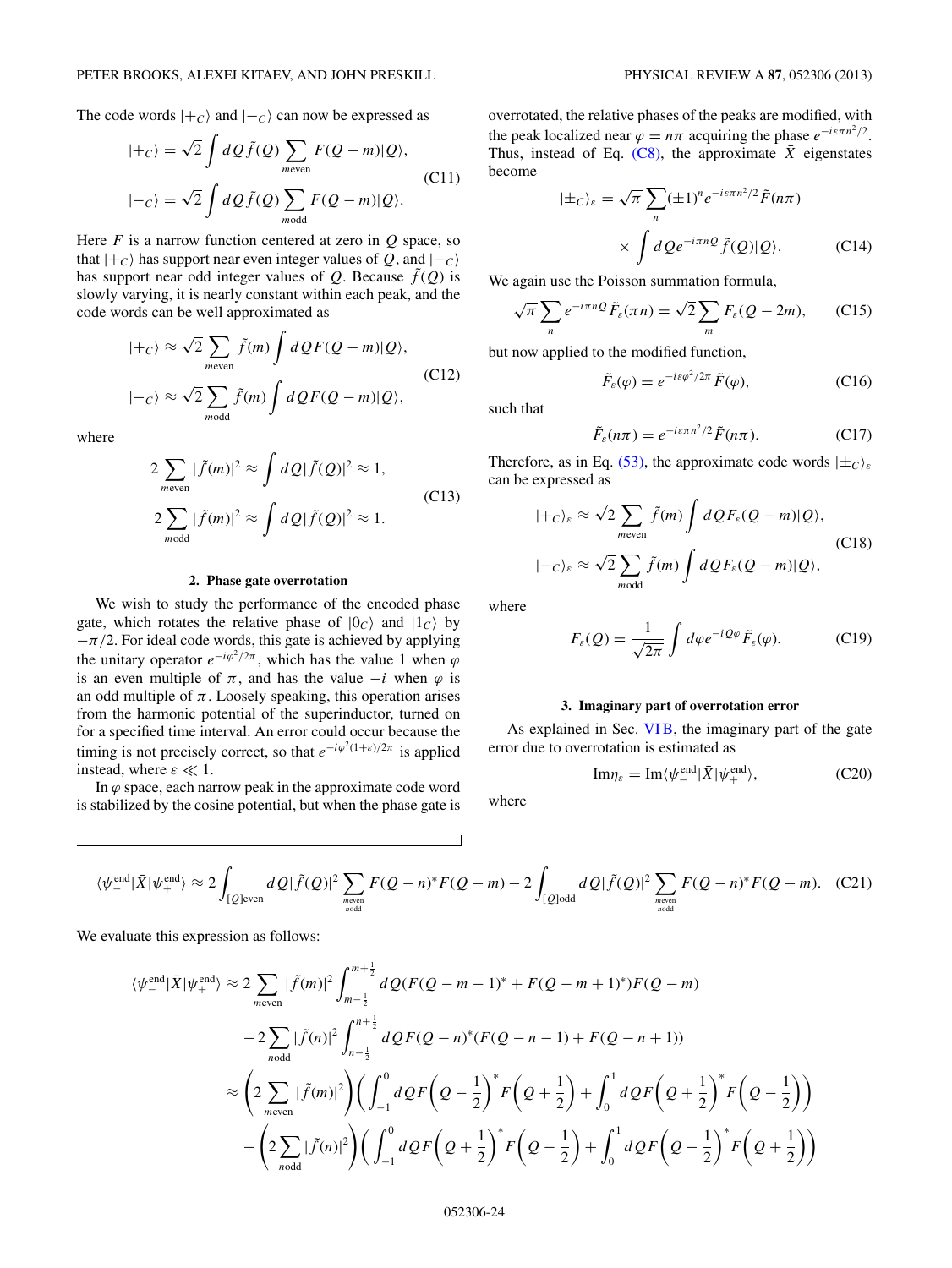<span id="page-24-0"></span>
$$
\approx 2 \int_0^1 dQ \left( \text{Odd} \left[ F \left( Q + \frac{1}{2} \right)^* F \left( Q - \frac{1}{2} \right) \right] - \text{c.c.} \right)
$$
  

$$
\approx 2 \int_0^\infty dQ \left( \text{Odd} \left[ F \left( Q + \frac{1}{2} \right)^* F \left( Q - \frac{1}{2} \right) \right] - \text{c.c.} \right).
$$
 (C22)

To obtain the first equality we suppose that the integral is dominated by the overlaps of peaked functions  $\{F(Q - m)\}$ centered at neighboring integer values of *m*, and approximate the slowly varying function  $\tilde{f}(Q)$  by a constant in each integral. We obtain the second equality by shifting the integration variable in each integral, and the third equality by using the normalization condition  $2 \sum_{m \text{even}} |\tilde{f}(m)|^2 \approx 1 \approx$  $2\sum_{n\text{odd}}|\tilde{f}(n)|^2$ , while noting that the integral of the even part of  $F(Q + \frac{1}{2})^* F(Q - \frac{1}{2})$  cancels between the integrals over  $[-1,0]$  and  $[0,1]$ .  $(Odd[G(Q)] \equiv \frac{1}{2}[G(Q) - G(-Q)]$  denotes the odd part of the function  $G(Q)$ , and c.c. denotes the complex conjugate.) Finally, because the integrand decays rapidly we make a negligible error by extending the upper limit of integration from 1 to infinity. Thus we conclude that

$$
\mathrm{Im}\eta_{\varepsilon} \approx 4\mathrm{Im} \int_0^\infty dQ \mathrm{Odd}\bigg[ F\bigg(Q + \frac{1}{2}\bigg)^* F\bigg(Q - \frac{1}{2}\bigg) \bigg].\tag{C23}
$$

### **APPENDIX D: POISSON SUMMATION FORMULA**

To derive Eq.  $(C9)$ , we note that

$$
G(Q) \equiv \sum_{m} F(Q - 2m) \tag{D1}
$$

is a periodic function of *Q* with period two, and therefore has a Fourier series expansion,

$$
G(Q) = \sum_{n} e^{-i\pi n Q} \tilde{G}_n,
$$
 (D2)

where

$$
\tilde{G}_n = \frac{1}{2} \int_0^2 dQ e^{i\pi n Q} G(Q)
$$
  
= 
$$
\frac{1}{2} \int_0^2 dQ \sum_m F(Q - 2m) e^{i\pi n Q} e^{-i2\pi mn}
$$
 (D3)

(in the last equality we have inserted  $e^{-i2\pi mn} = 1$ ). Now we can combine the integral over *Q* from 0 to 2 and the sum over *m*, obtaining an integral over  $Q$  from  $-\infty$  to  $\infty$ ; therefore,

$$
\tilde{G}_n = \frac{1}{2} \int_{-\infty}^{\infty} dQ F(Q) e^{i\pi Q n} = \sqrt{\frac{\pi}{2}} \tilde{F}(\pi n), \quad (D4)
$$

and combining Eq.  $(D1)$  with Eq.  $(D2)$  yields

$$
G(Q) = \sum_{m} F(Q - 2m) = \sqrt{\frac{\pi}{2}} \sum_{n} e^{-i\pi n Q} \tilde{F}(\pi n). \quad (D5)
$$

A more general formula is also sometimes useful:

$$
\sum_{m} F(Q - 2m)e^{i\pi(Q - 2m)\alpha} = \sqrt{\frac{\pi}{2}} \sum_{n} e^{-i\pi Qn} \tilde{F}(\pi(n + \alpha)).
$$
\n(D6)

We may obtain Eq. (D6) from Eq. (D5) by observing that multiplying  $F(Q)$  by  $e^{i\pi Q\alpha}$  is equivalent to shifting the argument of its Fourier transform  $\tilde{F}$ (*ϕ*) by  $\pi \alpha$ .

## **APPENDIX E: DIABATIC TRANSITIONS IN A TWO-LEVEL SYSTEM**

Here we derive a formula for the probability of a diabatic transition in a time-dependent two-level system, used in Sec. [VII](#page-11-0) to estimate the probability of a transition in the oscillator as the coupling between the oscillator and the  $0-\pi$ qubit ramps on or off.

We consider the Schrödinger equation,

$$
\frac{d}{dt}|\psi(t)\rangle = -iH(t)|\psi(t)\rangle
$$
 (E1)

(with  $\hbar = 1$ ) for the two-level time-dependent Hamiltonian,

$$
H(t) = -\Delta \sigma^Z - V_0 e^{t/\tau} \sigma^X, \tag{E2}
$$

where  $\sigma^Z$ , $\sigma^X$  are the Pauli matrices. If we express the time *t* in units of  $\tau$ , and absorb  $V_0$  by shifting the time variable, the Hamiltonian becomes (assuming  $V_0 > 0$ )

$$
H(t) = -u\sigma^Z - e^t \sigma^X, \tag{E3}
$$

where

$$
u = \tau \Delta. \tag{E4}
$$

In the limit  $t \to -\infty$ , the second term is negligible, and the general solution becomes

$$
|\psi(t)\rangle = c_0 e^{iut} \begin{pmatrix} 1 \\ 0 \end{pmatrix} + c_1 e^{-iut} \begin{pmatrix} 0 \\ 1 \end{pmatrix},
$$
 (E5)

while in the limit  $t \to \infty$  the first term is negligible and the solution is

$$
|\psi(t)\rangle = c_{+}e^{ie^{t}}\frac{1}{\sqrt{2}}\begin{pmatrix}1\\1\end{pmatrix} + c_{-}e^{-ie^{t}}\frac{1}{\sqrt{2}}\begin{pmatrix}1\\-1\end{pmatrix}.
$$
 (E6)

Our goal is to find the *S* matrix relating these two asymptotic solutions:

$$
\begin{pmatrix} c_+ \\ c_- \end{pmatrix} = S \begin{pmatrix} c_0 \\ c_1 \end{pmatrix} . \tag{E7}
$$

Defining

$$
|\psi(t)\rangle \equiv \begin{pmatrix} c_0(t) \\ c_1(t) \end{pmatrix} = \begin{pmatrix} e^{iut}\tilde{c}_0(t) \\ e^{-iut}\tilde{c}_1(t) \end{pmatrix},
$$
 (E8)

the Schrödinger equation becomes

$$
\frac{d\tilde{c}_0}{dt} = ie^{(1-2iu)t}\tilde{c}_1, \quad \frac{d\tilde{c}_1}{dt} = ie^{(1+2iu)t}\tilde{c}_0.
$$
 (E9)

Assuming  $u > 0$ , the solution  $|\psi^{(0)}(t)\rangle$  that starts out in the ground state obeys the initial conditions  $\tilde{c}_0 \rightarrow 1$  and  $\tilde{c}_1 \rightarrow 0$